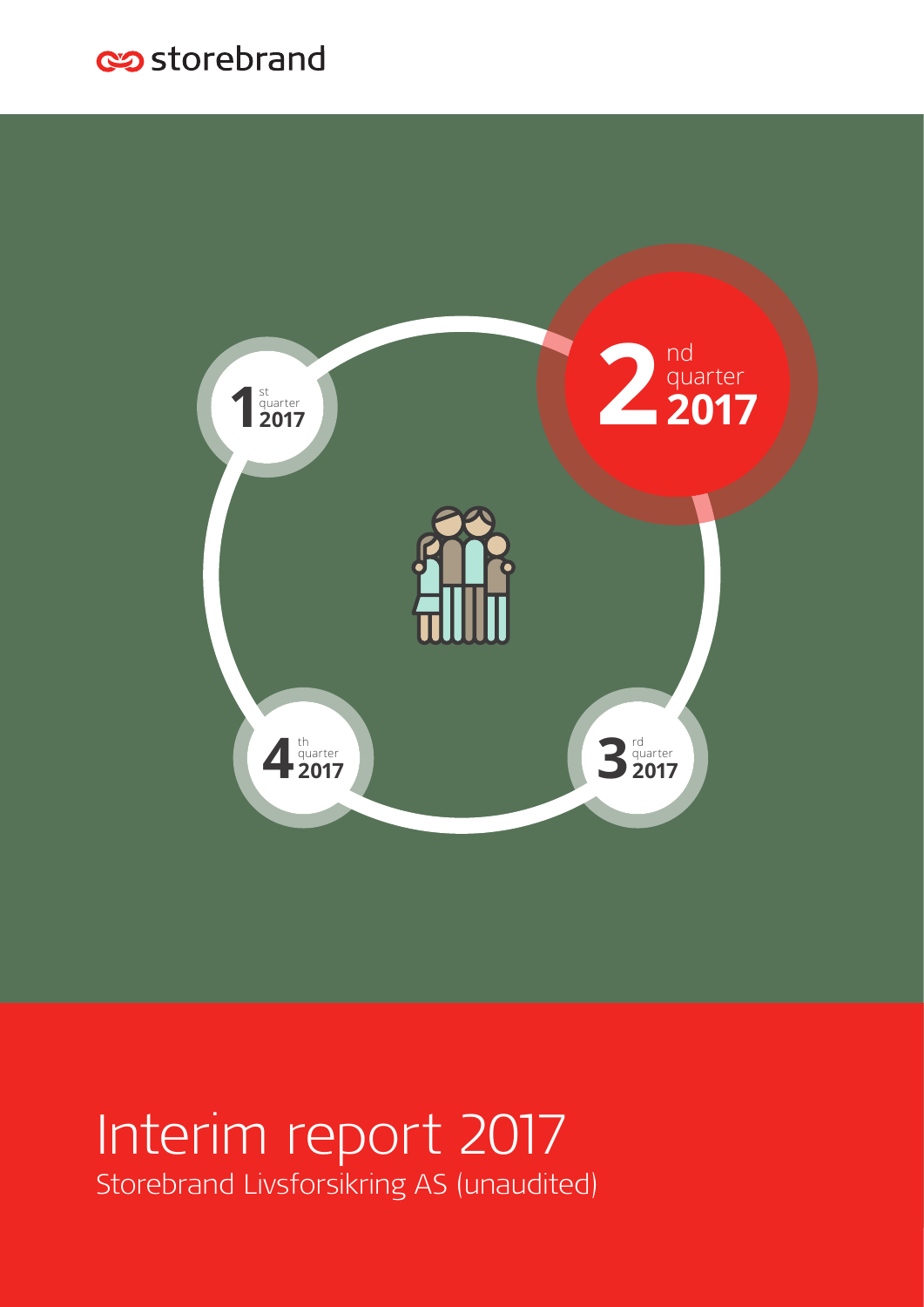## **Contents**

## **FINANCIAL PERFORMANCE BUSINESS AREAS**

| Storebrand Livsforsikring Group by the content of the content of the content of the content of the content of the content of the content of the content of the content of the content of the content of the content of the con |  |
|--------------------------------------------------------------------------------------------------------------------------------------------------------------------------------------------------------------------------------|--|
|                                                                                                                                                                                                                                |  |
|                                                                                                                                                                                                                                |  |
| Guaranteed pension (and a series of the control of the control of the control of the control of the control of the control of the control of the control of the control of the control of the control of the control of the co |  |
|                                                                                                                                                                                                                                |  |
|                                                                                                                                                                                                                                |  |
|                                                                                                                                                                                                                                |  |

## **FINANCIAL STATEMENTS/NOTES**

| Statement of financial position Storebrand Livsforsikring Group (and all conductances of the statement of financial position Storebrand Livsforsikring Group (and all conductances of the statement of the statement of the st |  |
|--------------------------------------------------------------------------------------------------------------------------------------------------------------------------------------------------------------------------------|--|
|                                                                                                                                                                                                                                |  |
|                                                                                                                                                                                                                                |  |
|                                                                                                                                                                                                                                |  |
|                                                                                                                                                                                                                                |  |
|                                                                                                                                                                                                                                |  |
|                                                                                                                                                                                                                                |  |
|                                                                                                                                                                                                                                |  |

#### **Notice:**

This document may contain forward-looking statements. By their nature, forward-looking statements involve risk and uncertainty because they relate to future events and circumstances that may be beyond the Storebrand Group's control As a result, the Storebrand Group's actual future financial condition, performance and results may differ materially from the plans, goals and expectations set forth in these forward-looking statements. Important factors that may cause such a difference for the Storebrand Group include, but are not limited to: (i) the macroeconomic development, (ii) change in the competitive climate, (iii) change in the regulatory environment and other government actions and (iv) market related risks such as changes in equity markets, interest rates and exchange rates, and the performance of financial markets generally. The Storebrand Group assumes no responsibility to update any of the forward-looking statements contained in this document or any other forward-looking statements it may make. This document contains alternative performance measures (APM) as defined by The European Securities and Market Authority (ESMA). An overview of APM can be found at www.storebrand.com/ir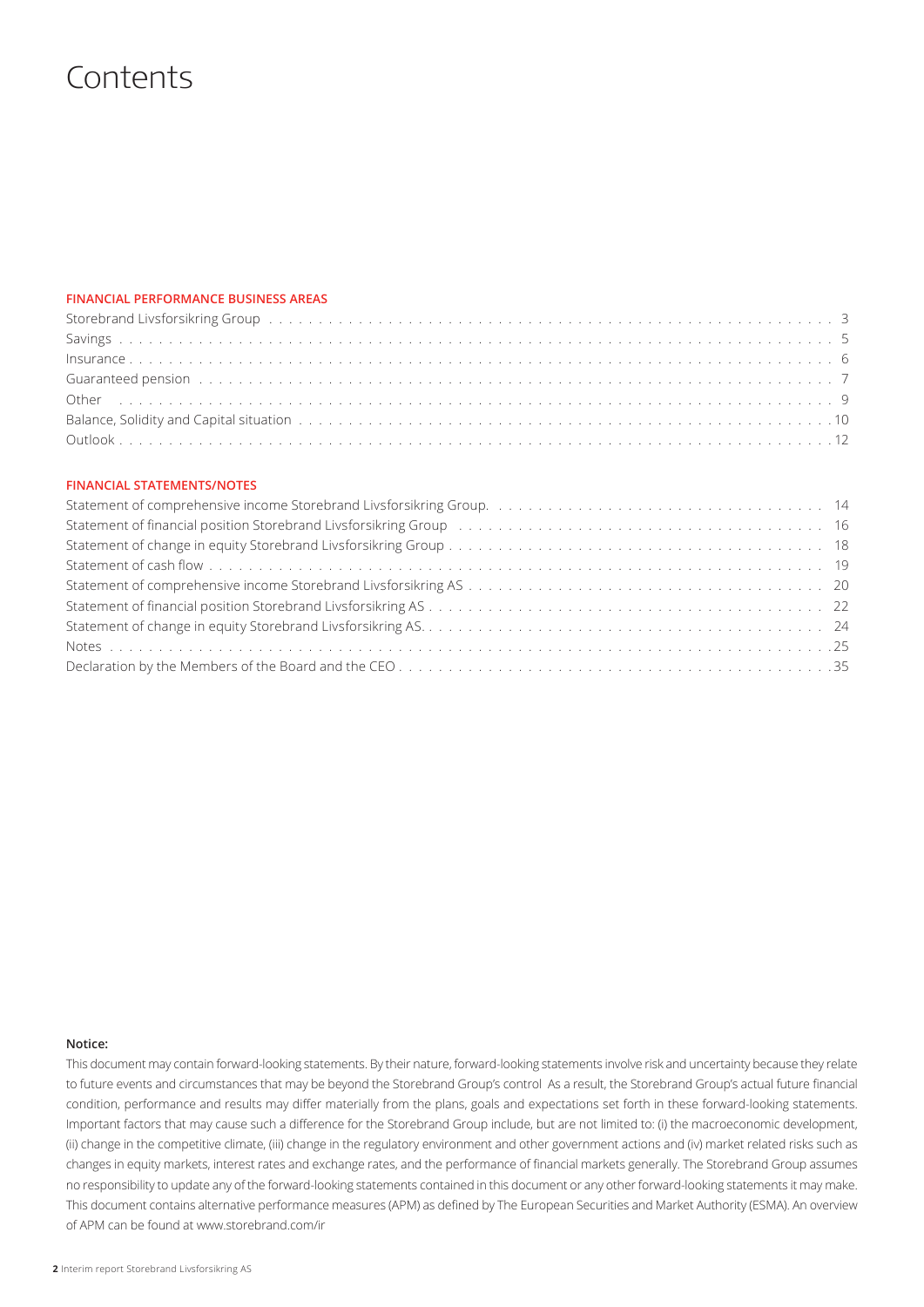# Storebrand Livsforsikring group

Storebrand Livsforsikring AS is a wholly owned subsidiary of the listed company Storebrand ASA. For information about the Storebrand Group's 1st half year result please refer to the Storebrand Group's interim report for the 1st half year of 2017.

### **PROFIT STOREBRAND LIVSFORSIKRING GROUP**

|                                                 |        | 2017<br>2016 |        |        |        |          | $01.01 - 30.06$ | Full Year |
|-------------------------------------------------|--------|--------------|--------|--------|--------|----------|-----------------|-----------|
| (NOK million)                                   | 20     | 1Q           | 40     | 3Q     | 2Q     | 2017     | 2016            | 2016      |
| Fee and administration income                   | 776    | 743          | 754    | 775    | 728    | 1,518    | 1,509           | 3,038     |
| Insurance result                                | 224    | 191          | 192    | 197    | 153    | 415      | 300             | 689       |
| Operational cost                                | $-590$ | $-604$       | $-618$ | $-623$ | $-537$ | $-1.194$ | $-1.171$        | $-2,412$  |
| Operating profit                                | 411    | 329          | 328    | 348    | 344    | 740      | 639             | 1,315     |
| Financial itmens and risk result life & pension | 297    | 191          | 388    | 166    | 223    | 488      | 226             | 779       |
| Profit before amortisation                      | 707    | 521          | 716    | 514    | 567    | 1.228    | 865             | 2.093     |

The profit before amortisation was NOK 707m (567m) in 2nd quarter 2017 and NOK 1.228m (865m) year to date. The figures in parentheses show the corresponding period last year. Fee and administration income in the 2nd quarter increased 6.6 % compared with the same quarter last year. Adjusted for exchange rates, the income increased 9.4 %.

Total fee and administrative income year to date has increased by 0.6% compared to the same periode last year. Income within Guaranteed Pension declined, while Savings had increased revenues compared with the same period last year. Premium income for non-guaranteed savings was NOK 3.6 bn in the 2<sup>nd</sup> quarter and 7.4bn year to date, an increase of 3.1 % and 1.8 compared with the same period in 2016.

The operating costs in the 2<sup>nd</sup> quarter were NOK 590m (537m) and NOK 1.194m (1.171m) year to date. Operating expenses during the 2<sup>nd</sup> quarter 2016 included a positive effect in connection with the transition to a new disability pension scheme for the employees. Cost-efficiency is achieved through staff reductions, increased outsourcing and automation Volume growth within the Savings and Insurance segments has resulted in a larger part of the Group's costs being allocated to the segments. The costs in the Guaranteed Pensions segment were correspondingly reduced.

## **PROFIT STOREBRAND LIVSFORSIKRING GROUP – BY BUSINESS AREA**

|                            | 2017 |     |       | 2016 |     |       | $01.01 - 30.06$ |       |  |
|----------------------------|------|-----|-------|------|-----|-------|-----------------|-------|--|
| (NOK million)              | 20   | 10  | 40    | 3Q   | 2Q  | 2017  | 2016            | 2016  |  |
| Savings                    | 152  | 115 | 120   | 100  | 87  | 267   | 199             | 418   |  |
| Insurance                  | 149  | 126 | 121   | 140  | 97  | 275   | 168             | 429   |  |
| Guaranteed pensions        | 290  | 201 | 492   | 126  | 237 | 491   | 252             | 870   |  |
| Other                      | 117  | 78  | $-17$ | 148  | 146 | 194   | 246             | 377   |  |
| Profit before amortisation | 707  | 521 | 716   | 514  | 567 | 1,228 | 865             | 2,093 |  |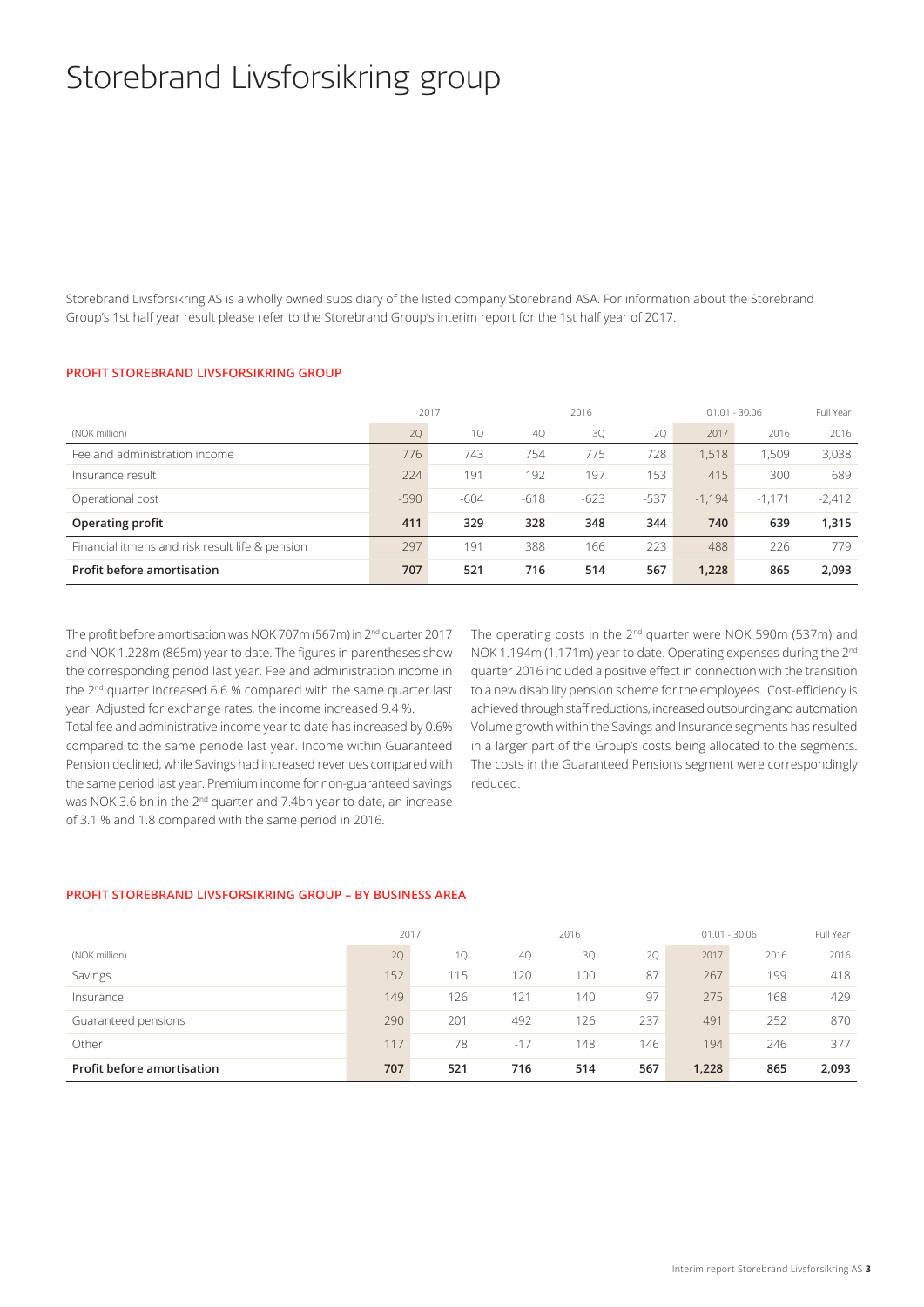The Savings segment reported a 2<sup>nd</sup> quarter profit of NOK 152m (87m) and NOK 267m (199m) year to date The improvement in earnings is due to growth in funds in management of pension products.

The Insurance segment delivered a profit of NOK 149m (97m) in the quarter and NOK 275m (168m) year to date. The combined risk result gives a combined ratio of 85 % (91 %) in the 2nd quarter and 87 % (93 %) year to date.

The Guaranteed Pension segment achieved a profit before amortisation of NOK 290m (NOK 237m) in the 2nd quarter and NOK 491m (252m) year to date. Fee and administration income fell by 8% during the quarter due to the portfolio being in long-term decline. The products within Guaranteed Pension are in long-term decline and reduced earnings from this segment are expected. The result for the segment is increased due to better financial results.

The Other segment includes the return in company portfolios which is driven by the interest rate market.

### **CAPITAL SITUATION AND TAXES**

The Solvency II regulations were introduced on 1 January 2016. The Storebrand Group's target solvency margin in accordance with the new regulations is a minimum of 150 %, including use of the transitional rules. The solvency margin inclusive transitional rules for the Storebrand Group was calculated at 163 % at the end of 2<sup>nd</sup> quarter 2017. Without transitional rules, the solvency margin is 152 %. Storebrand uses the standard model for the calculation of Solvency II. During the quarter, the solvency margin without transitional rules strengthened due to good investment results, increased interest rates and withheld profit.

Storebrand Livsforsikring AS had a solvency margin after transitional rules of 214 % as of 2nd quarter (without transitional rules, the solvency margin is calculated at 200 %). The Storebrand Livsforsikring Group is no longer required to report the solvency margin, requirement at consolidated level applies for the Storebrand Group.

Tax costs in the 2<sup>nd</sup> quarter and year to date are estimated based on an expected effective tax rate for 2017. The effective tax rate is influenced by the fact that the Group has operations in countries with tax rates that are different from Norway, and it varies from quarter to quarter depending on each legal entity's contribution to the Group result. The effective tax rate is calculated to be in the range of 18-22 % for the year.

#### **STRENGTHENING OF RESERVES FOR LONGEVITY**

In the 4<sup>th</sup> quarter of 2015, Storebrand decided to charge the remaining estimated direct contribution to expected increased longevity. The remaining reserve strengthening is expected to be covered by the surplus return and loss of profit sharing. Customer returns were strong in the 2<sup>nd</sup> quarter. The strengthening of reserves for increased life expectancy is expected to conclude in 2017.

### **MARKET AND SALES PERFORMANCE**

Assets under management in the United Linked business in Norway increased NOK 13.2bn (23%) relative to the 2<sup>nd</sup> quarter of 2016. The growth is driven by premium payments for existing contracts, returns and conversion from defined benefit schemes.

In Norway, Storebrand is the market leader in Unit Linked with 32 % of the market share of gross premiums written.

In SPP, customer assets increased by SEK 2.2bn (3%) in the 2nd quarter and SEK 13bn (18%) from the previous year. SPP has a market share of 11 % in the Swedish market.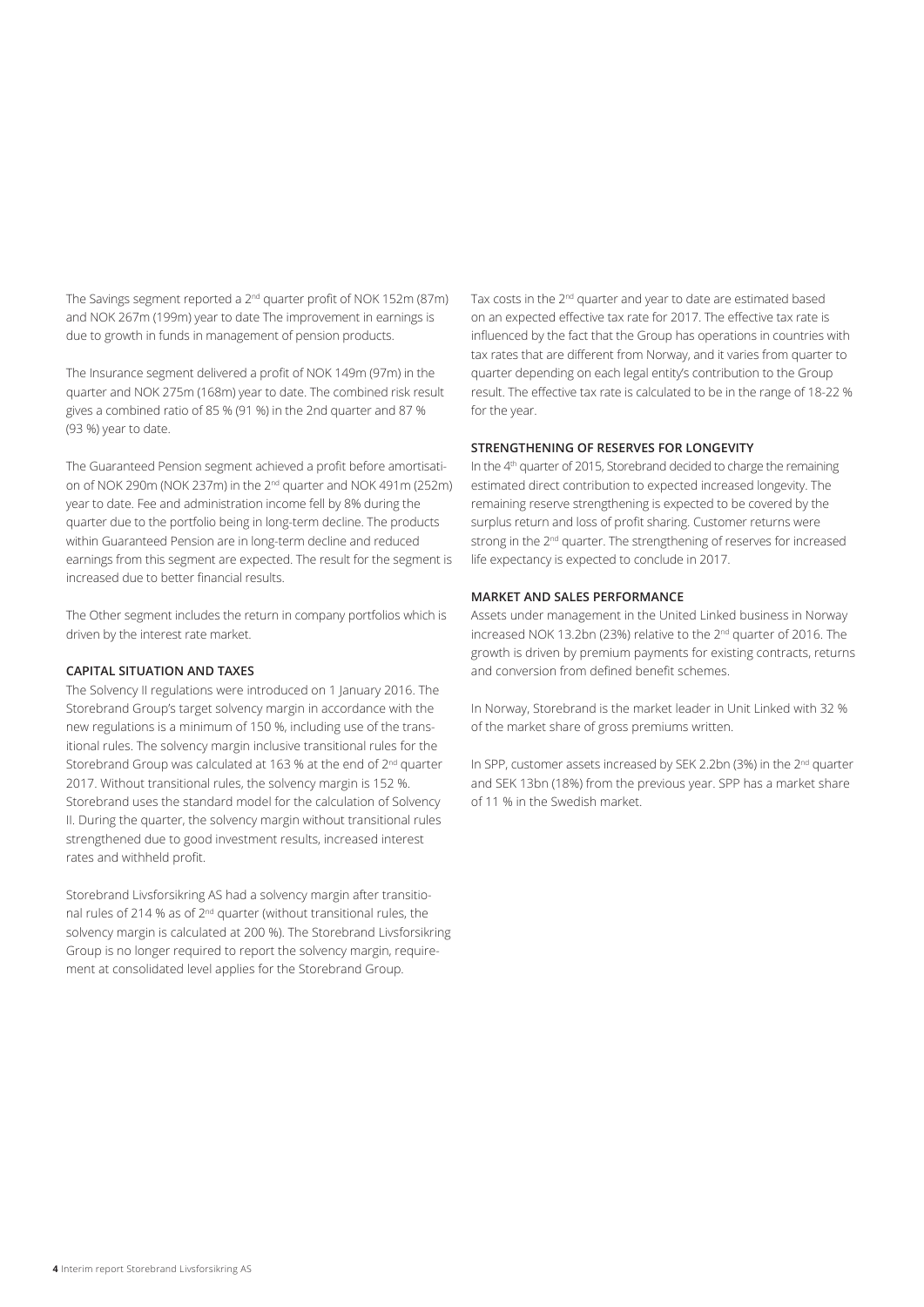## **Savings**

### **Increased earnings due to a higher volume**

*The Savings business area includes products for retirement savings with no interest rate guarantees. The business area consists of defined contribution pensions in Norway and Sweden.* 

#### **SAVINGS**

|                                                 | 2017            |        | 2016   |        |        | $01.01 - 30.06$ | Full Year |       |
|-------------------------------------------------|-----------------|--------|--------|--------|--------|-----------------|-----------|-------|
| (NOK million)                                   | 20              | 10     | 40     | 3Q     | 20     | 2017            | 2016      | 2016  |
| Fee and administration income                   | 385             | 369    | 353    | 347    | 323    | 754             | 678       | 1.378 |
| Operational cost                                | $-243$          | $-253$ | $-232$ | $-248$ | $-244$ | $-497$          | $-486$    | -966  |
| Operating profit                                | 141             | 116    | 121    | 99     | 79     | 257             | 192       | 412   |
| Financial itmens and risk result life & pension | 10              | $-1$   | $\sim$ |        | 9      | Q               |           | 6     |
| - Risk result life & pension                    | 10 <sup>°</sup> | $-1$   | ÷      |        | 8      | 9               | 6         | 6     |
| Profit before amortisation                      | 152             | 115    | 120    | 100    | 87     | 267             | 199       | 418   |

#### **PROFIT**

The Savings segment reported a profit before amortisation of NOK 152m (87m) for the 2<sup>nd</sup> quarter and NOK 267m (199m) year to date. Fee and administration income in 2<sup>nd</sup> quarter increased 19 % and 11 % year to date. ncome growth is driven by good returns, the customers' conversion from defined-benefit to defined-contribution pension schemes in combination with new business and higher savings rates. For the Norwegian Unit Linked products, increased competition contributes to pressure on margins, while there are relatively stable margins in the Swedish business.

Operating costs in this segment increased during the quarter due to increased sales and marketing activities. This gives higher allocated costs for the area and lower allocated costs for Guaranteed Pension. Operating expenses during the 2nd quarter and accumulated for the first half-year 2016 include a positive effect in connection with the transition to a new disability pension scheme for the employees.

#### **MARKET AND SALES PERFORMANCE**

Premiums for non-guaranteed occupational pensions were NOK 3.6bn in the 2nd quarter, an increase of 3 % from the same period last year. Total reserves within the Unit Linked business have increased by 18 % over the last year and amounted to NOK 151bn at the end of the quarter. Assets under management in the United Linked business in Norway increased NOK 13.2bn (23%) relative to the 2nd quarter of 2016. The growth is driven by premium payments for existing contracts, returns and conversion from defined benefit schemes. In Norway, Storebrand is the market leader in Unit Linked with 32% of the market share of gross premiums written (by the end of 1<sup>st</sup> quarter.

In the Swedish market, SPP is the sixth largest actor in the Other Occupational Pensions segment with a market share of 9 % measured by premium income from Unit Linked. Customer assets increased by SEK 2.2bn (3%) in the 2<sup>nd</sup> quarter and SEK 13bn (18%) from the previous year.

#### **KEY FIGURES**

|                      | 2017    |         | 2016    |         |         |
|----------------------|---------|---------|---------|---------|---------|
| (NOK million)        | 20      |         | 40      | 30      | 20      |
| Unit Linked Reserves | 151,425 | 147.311 | 139.822 | 131.571 | 127,876 |
| Unit Linked Premiums | 3.649   | 3.716   | 3.466   | 3.444   | 3,541   |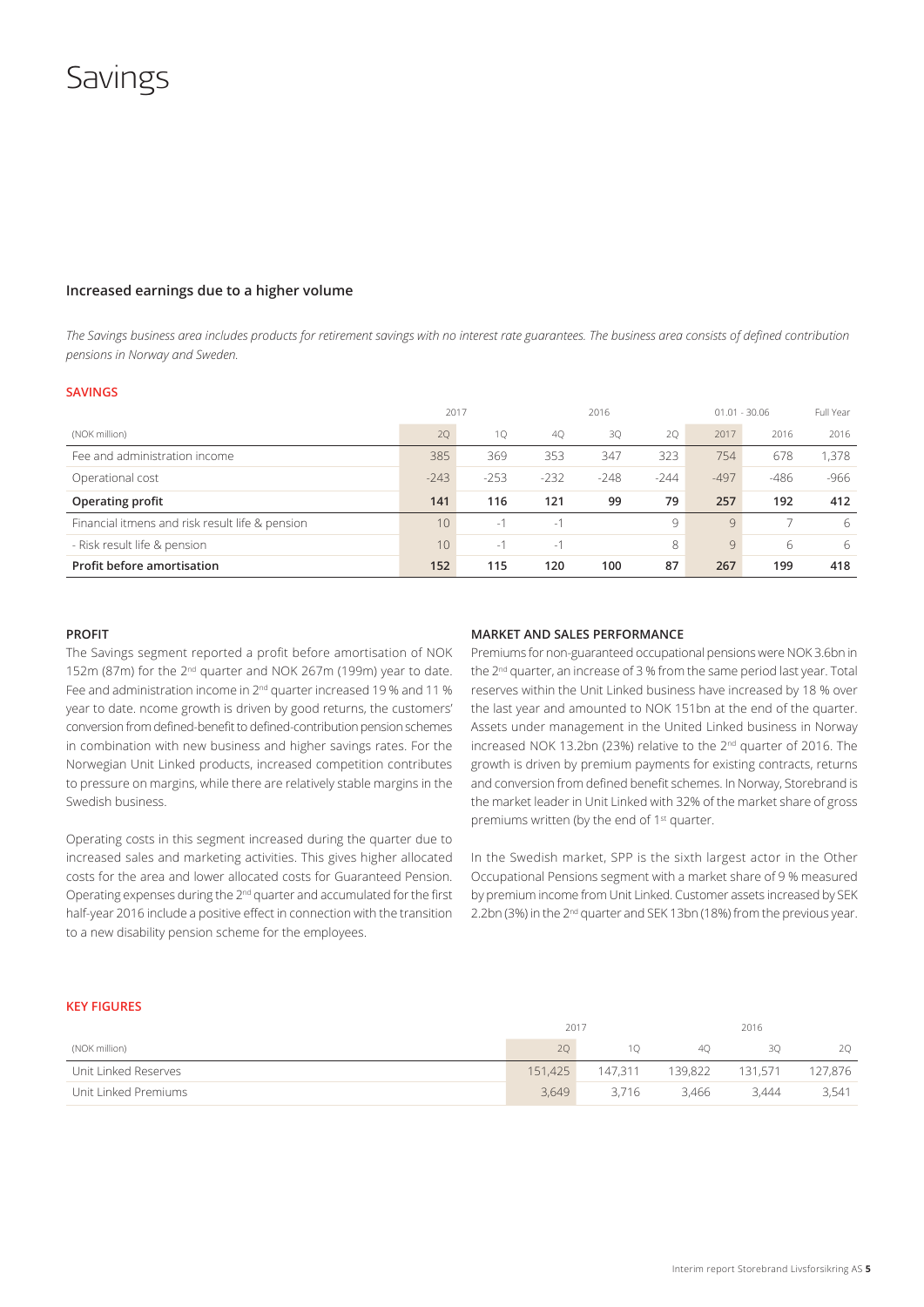## **Good underlying risk performance and limited growth due to new disability products**

*The Insurance business area encompasses personal risk products in the Norwegian and Swedish retail market and employee insurance and pensions-related insurance in the Norwegian and Swedish corporate market.*

### **INSURANCE**

|                                                 | 2017   |        |        | 2016   |        |        | $01.01 - 30.06$ |          |  |
|-------------------------------------------------|--------|--------|--------|--------|--------|--------|-----------------|----------|--|
| (NOK million)                                   | 2Q     | 1Q     | 4Q     | 3Q     | 20     | 2017   | 2016            | 2016     |  |
| Insurance result                                | 224    | 191    | 192    | 197    | 153    | 415    | 300             | 689      |  |
| - Insurance premiums f.o.a.                     | 705    | 673    | 689    | 690    | 693    | 1.378  | 1,381           | 2,759    |  |
| - Claims f.o.a.                                 | $-480$ | $-482$ | $-496$ | $-493$ | $-540$ | $-963$ | $-1,080$        | $-2,070$ |  |
| Operational cost                                | $-119$ | $-117$ | $-114$ | $-107$ | $-90$  | $-236$ | $-197$          | $-418$   |  |
| Operating profit                                | 106    | 74     | 78     | 90     | 63     | 179    | 103             | 271      |  |
| Financial itmens and risk result life & pension | 43     | 53     | 43     | 50     | 34     | 96     | 65              | 158      |  |
| - Financial result                              | 43     | 53     | 43     | 50     | 34     | 96     | 65              | 158      |  |
| <b>Profit before amortisation</b>               | 149    | 126    | 121    | 140    | 97     | 275    | 168             | 429      |  |

### **PROFIT**

Insurance delivered a profit before amortisation of NOK 149m (97m) in 2nd quarter and NOK 275m (168m) year to date. Overall combined ratio for the quarter was 85 % (91 %) and 87 % (93 %) year to date.

The combined risk result gives a claims ratio of 68 % (78 %) in the 2<sup>nd</sup> quarter and 70 % (78 %) year to date. Group life, including personal insurance, delivers a result positively characterised by the dissolution of reserves in the quarter.The risk result for group disability pension improved compared to the same period last year.

The cost percentage ended at 17 % (13 %) for the 2<sup>nd</sup> quarter and 17 % (14 %) year to date. As planned, increased ambitions of growth have resulted in higher allocated costs for the insurance area.

The investment portfolio of Insurance in Norway amounts to NOK 6.3bn, which is primarily invested in fixed income securities with a short and medium duration.The assets have had good returns.

### **MARKET AND SALES PERFORMANCE**

Premium for own account amounts to NOK 705m (693m) in the 2<sup>nd</sup> quarter and NOK 1.378m (1.381m) year to date.

For risk cover in connection with defined-contribution pensions in Norway, future growth is expected to be driven by conversions from defined-benefit to defined-contribution pensions. The new disability pension regulations, which entered into force on 1 January 2016, have resulted in a lower premium volume.

### **PORTFOLIO PREMIUM (ANNUAL)**

|                                         | 2017  |       |       | 2016  |       |  |
|-----------------------------------------|-------|-------|-------|-------|-------|--|
| (NOK million)                           | 20    | 10    | 40    | 30    | 20    |  |
| Individual life*                        | 637   | 635   | 632   | 629   | 626   |  |
| Group life**                            | 880   | 874   | 896   | 908   | 890   |  |
| Pension related disability insurance*** | 1.176 | 1.184 | .266  | 1.268 | 1,253 |  |
| Portfolio premium                       | 2,694 | 2,692 | 2,793 | 2,805 | 2,769 |  |

\* *Individual life disability insurance \*\* Group disability, workers compensation insurance \*\*\* DC disability risk premium Norway and disability risk Sweden*

## **KEY FIGURES**

|                       | 2017 |      |      | 2016 |      |  |
|-----------------------|------|------|------|------|------|--|
| (NOK million)         | 20   | 10   | 40   | 30   | 20   |  |
| Claims ratio          | 68 % | 72 % | 72 % | 71 % | 78 % |  |
| Cost ratio            | 17 % | 17 % | 17 % | 15 % | 13 % |  |
| <b>Combined ratio</b> | 85 % | 89 % | 89 % | 87%  | 91 % |  |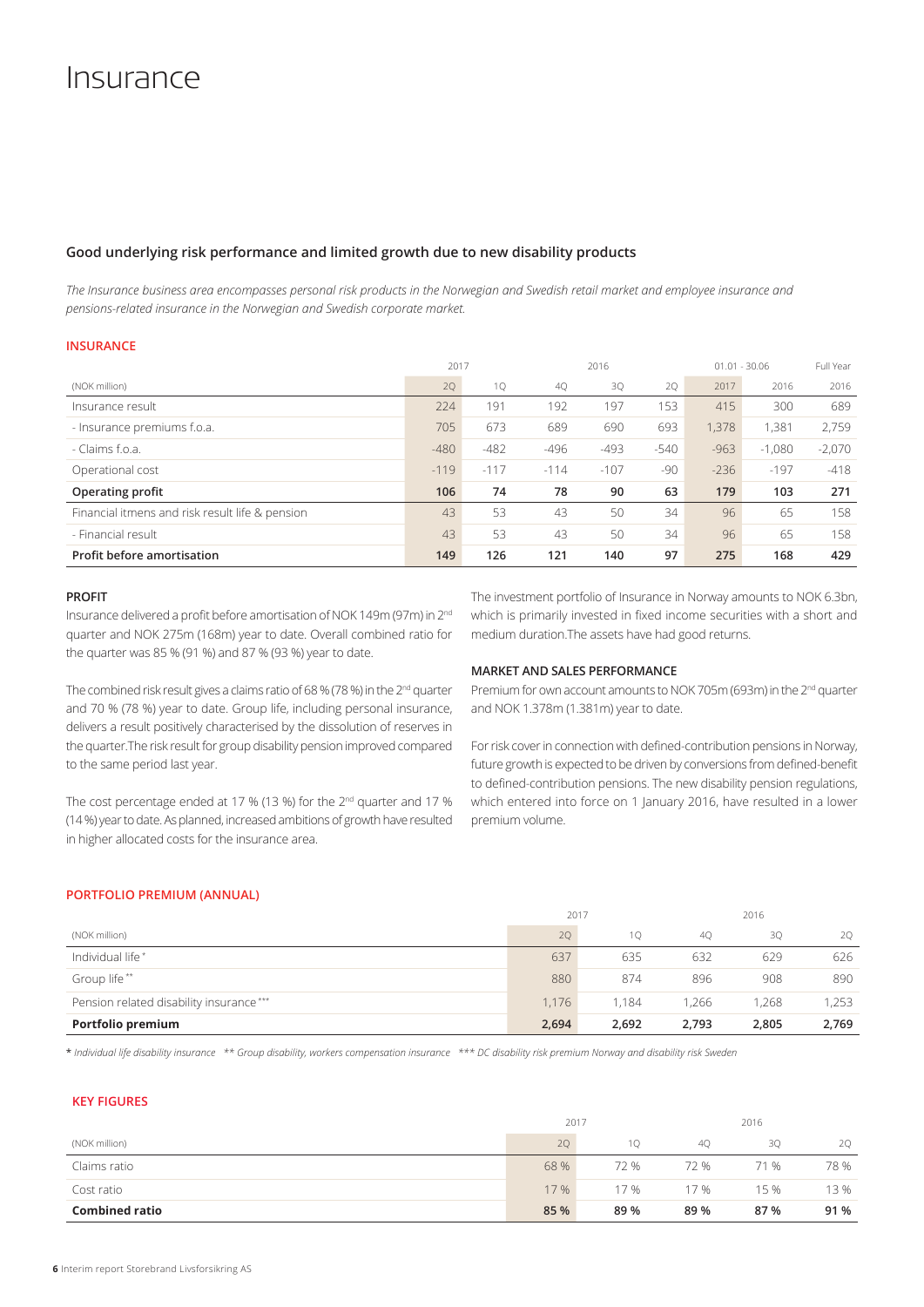## Guaranteed pension

## **Income reduction in line with strategy and product run-off. Strong profit sharing result during the quarter.**

*The Guaranteed Pension business area includes long-term pension savings products that give customers a guaranteed rate of return. The area includes defined contribution pensions in Norway and Sweden, paid-up policies and individual capital and pension insurances.*

#### **GUARANTEED PENSION**

|                                                 |        | 2017<br>2016<br>$01.01 - 30.06$ |        |        |        |        |        | Full Year |
|-------------------------------------------------|--------|---------------------------------|--------|--------|--------|--------|--------|-----------|
| (NOK million)                                   | 20     | 1Q                              | 40     | 30     | 20     | 2017   | 2016   | 2016      |
| Fee and administration income                   | 369    | 358                             | 376    | 403    | 383    | 727    | 787    | 1.566     |
| Operational cost                                | $-216$ | $-221$                          | $-260$ | $-257$ | $-192$ | $-437$ | $-464$ | $-981$    |
| Operating profit                                | 153    | 137                             | 116    | 146    | 191    | 290    | 323    | 585       |
| Financial itmens and risk result life & pension | 137    | 64                              | 376    | $-20$  | 46     | 201    | $-71$  | 284       |
| - Risk result life & pension                    | 6      | 34                              | $-13$  | $-18$  | $-10$  | 40     | -6     | $-37$     |
| - Net profit sharing                            | 131    | 30                              | 389    | $-2$   | 57     | 161    | -65    | 322       |
| Profit before amortisation                      | 290    | 201                             | 492    | 126    | 237    | 491    | 252    | 870       |

### **PROFIT**

Guaranteed Pension achieved a profit before amortisation and strengthening of longevity reserves of NOK 290m (NOK 237m) for the 2<sup>nd</sup> quarter and NOK 491m year to date (NOK 252m).

Fee and administration income has performed consistent with the fact that a large part of the portfolio is mature and in long-term decline. Income was NOK 369m (NOK 383m) for the 2<sup>nd</sup> quarter and NOK 727m for the year to date (NOK 787m). This is equivalent to a reduction of 8% in 2017 compared with the same quarter in the previous year.

The operating costs were reduced due to the area being in long-term decline and amounted to NOK 216m (NOK 192m) for the 2nd quarter and NOK 437m year to date (NOK 464m). Expenses were positively influenced by the non-recurring effect relating to Storebrand's own pension scheme during the 2nd quarter of 2016.

The risk result was NOK 6m (minus NOK 10m) for the 2<sup>nd</sup> quarter and NOK 40m for the year to date (minus NOK 6m). The risk result was generated in the Swedish business and is driven by positive mortality compared with the tariff. The risk result in the Norwegian business was restricted due to reserve strengthening based on the introduction of a new group disability pension and the general disability development in the population.

The result from profit sharing and loan losses consists of profit sharing and financial effects. The result was NOK 131m (NOK 57m) for the 2<sup>nd</sup> quarter and NOK 161m for the year to date (minus NOK 65m). The result was primarily generated in the Swedish business and during the quarter was driven by a positive development in the equity, property and credit portfolios. The Norwegian business is prioritising the build-up of buffers and reserves instead of profit sharing between customers and owners, but during the quarter there was a profit sharing result in the Norwegian individual customer portfolio of NOK 12m.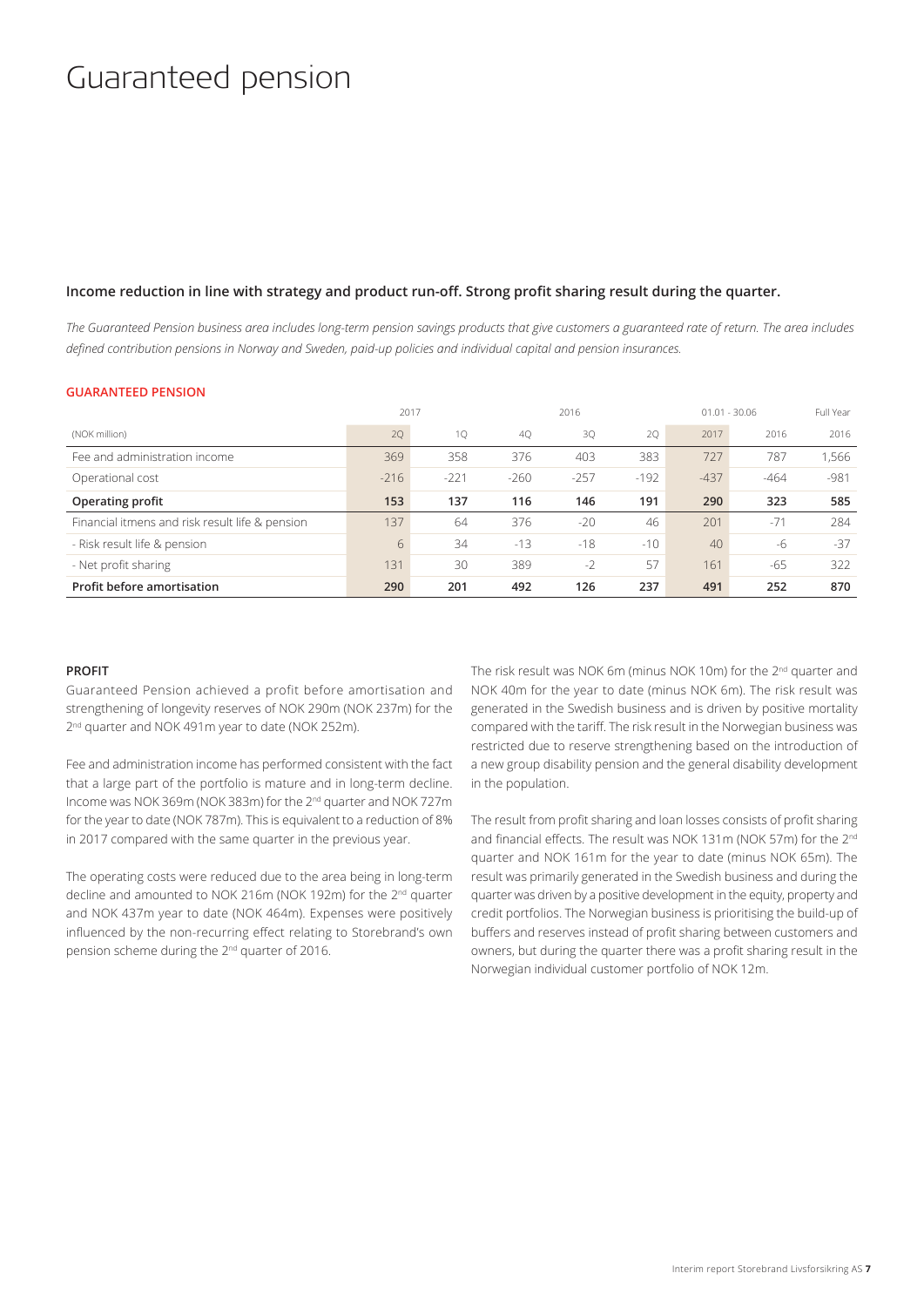## **BALANCE SHEET AND MARKET TRENDS**

The majority of products are closed for new business, and the customers' choices about transferring from guaranteed to non-guaranteed products are in line with the Group's strategy. As of the 2<sup>nd</sup> quarter, customer reserves for guaranteed pensions amounted to NOK 261bn, which is a decrease of approximately NOK 5bn since the 2<sup>nd</sup> quarter of 2016. The total premium income for guaranteed pensions (excluding transfers) was NOK 1.3bn (NOK 1.3bn) for the 2nd quarter and NOK 3.2bn year to date (NOK 4.0bn). This corresponds to a decrease of 20% year to date.

In the Norwegian business, paid-up policies were the only guaranteed pension portfolio experiencing growth and amounted to NOK 126bn

as of the 2<sup>nd</sup> quarter, an increase of NOK 11bn since the end of the year, which is equivalent to 9%. From and including 2014, the customers were given an offer to convert from traditional paid-up policies to paidup policies with investment options. Paid-up policies with investment options, which are included in the Savings segment, amounted to NOK 6.1bn as of the 2nd quarter. Reserves for defined-benefit pensions in Norway amounted to NOK 37bn at the end of the 2<sup>nd</sup> quarter, a decline of NOK 9bn since the start of the year.

Guaranteed portfolios in the Swedish business totalled NOK 83bn as of the 2<sup>nd</sup> quarter, which is the same level as at the start of the year.

### **KEY FIGURES**

|                                                     | 2017    |         |         |         |         |
|-----------------------------------------------------|---------|---------|---------|---------|---------|
| (NOK million)                                       | 20      | 10      | 40      | 30      | 20      |
| Guaranteed reserves                                 | 260,459 | 261.148 | 258,723 | 261.547 | 265,300 |
| Guaranteed reseves in % of total reserves           | 63.2 %  | 63.9%   | 64.9 %  | 66.5 %  | 67.5 %  |
| Transfer out of guaranteed reserves                 | 199     | 541     | 245     | 239     | 621     |
| Buffer capital in % of customer reserves Storebrand | 5.3 %   | 5.4 %   | 5.7%    | 5.6 %   | 6.3%    |
| Buffer capital in % of customer reserves SPP        | 8.9%    | 67%     | 6.7%    | 6.7 %   | 6.3 %   |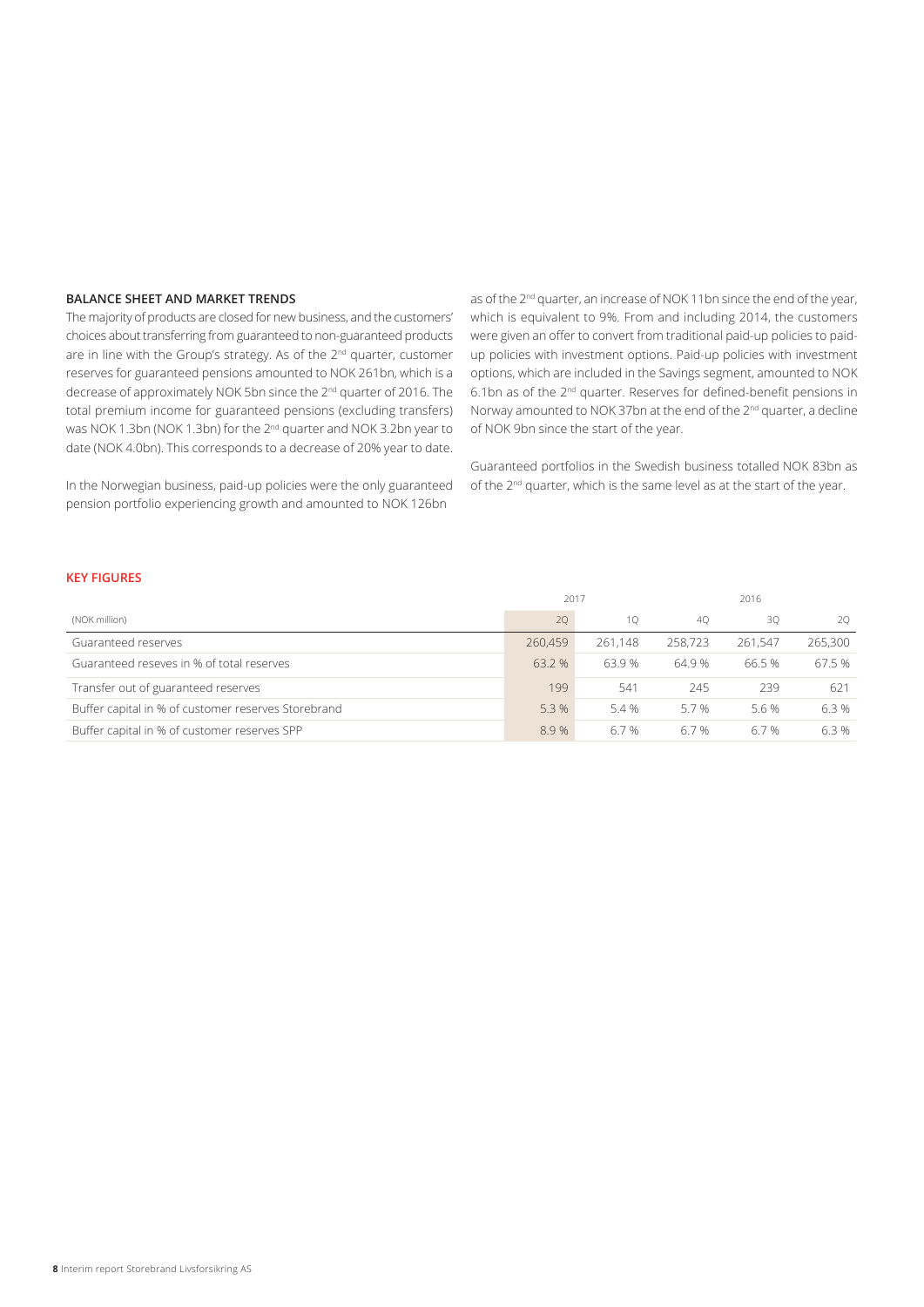# Other

*Under Other, the company portfolios and smaller daughter companies with Storebrand Life Insurance and SPP are reported. In addition, the result associated with the activities at BenCo is included.*

## **OTHER**

|                                                 | 2017            |               |       | 2016  |       |       | $01.01 - 30.06$ |                |  |
|-------------------------------------------------|-----------------|---------------|-------|-------|-------|-------|-----------------|----------------|--|
| (NOK million)                                   | 2Q              | 1Q            | 40    | 3Q    | 20    | 2017  | 2016            | 2016           |  |
| Fee and administration income                   | 22              | 16            | 25    | 25    | 22    | 37    | 44              | 94             |  |
| Operational cost                                | $-12$           | $-13$         | $-12$ | $-12$ | $-10$ | $-25$ | $-23$           | $-48$          |  |
| Operating profit                                | 10 <sup>°</sup> | 3             | 13    | 13    | 12    | 13    | 21              | 46             |  |
| Financial itmens and risk result life & pension | 106             | 75            | $-29$ | 136   | 134   | 182   | 226             | 331            |  |
| - Risk result life & pension                    | $-5$            | $\mathcal{P}$ | $-11$ |       | $-4$  | $-2$  | 18              | $\overline{7}$ |  |
| - Financial result                              | 111             | 73            | $-18$ | 141   | 140   | 184   | 210             | 333            |  |
| - Net profitsharing                             |                 |               | $-1$  | $-6$  | $-2$  |       | $-2$            | $-9$           |  |
| <b>Profit before amortisation</b>               | 117             | 78            | $-17$ | 148   | 146   | 194   | 246             | 377            |  |

### **PROFIT**

Fee and administration income is associated to Benco's business being wound down over a long-term.

The financial result for the Other includes the net return from the company portfolios of SPP and Storebrand Livsforsiking as well as the net result for subsidiaries.

The Storebrand Life Insurance Group is funded by a combination of equity and subordinated loans. With the interest rate level at the end of the 2nd quarter, interest expenses of approximately NOK 100m per

quarter are expected. The company portfolios in the Norwegian and Swedish life insurance companies amounted to NOK 23.3bn at the end of the 2nd quarter.

The investments are primarily in interest-bearing securities in Norway and Sweden with short maturities. The Norwegian company portfolio reported a return of 0.62% for the quarter. The Swedish company portfolio provided a return of 0.20%. The financial result is positively affected by NOK 88m from sale of ownership in Formuesforvaltning AS.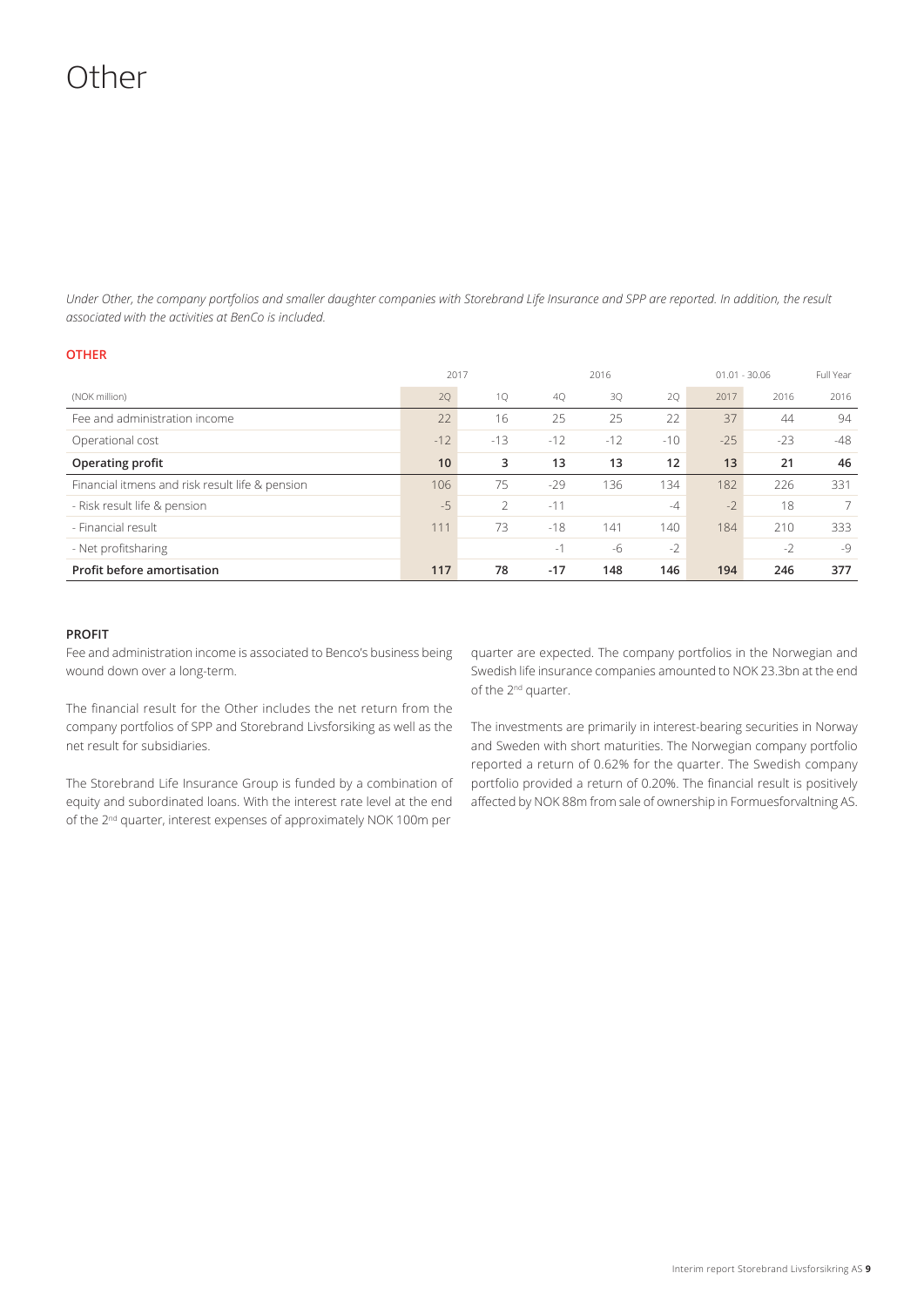# Balance sheet, solidity and capital situation

*Continuous monitoring and active risk management is a core area of Storebrand's business. Risk and solidity are both followed up on at the Group level and in the legal entities. Regulatory requirements for financial strength and risk management follow the legal entities to a large extent. The section is thus divided up by legal entities.* 

#### **STOREBRAND LIVSFORSIKRING GROUP**

The solidity capital $^{\rm 1}$  amounted to NOK 61.6bn at the end of 2 $^{\rm nd}$  quarter 2017, an increas of NOK 2.8bn in 2<sup>nd</sup> quarter and NOK 4.4bn year to date. Positive results, increased customer buffers in the Swedish business and reduction of customer buffers in the Norwegian business.

## **STORBRAND LIVSFORSIKRING AS**

The market value adjustment reserve fell by NOK 0.2bn during the 2<sup>nd</sup> quarter and NOK 0.5bn year to date, and amounted to NOK 2.2bn at the end of the 2<sup>nd</sup> quarter of 2017. The additional statutory reserves remained unchanged during the quarter and year to date and amounted to NOK 6.7bn at the end of the 2<sup>nd</sup> quarter of 2017. The excess value of held-to-maturity bonds and loans valued at amortised cost has been unchanged since the start of the year and was NOK 8.8bn as of the 2<sup>nd</sup> quarter. The excess value of bonds and loans at amortised cost is not included in the financial statements.



#### **ALLOCATION OF GUARANTEED CUSTOMER ASSETS**



Customer assets increased by NOK 3.4bn in the 2nd quarter and NOK 7.4bn year to date due to positive returns. Customer assets totalled NOK 249bn at the end of the 1<sup>st</sup> half-year of 2017. Customer assets within non-guaranteed savings increased NOK 3.4bn during the 2<sup>nd</sup> quarter and NOK 6.2bn for the year to date. Guaranteed customer assets remained unchanged during the 2<sup>nd</sup> quarter and have increased by NOK 1.2bn for the year to date.

<sup>1)</sup> Consists of equity, subordinated loan capital, market value adjustment reserve, risk equalisation reserve, unrealised gains/losses on bonds and loans at amortised cost, additional statutory reserves, conditional bonuses and retained earnings.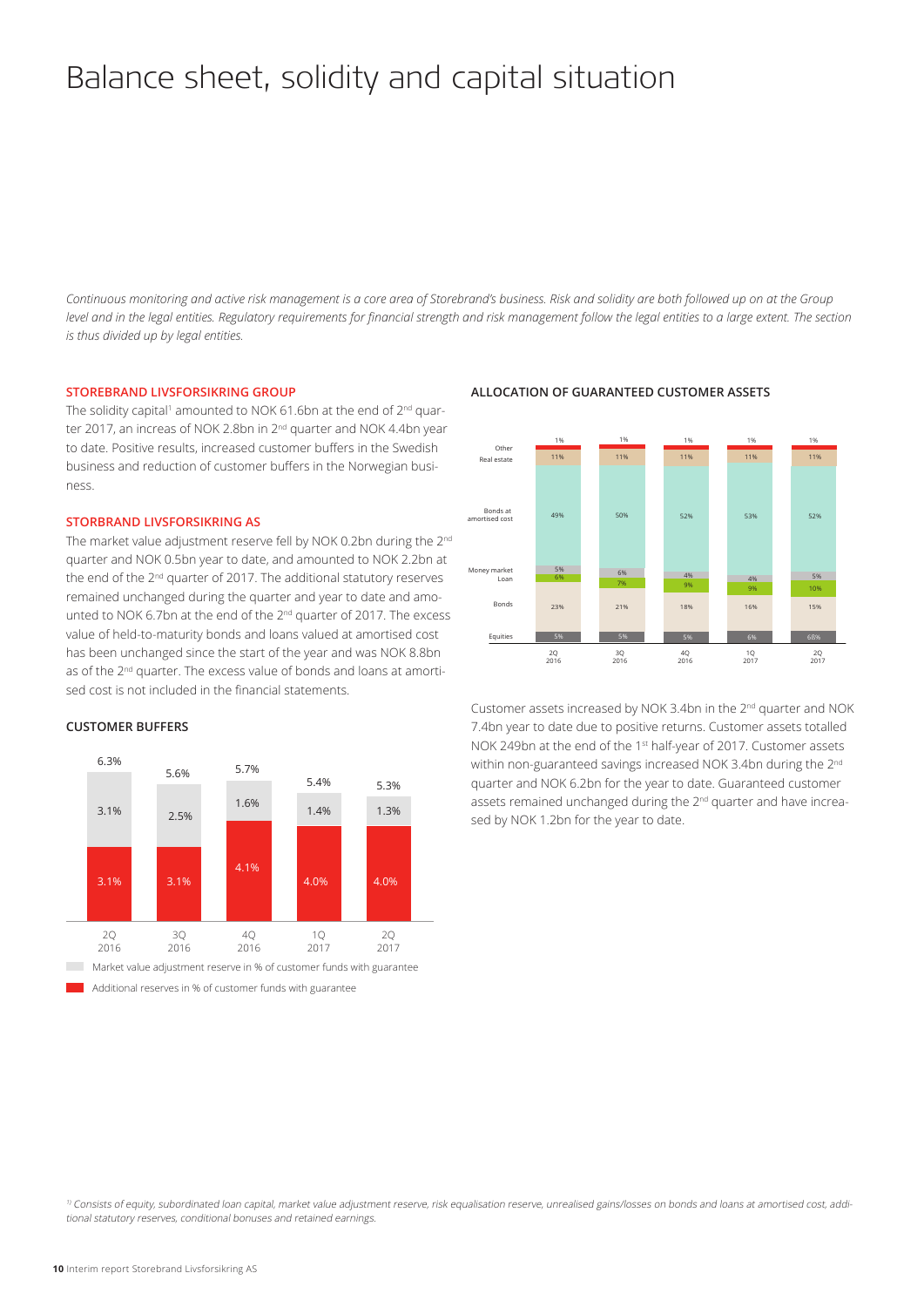

**SPP**

The buffer capital amounted to SEK 6.8bn (SEK 5.4bn) as of the 2<sup>nd</sup> quarter.

## **ALLOCATION OF GUARANTEED CUSTOMER ASSETS**



Total assets under management in SPP were SEK 165.8bn. This corresponds to a increase of 6.1% compared with the 2<sup>nd</sup> quarter of 2016. For customer assets in non-guaranteed savings, assets under management totalled NOK 83.3bn in the 2nd quarter, which corresponds to an increase of 8.2%, compared with the 2<sup>nd</sup> quarter of 2016.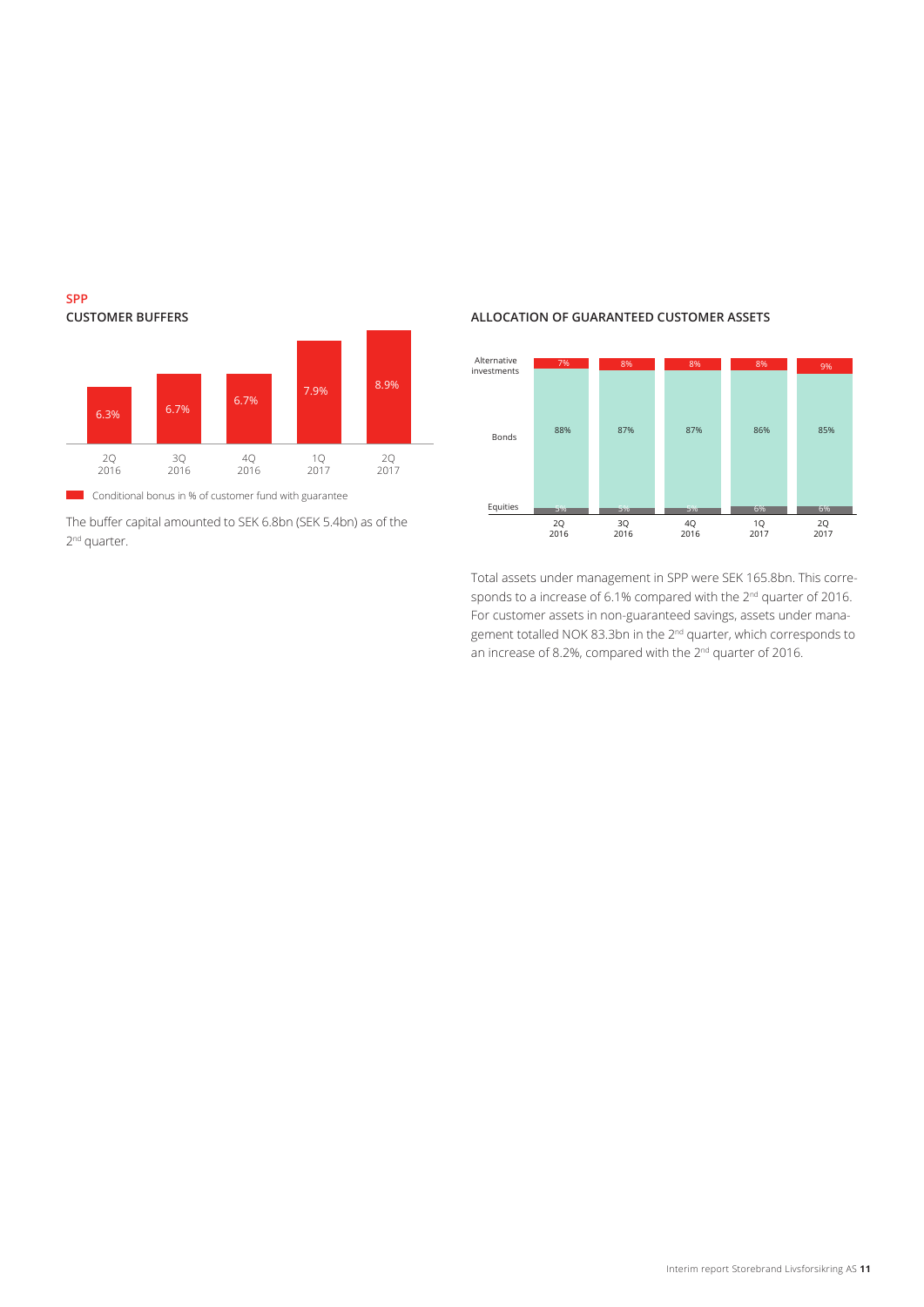# Outlook

### **FINANCIAL PERFORMANCE**

Storebrand is the market leader for the sale of pension solutions to Norwegian businesses. Defined-contribution pension plans are the dominant solution for pension savings in Norway. The market for defined-contribution pensions is growing and Storebrand's reserves within Unit Linked increased by 23% from the 2nd quarter of 2016. Storebrand also has a strong challenger role for the sale of pension solutions to Swedish businesses and Unit Linked reserves at SPP have increased by 14% in the past year. Good sales growth for defined-contribution pensions is expected in the future. Work is being carried out to improve profitability within this area.

The loyalty programme for employees with companies that have a pension scheme at Storebrand will be an important area of focus in the future. In order to realise the ambitions in the retail market, sales must continue to increase.

The Guaranteed Pension segment is in long-term decline and the combined reserves for the Guaranteed business are decreasing. However, there is continued growth in the reserves linked to paid-up policies due to companies choosing to convert existing definedbenefit schemes to defined-contribution schemes. It is expected that the growth in paid-up policies will decline in the future and that there will be flat growth in reserves over several years before the reserves start to fall. The portfolio of paid-up policies makes a limited contribution towards the Group's results with the present interest rates. Guaranteed reserves represent an increasingly smaller share of the Group's total pension reserves and were 63% at the end of the quarter.

The partnership with Cognizant is expected to provide lower costs for the Group in the coming years.

### **RISK**

Market risk is the Group's biggest risk. In the Board's ORSA (selfassessment of risk and solvency) process, developments in interest rates, credit spreads, and equity and property values are considered to be the biggest risks that influence the solvency of the Group. Storebrand has adapted to the low interest rates by building up buffer capital. Over time the level of the annual interest rate guarantee will be reduced. In the long term, continued low interest rates will represent a risk for products with guaranteed high interest rates running at a loss, and it is therefore important to achieve a return that exceeds the interest rate guarantee associated with the products. Storebrand has therefore adjusted its assets by building a robust portfolio with bonds at amortised cost to achieve the guaranteed interest rate. For insurance risk, increased life expectancy and the development in disability are the factors that have greatest influence on solvency. Operational risk is closely monitored and may also have a significant effect on solvency.

## **REGULATIONS**

## **Individual pension savings**

In connection with the revised national budget for 2017, the Norwegian Parliament agreed to a new scheme for tax-favourable, individual pension savings (IPS). Tax deductions are granted in ordinary income for savings of up to NOK 40,000 per year. The tax rules are symmetrical, with the same rate for deductions when contributions are made and tax on disbursements (ordinary income, 24%). In addition to this there are deferred tax on returns and exemption for wealth tax.

Storebrand's assessment is that the IPS scheme will be a very attractive form of long-term pension saving. Compared with previous schemes, the amount that can been saved has increased significantly, from NOK 15,000 to NOK 40,000. However, what is most important is that the new scheme will be tax-favourable for everyone, regardless of age and time horizon. There is broad political agreement about the new scheme which shall apply from and including the 2017 tax year and enter into force on 1 November 2017.

The Norwegian Parliament has also approved an increase in the savings framework for pension savings for self-employed people from 4% to 6%. The change has entered into force and also applies from and including the 2017 tax year.

#### **Separate pension account**

The Ministry of Finance shall assess a specific model for separate pension accounts. This will then be sent for consultation. The Ministry is following up the inter-ministerial working group's report from December 2016 that discussed different solutions for separate pension accounts.

The objective of a separate pension account is to combine pension earnings from current and previous employers into one account. The time frame for the Ministry's report is yet to be determined.

#### **Report on paid-up policies**

The Ministry of Finance will assess possible amendments to the regulations for guaranteed paid-up policies. The assessment will be carried out by a working group with participants from the Ministry of Finance, Ministry of Labour and Social Affairs and the Financial Supervisory Authority of Norway. A reference group with representatives from the parties and the industry will be established. The time frame and mandate for the report have yet to be determined.

#### **Ownership restriction: Proposal to remove the 15 per cent rule**

The Ministry of Finance has sent for consultation a proposal to remove the ownership restriction of 15 per cent for companies that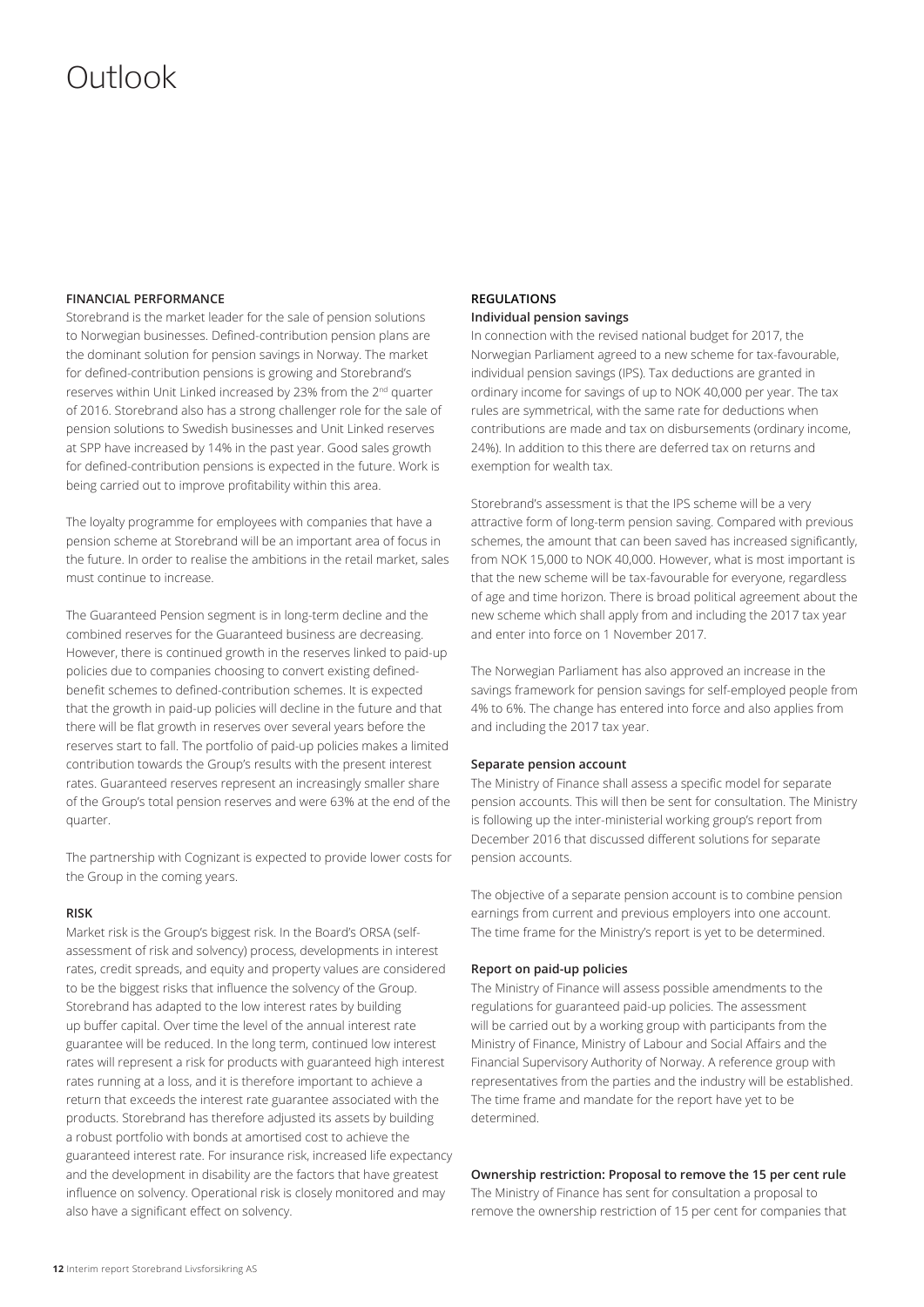manage non-insurance operations. The background to the proposal is the introduction of Solvency II which does not permit national restrictions on companies' investment opportunities. Reference is also made to the rule having restricted the ability of companies to invest in infrastructure.

### **Pan European Personal Pension Product (PEPP)**

On 29 June, the European Commission presented a proposal for a new Pan European Personal Pension Product (PEPP). The objective is that standardised rules shall make it easier for customers to transfer their pension savings between EU countries, while also strengthening competition for pension savings. However, regulations relating to savings, payments and tax shall still be decided by the member countries. The proposal will now be addressed by the European Parliament. It is expected to enter into force two years after having been approved.

#### **Equity savings account and fund account**

Equity savings account expected to be introduced from 1 September 2017. The scheme involves individuals being able to trade in shares and equity funds within the framework of an equity savings account. Profits will not be taxable until amounts are withdrawn from the equity savings account. The Ministry of Finance has sent proposed regulations regarding equity savings accounts for consultation. It is assumed that there will be a transitional period until the end of 2017, whereby existing shares and equity funds can be transferred to a share savings account without this resulting in capital gains tax.

#### **CAPITAL MANAGEMENT**

The solvency ratio with transitional rules at the end of the 2<sup>nd</sup> quarter was 163%. The solvency level shows that the Group is robust for the risks the business faces. A gradual improvement is expected in the underlying solvency margin in the coming years. This is primarily due to the discontinuation of the strengthening of reserves for increased life expectancy, expected result generation in the Group, and reduced capital requirements from guaranteed business. The strengthening of reserves for increased life expectancy is expected to conclude in 2017.

Lysaker, 12 July 2017 Board of directors Storebrand Livsforsikring AS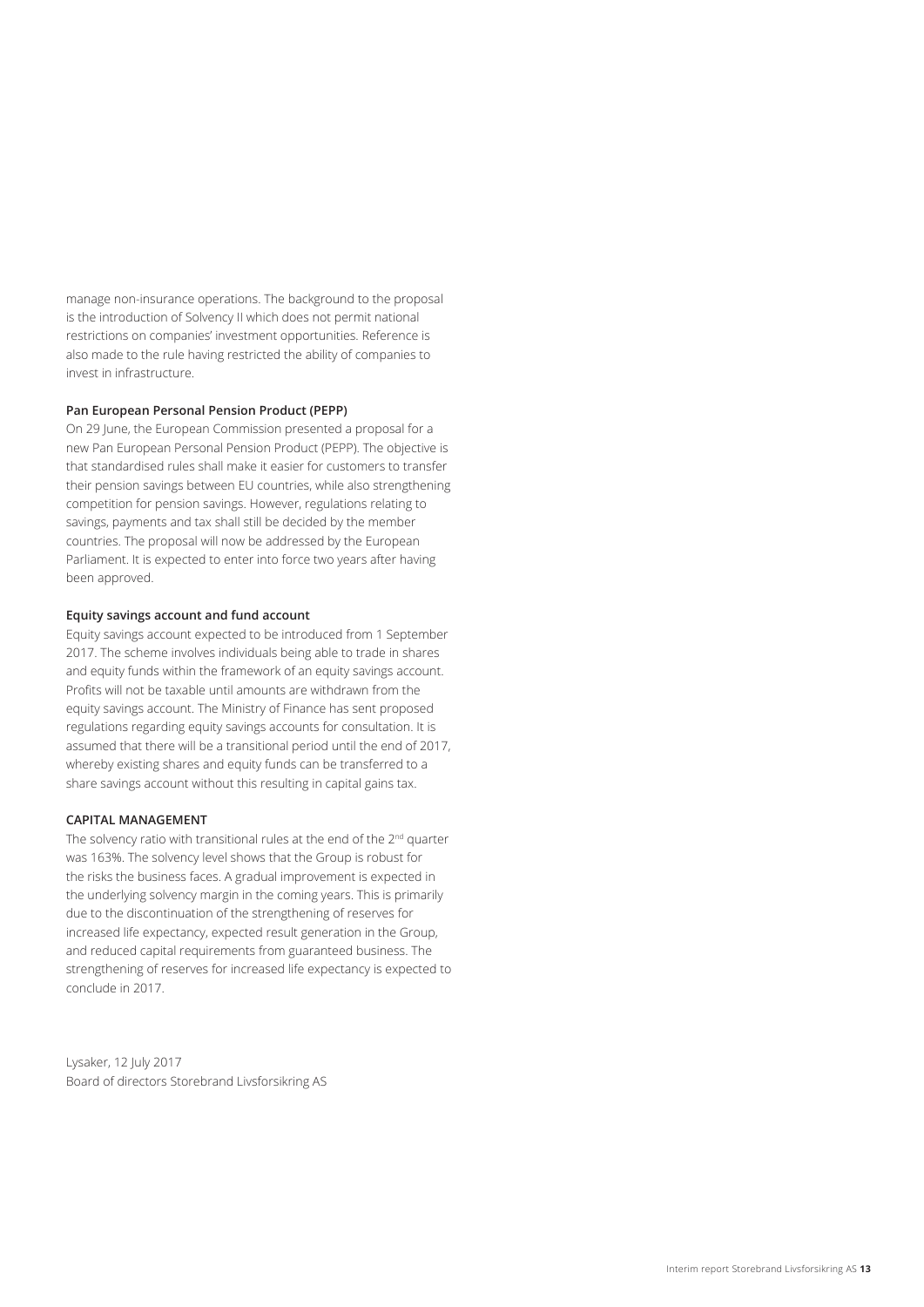## Storebrand Livsforsikring group Statement of comprehensive income

|                                                                                | 2Q       |          | $01.01 - 30.06$ |           | Full Year |
|--------------------------------------------------------------------------------|----------|----------|-----------------|-----------|-----------|
| (NOK million)                                                                  | 2017     | 2016     | 2017            | 2016      | 2016      |
| <b>Technical account</b>                                                       |          |          |                 |           |           |
| Gross premiums written                                                         | 5,491    | 5,475    | 12,224          | 13,091    | 23,433    |
| Reinsurance premiums ceded                                                     | $-36$    | -47      | $-58$           | $-87$     | $-127$    |
| Premium reserves transferred from other companies                              | 769      | 201      | 1,350           | 652       | 1,454     |
| Premiums for own account                                                       | 6,224    | 5,630    | 13,517          | 13,656    | 24,760    |
|                                                                                |          |          |                 |           |           |
| Income from investments in subsidiaries, associated companies                  |          |          |                 |           |           |
| and joint-controlled companies                                                 | 38       | 46       | 98              | 83        | 150       |
| Interest income and dividends etc. from financial assets                       | 1,476    | 1,590    | 2,682           | 3,398     | 8,337     |
| Net operating income from real estate                                          | 251      | 205      | 473             | 451       | 897       |
| Changes in investment value                                                    | 330      | 3,039    | 1,608           | 4,879     | 1,179     |
| Realised gains and losses on investments                                       | 346      | 522      | 1,400           | 1,781     | 3,408     |
| Total net income from investments in the collective portfolio                  | 2,441    | 5,402    | 6,261           | 10,591    | 13,972    |
|                                                                                |          |          |                 |           |           |
| Income from investments in subsidiaries, associated companies and              |          |          |                 |           |           |
| joint-controlled companies                                                     | 5        | 5        | 12              | 9         | 17        |
| Interest income and dividends etc. from financial assets                       | 11       | 213      | 5               | 208       | 625       |
| Net operating income from real estate                                          | 25       | 22       | 50              | 42        | 83        |
| Changes in investment value                                                    | 440      | 1,577    | 5,299           | $-1,743$  | 8,552     |
| Realised gains and losses on investments                                       | 933      | 233      | 1,439           | 574       | 1,036     |
| Total net income from investments in the investment selection portfolio        | 1,415    | 2,049    | 6,805           | $-911$    | 10,313    |
|                                                                                |          |          |                 |           |           |
| Other insurance related income                                                 | 505      | 437      | 968             | 965       | 2,126     |
|                                                                                |          |          |                 |           |           |
| Gross claims paid                                                              | $-4,612$ | $-4,604$ | $-9,157$        | $-9,088$  | $-18,031$ |
| Claims paid - reinsurance                                                      | 3        | 6        | 6               | 9         | 18        |
| Premium reserves etc. transferred to other companies                           | $-922$   | $-948$   | $-3,818$        | $-3,945$  | $-6,101$  |
| Claims for own account                                                         | $-5,531$ | $-5,545$ | $-12,969$       | $-13,024$ | $-24,114$ |
| To (from) premium reserve, gross                                               | 1,859    | $-1,919$ | 1,601           | $-6,065$  | $-3,972$  |
| To/from additional statutory reserves                                          | 27       | -45      | 61              | 142       | $-1,490$  |
| Change in value adjustment fund                                                | 163      | $-531$   | 525             | $-724$    | 1,836     |
| Change in premium fund, deposit fund and the pension surplus fund              | 3        |          | $-15$           | $-4$      | $-11$     |
| To/from technical reserves for non-life insurance business                     | 25       | 2        | $\mathbf{1}$    | $-27$     | $-34$     |
| Change in conditional bonus                                                    | $-808$   | 584      | $-1,323$        | 2,833     | 1,126     |
| Transfer of additional statutory reserves and value adjustment fund from other |          |          |                 |           |           |
| insurance companies/pension funds                                              | $-6$     | -9       | $-8$            | -9        | 2         |
| Changes in insurance obligations recognised in the Profit and Loss Account     |          |          |                 |           |           |
| - contractual obligations                                                      | 1,262    | $-1,919$ | 843             | $-3,854$  | $-2,543$  |
| Change in pension capital                                                      | $-3,991$ | $-4,526$ | $-10,340$       | $-4,015$  | $-19,352$ |
| Changes in insurance obligations recognised in the Profit and Loss Account     |          |          |                 |           |           |
| - investment portfolio separately                                              | $-3,991$ | $-4,526$ | $-10,340$       | $-4,015$  | $-19,352$ |
| Profit on investment result                                                    |          | $-1$     |                 | $-1$      | $-501$    |
| Other allocation of profit                                                     | $-1$     | $-1$     | $-1$            |           | $-263$    |
| Uanallocated profit                                                            | $-1,056$ | $-517$   | $-2,642$        | $-1,482$  |           |
| Funds allocated to insurance contracts                                         | $-1,057$ | $-519$   | $-2,643$        | $-1,483$  | -765      |
| Management expenses                                                            | $-56$    | $-54$    | $-112$          | $-107$    | $-218$    |
| Selling expenses                                                               | $-188$   | $-162$   | $-355$          | $-358$    | $-706$    |
| Change in pre-paid direct selling expenses                                     | 3        | 12       | 5               | 1         |           |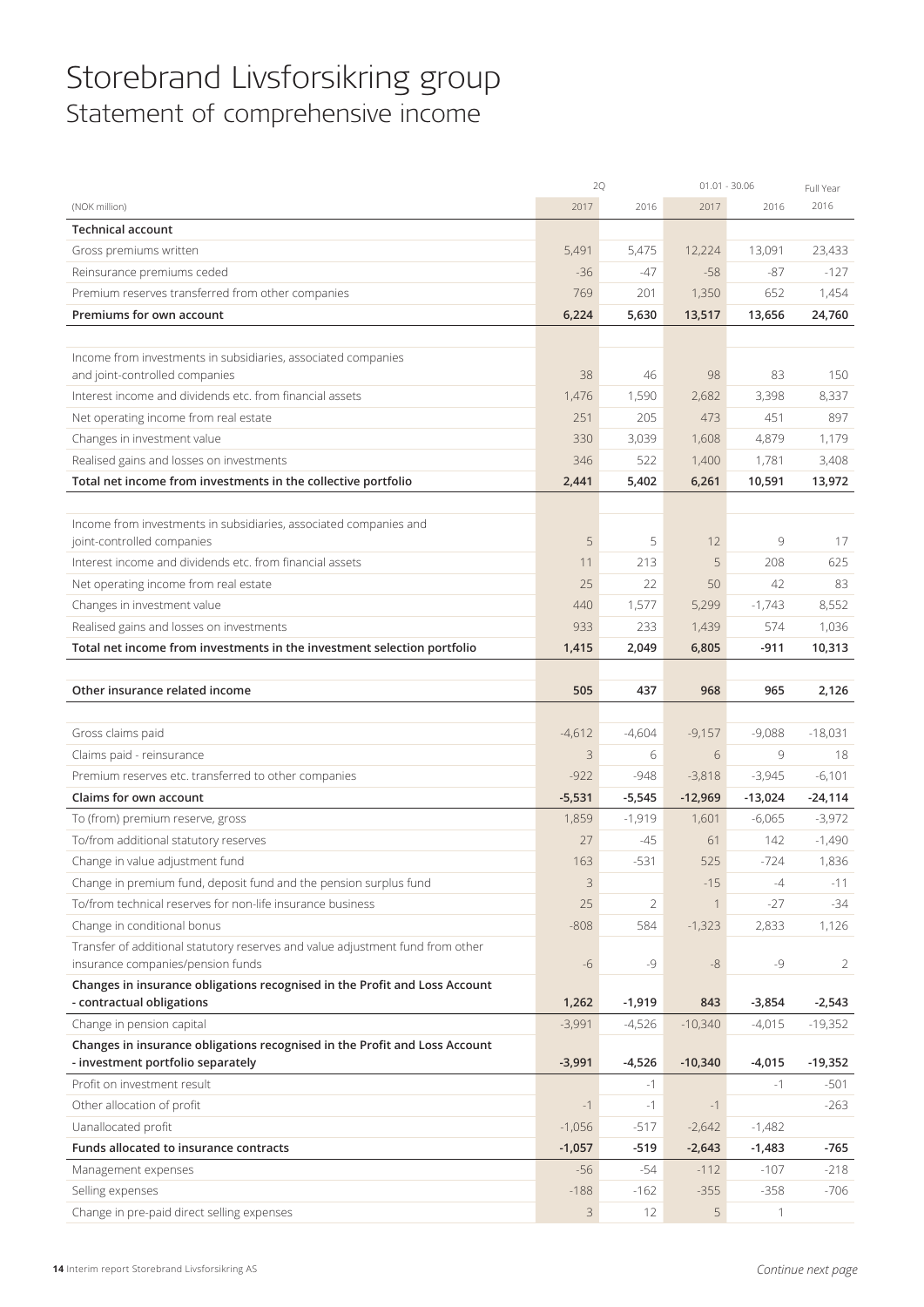## Storebrand Livsforsikring group Statement of comprehensive income continue

|                                                                                        |             | 2Q             | $01.01 - 30.06$ |          | Full Year |
|----------------------------------------------------------------------------------------|-------------|----------------|-----------------|----------|-----------|
| (NOK million)                                                                          | 2017        | 2016           | 2017            | 2016     | 2016      |
| Insurance-related administration expenses (incl. commissions for reinsurance received) | $-342$      | $-323$         | $-728$          | $-693$   | $-1,510$  |
| Insurance-related operating expenses                                                   | $-583$      | $-527$         | $-1,190$        | $-1,157$ | $-2,435$  |
| Other insurance related expenses                                                       | $-99$       | -60            | $-216$          | $-116$   | -222      |
| Technical insurance profit                                                             | 587         | 422            | 1,037           | 654      | 1,740     |
|                                                                                        |             |                |                 |          |           |
| Non-technical account                                                                  |             |                |                 |          |           |
| Income from investments in subsidiaries, associated companies                          |             |                |                 |          |           |
| and joint-controlled companies                                                         | 79          | 6              | 76              | 11       | 24        |
| Interest income and dividends etc. from financial assets                               | 86          | 80             | 171             | 159      | 322       |
| Net operating income from real estate                                                  |             | 13             |                 | 10       | 10        |
| Changes in investment value                                                            | 21          | 114            | 78              | 172      | 287       |
| Realised gains and losses on investments                                               | 60          | 33             | 127             | 23       | 105       |
| Net income from investments in company portfolio                                       | 246         | 246            | 453             | 374      | 749       |
| Other income                                                                           | 61          | $-54$          | 112             | 89       | 283       |
|                                                                                        |             |                |                 |          |           |
| Management expenses                                                                    | $-9$        | -8             | $-17$           | $-15$    | $-29$     |
| Other costs                                                                            | $-276$      | $-140$         | $-550$          | -443     | $-1,047$  |
| Management expenses and other costs linked to the company portfolio                    | $-284$      | $-148$         | $-567$          | -458     | $-1,075$  |
| Profit or loss on non-technical account                                                | 22          | 44             | $-2$            | 5        | -44       |
|                                                                                        |             |                |                 |          |           |
| Profit before tax                                                                      | 609         | 466            | 1,034           | 659      | 1,697     |
|                                                                                        |             |                |                 |          |           |
| Tax costs                                                                              | 8           | 67             | $-67$           | -4       | $-196$    |
| Profit before other comprehensive income                                               | 617         | 532            | 967             | 656      | 1,501     |
|                                                                                        |             |                |                 |          |           |
| Change in actuarial assumptions                                                        | $-2$        | $-11$          | $-6$            | $-18$    | $-79$     |
| Change in value adjustment reserve own buildings                                       | 254         | 149            | 347             | 171      | 205       |
| Profit/loss cash flow hedging                                                          | 24          | -9             | 18              | $-18$    | -60       |
| Adjustment of insurance liabilities                                                    | $-254$      | $-149$         | $-347$          | $-171$   | $-205$    |
| Tax on other profit elements not to be classified to profit/loss                       |             |                |                 |          | 19        |
| Total other profit elements not to be classified to profit/loss                        | 22          | -19            | 13              | $-36$    | $-120$    |
|                                                                                        |             |                |                 |          |           |
| Translation differences                                                                | 229         | $-226$         | 338             | $-464$   | $-783$    |
| Total other profit elements that may be classified to profit /loss                     | 229         | $-226$         | 338             | $-464$   | $-783$    |
|                                                                                        |             |                |                 |          |           |
| Total other profit elements                                                            | 251         | $-245$         | 350             | $-500$   | $-902$    |
|                                                                                        |             |                |                 |          |           |
| Total comprehensive income                                                             | 868         | 287            | 1,318           | 156      | 598       |
|                                                                                        |             |                |                 |          |           |
| Profit is attributable to:                                                             |             |                |                 |          |           |
| Minority share of profit                                                               | 618         | 523            | 965             | 640      | 1,482     |
| Majority share of profit                                                               | $-1$        | 9              | 3               | 16       | 19        |
|                                                                                        |             |                |                 |          |           |
| Comprehensive income is attributable to:                                               |             |                |                 |          |           |
| Minority share of profit                                                               | 867         | 280            | 1,312           | 144      | 586       |
| Majority share of profit                                                               | $\mathbf 0$ | $\overline{7}$ | 5               | 12       | 12        |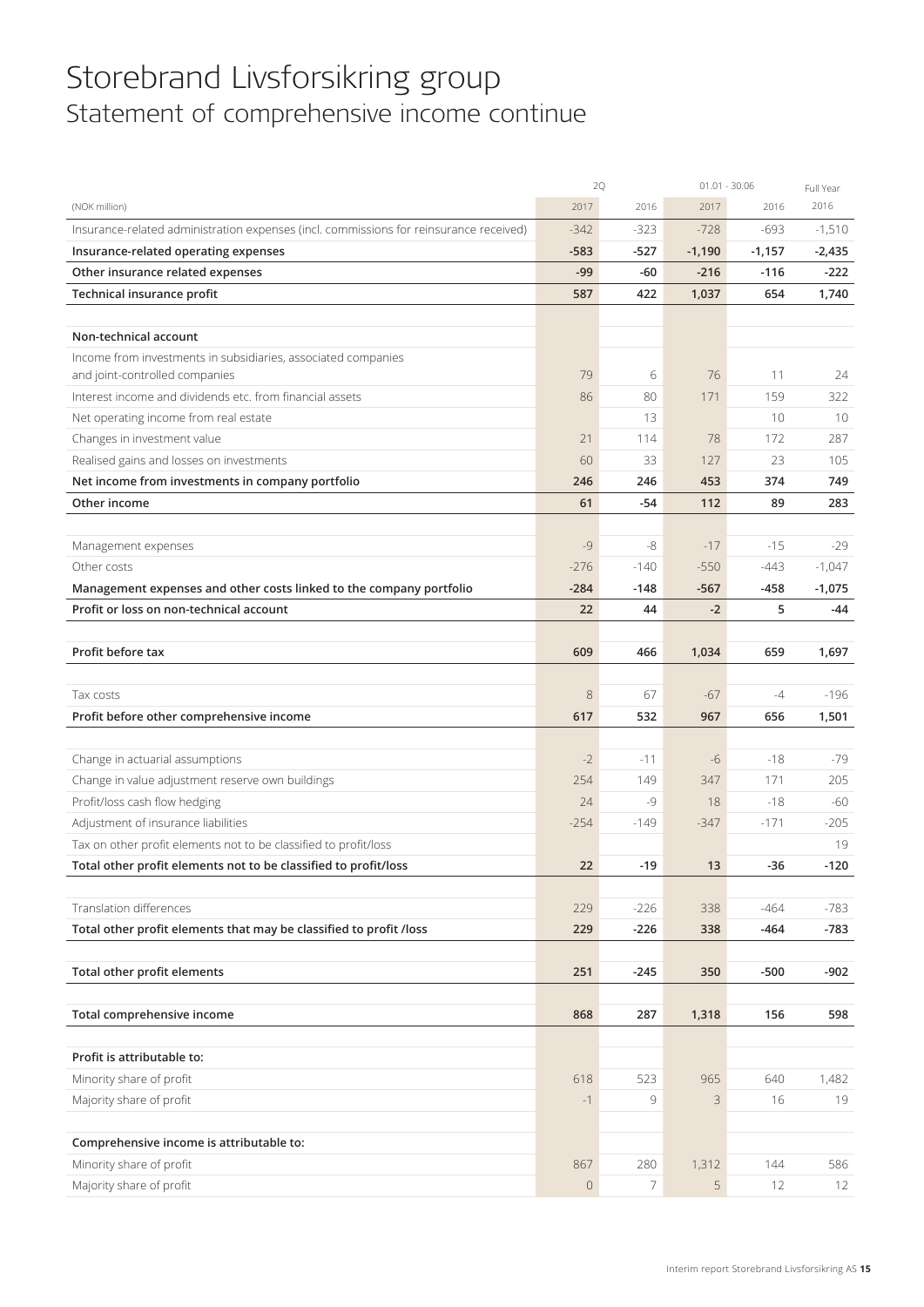## Storebrand Livsforsikring group Statement of financial position

| (NOK million)                                                                           | 30.06.2017 | 30.06.2016  | 31.12.2016 |
|-----------------------------------------------------------------------------------------|------------|-------------|------------|
| Assets                                                                                  |            |             |            |
| Assets in company portfolio                                                             |            |             |            |
| Goodwill                                                                                | 793        | 788         | 757        |
| Other intangible assets                                                                 | 3,747      | 4,145       | 3,753      |
| <b>Total intangible assets</b>                                                          | 4,540      | 4,933       | 4,510      |
|                                                                                         |            |             |            |
| Real estate at fair value                                                               | 51         | 51          | 51         |
| Equities and units in subsidiaries, associated companies and joint-controlled companies | 81         | 263         | 265        |
| Lendings at amoritsed cost                                                              |            | $\mathbf 1$ | 1          |
| Bonds at amortised cost                                                                 | 3,147      | 2,766       | 2,868      |
| Deposits at amortised cost                                                              | 478        | 518         | 146        |
| Equities and other units at fair value                                                  | 76         | 80          | 103        |
| Bonds and other fixed-income securities at fair value                                   | 23,837     | 21,641      | 23,172     |
| Derivatives at fair value                                                               | 959        | 1,095       | 932        |
| <b>Total investments</b>                                                                | 28,629     | 26,415      | 27,538     |
| Receivables in connection with direct business transactions                             | 857        | 934         | 481        |
| Receivables in connection with reinsurance transactions                                 | 10         |             | 9          |
| Receivables with group company                                                          | 52         | 58          | 61         |
| Other receivables                                                                       | 2,417      | 3,879       | 2,016      |
| <b>Total receivables</b>                                                                | 3,337      | 4,872       | 2,567      |
| Tangible fixed assets                                                                   | 480        | 495         | 458        |
| Cash, bank                                                                              | 1,966      | 1,894       | 2,769      |
| Tax assets                                                                              | 244        | 533         | 312        |
| Other assets designated according to type                                               | 807        | 783         | 766        |
| <b>Total other assets</b>                                                               | 3,497      | 3,705       | 4,306      |
| Pre-paid direct selling expenses                                                        | 531        | 525         | 502        |
| Other pre-paid costs and income earned and not received                                 | 141        | 116         | 101        |
| Total pre-paid costs and income earned and not received                                 | 672        | 641         | 603        |
| Total assets in company portfolio                                                       | 40,676     | 40,567      | 39,524     |
|                                                                                         |            |             |            |
| Assets in customer portfolios                                                           |            |             |            |
| Real estate at fair value                                                               | 22,877     | 20,360      | 22,050     |
| Real estate for own use                                                                 | 3,106      | 2,731       | 2,702      |
| Equities and units in subsidiaries, associated companies and joint-controlled companies | 1,690      | 1,610       | 1,718      |
| Loans to and securities issued by subsidiaries, associated companies                    | 39         | 39          | 37         |
| Bonds held to maturity                                                                  | 15,615     | 15,620      | 15,644     |
| Bonds at amortised cost                                                                 | 83,643     | 74,145      | 79,378     |
| Lendings at amortised cost                                                              | 19,191     | 10,596      | 16,628     |
| Deposits at amortised cost                                                              | 4,517      | 4,938       | 4,159      |
| Equities and other units at fair value                                                  | 20,859     | 18,580      | 19,329     |
| Bonds and other fixed-income securities at fair value                                   | 108,740    | 133,470     | 113,976    |
| Financial derivatives at fair value                                                     | 3,205      | 5,602       | 3,548      |
| Lendings at fair value                                                                  | 4,126      |             | 2,346      |
| Total investments in collective portfolio                                               | 287,608    | 287,690     | 281,515    |
|                                                                                         |            |             |            |
| Reinsurance share of insurance obligations                                              | 68         | 106         | 106        |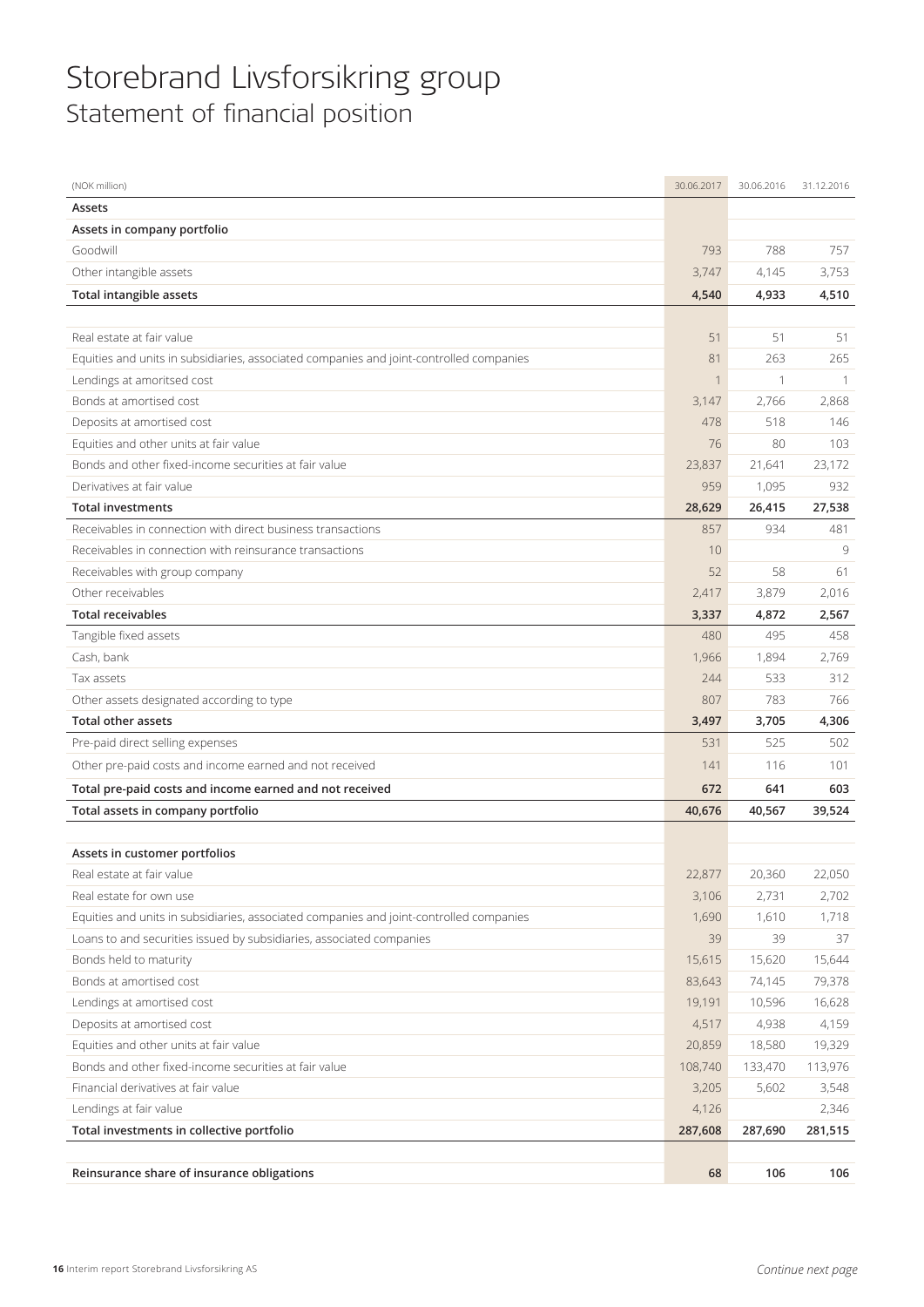## Storebrand Livsforsikring group Statement of financial position continue

| (NOK million)                                                                           | 30.06.2017  | 30.06.2016   | 31.12.2016 |
|-----------------------------------------------------------------------------------------|-------------|--------------|------------|
| Real estate at fair value                                                               | 2,680       | 1,965        | 2,060      |
| Real estate for own use                                                                 | 254         | 163          | 161        |
| Equities and units in subsidiaries, associated companies and joint-controlled companies | 213         | 187          | 200        |
| Lendings                                                                                | 890         |              | 100        |
| Deposits at amortised cost                                                              | 318         | 271          | 216        |
| Equities and other units at fair value                                                  | 121,311     | 98,632       | 110,087    |
| Bonds and other fixed-income securities at fair value                                   | 29,077      | 27,594       | 27,358     |
| Financial derivatives at fair value                                                     | 253         | 177          | 73         |
| Total investments in investment selection portfolio                                     | 154,995     | 128,991      | 140,255    |
| Total assets in customer portfolio                                                      | 442,671     | 416,787      | 421,876    |
| <b>Total assets</b>                                                                     | 483,346     | 457,353      | 461,400    |
|                                                                                         |             |              |            |
| <b>Equity and liabilities</b>                                                           |             |              |            |
| Share capital                                                                           | 3,540       | 3,540        | 3,540      |
| Share premium                                                                           | 9,711       | 9,711        | 9,711      |
| Total paid in equity                                                                    | 13,251      | 13,251       | 13,251     |
| Risk equalisation fund                                                                  | 144         | 136          | 140        |
| Other earned equity                                                                     | 11,603      | 9,874        | 10,290     |
| Minority's share of equity                                                              | 120         | 123          | 114        |
| <b>Total earned equity</b>                                                              | 11,867      | 10,133       | 10,545     |
| Perpetual subordinated loan capital                                                     | 2,099       | 2,786        | 2,098      |
| Dated subordinated loan capital                                                         | 3,803       | 3,045        | 3,742      |
| Hybrid tier 1 capital                                                                   | 1,504       | 1,503        | 1,504      |
| Total subordinated loan capital and hybrid tier 1 capital                               | 7,405       | 7,334        | 7,344      |
| Premium reserves                                                                        | 262,252     | 265,171      | 259,661    |
| Additional statutory reserves                                                           | 6,736       | 5,198        | 6,794      |
| Market value adjustment reserve                                                         | 2,158       | 5,244        | 2,684      |
| Premium fund, deposit fund and the pension surplus fund                                 | 2,424       | 2,422        | 2,671      |
| Conditional bonus                                                                       | 8,809       | 6,306        | 7,241      |
| Unallocated profit to insurance contracts                                               | 2,642       | 1,482        |            |
| Other technical reserve                                                                 | 644         | 676          | 684        |
| Total insurance obligations in life insurance - contractual obligations                 | 285,666     | 286,499      | 279,734    |
| Pension capital                                                                         | 155,123     | 129,101      | 141,162    |
| Total insurance obligations in life insurance - investment portfolio separately         | 155,123     | 129,101      | 141,162    |
| Pension liabilities etc.                                                                | 93          | 139          | 96         |
| Deffered tax                                                                            | 179         | 230          | 175        |
| Other provisions for liabilities                                                        | $\mathbf 1$ | $\mathbf{0}$ | 3          |
| <b>Total provisions for liabilities</b>                                                 | 272         | 369          | 274        |
| Liabilities in connection with direct insurance                                         | 1,462       | 1,107        | 1,204      |
| Liabilities in connection with reinsurance                                              | 40          | 42           | 44         |
| Financial derivatives                                                                   | 1,518       | 1,403        | 1,985      |
| Liabilities to group companies                                                          | 15          | 15           | 60         |
| Other liabilities                                                                       | 6,313       | 7,641        | 5,252      |
| <b>Total liabilities</b>                                                                | 9,348       | 10,207       | 8,545      |
| Other accrued expenses and received, unearned income                                    | 414         | 458          | 544        |
| Total accrued expenses and received, unearned income                                    | 414         | 458          | 544        |
| <b>Total equity and liabilities</b>                                                     | 483,346     | 457,353      | 461,400    |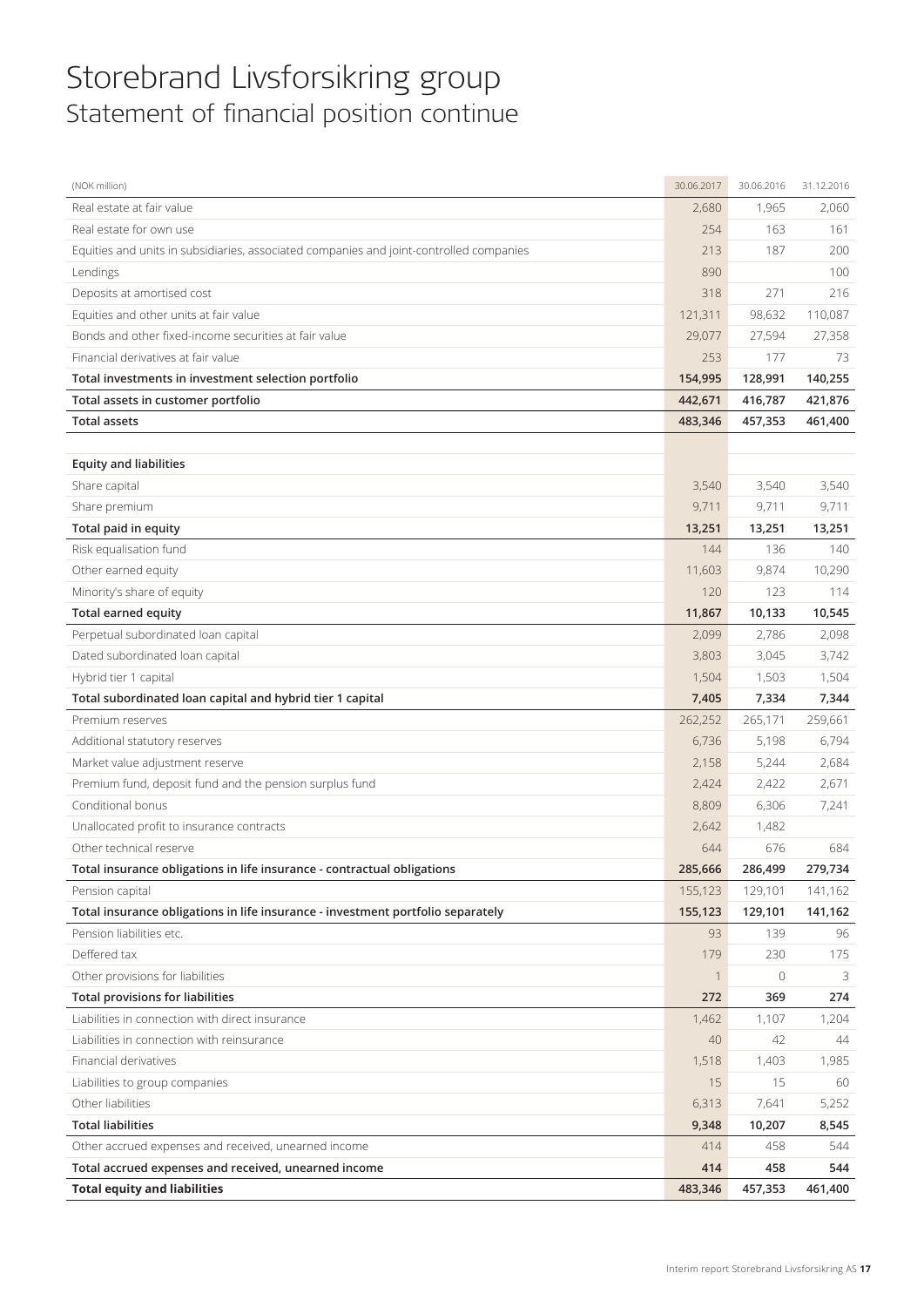## Storebrand Livsforsikring group Statement of change in equity

|                                           |               |         | Majority's share of equity |              |                |           |                |
|-------------------------------------------|---------------|---------|----------------------------|--------------|----------------|-----------|----------------|
|                                           |               |         |                            | <b>Risk</b>  |                |           |                |
|                                           |               | Share   | Total paid                 | equalisation |                | Minority  | Total          |
| (NOK million)                             | Share capital | premium | in equity                  | fund         | Other equity   | interests | equity         |
| Equity at 31.12.2015                      | 3,540         | 9,711   | 13,251                     | 142          | 9,724          | 576       | 23,693         |
| Profit for the period                     |               |         |                            | $-6$         | 646            | 16        | 656            |
| Total other profit elements               |               |         |                            |              | $-496$         | $-4$      | $-500$         |
| Total comprehensive income for the period |               |         |                            | $-6$         | 150            | 12        | 156            |
|                                           |               |         |                            |              |                |           |                |
| Equity transactions with owner:           |               |         |                            |              |                |           |                |
| Group contributions                       |               |         |                            |              |                | $-5$      | $-5$           |
| Derecognition minority                    |               |         |                            |              |                | $-459$    | $-459$         |
| Equity at 30.06.2016                      | 3,540         | 9,711   | 13,251                     | 136          | 9,874          | 123       | 23,384         |
| Profit for the period                     |               |         |                            | $-2$         | 1,484          | 19        | 1,501          |
| Total other profit elements               |               |         |                            |              | $-896$         | $-7$      | $-902$         |
| Total comprehensive income for the period |               |         |                            | $-2$         | 588            | 12        | 598            |
|                                           |               |         |                            |              |                |           |                |
| Equity transactions with owner:           |               |         |                            |              |                |           |                |
| Group contributions                       |               |         |                            |              | $-17$          | $-14$     | $-31$          |
| Derecognition minority                    |               |         |                            |              |                | $-459$    | $-459$         |
| Other                                     |               |         |                            |              | $-5$           |           | $-5$           |
| Equity at 31.12.2016                      | 3,540         | 9,711   | 13,251                     | 140          | 10,290         | 114       | 23,796         |
| Profit for the period                     |               |         |                            | 3            | 961            | 3         | 967            |
| Total other profit elements               |               |         |                            |              | 348            | 3         | 350            |
| Total comprehensive income for the period |               |         |                            | 3            | 1,309          | 5         | 1,318          |
|                                           |               |         |                            |              |                |           |                |
| Equity transactions with owner:           |               |         |                            |              |                |           |                |
| Other                                     |               |         |                            |              | $\overline{4}$ |           | $\overline{4}$ |
| Equity at 30.06.2017                      | 3,540         | 9,711   | 13,251                     | 144          | 11,603         | 120       | 25,118         |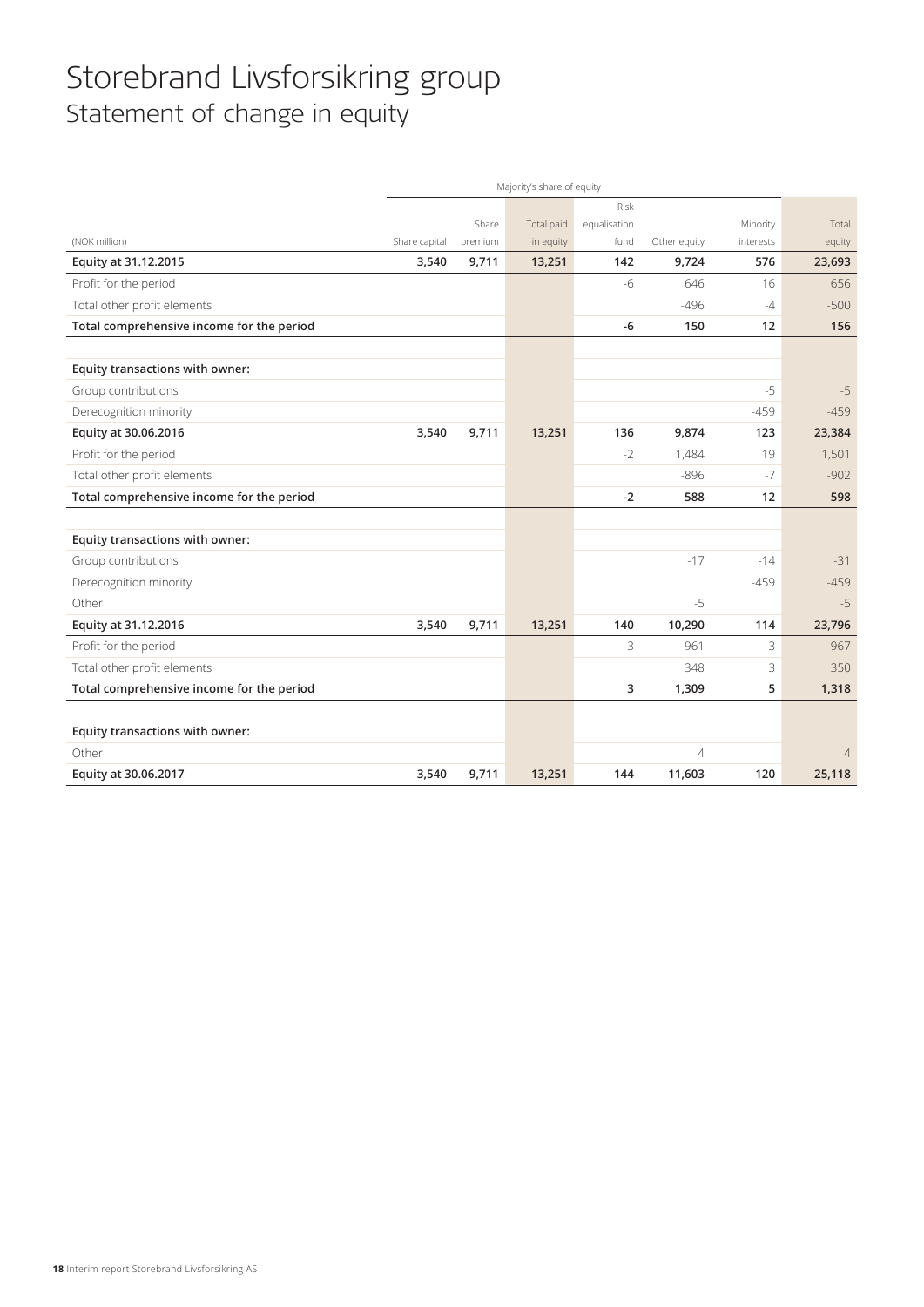## Storebrand Livsforsikring Statement of cash flow 1. January - 30. June

| Storebrand Livsforsikring |          |                                                                   |          | Storebrand Livsforsikring AS |
|---------------------------|----------|-------------------------------------------------------------------|----------|------------------------------|
| group                     |          |                                                                   |          |                              |
| 2016                      | 2017     | (NOK million)                                                     | 2017     | 2016                         |
|                           |          | Cash flow from operational activities                             |          |                              |
| 14,670                    | 11,793   | Net received - direct insurance                                   | 8,531    | 11,058                       |
| $-9,271$                  | $-8,844$ | Net claims/benefits paid - direct insurance                       | $-4,821$ | $-5,028$                     |
| $-3,293$                  | $-2,468$ | Net receipts/payments - policy transfers                          | $-2,245$ | $-2,329$                     |
| $-867$                    | 179      | Net change insurance liabilities                                  | $-244$   | $-325$                       |
| 907                       | 968      | Receipts - interest, commission and fees from customers           | 259      | 218                          |
| $-297$                    | $-232$   | Payments - interest, commission and fees to customers             | $-206$   | $-273$                       |
| $-1,161$                  | $-1,172$ | Net receipts/payments operations                                  | $-696$   | $-617$                       |
| 1,204                     | $-1,601$ | Net receipts/payments - other operational activities              | $-158$   | $-134$                       |
| 1,892                     | $-1,378$ | Net cash flow from operational activities before financial assets | 421      | 2,570                        |
| $-4,578$                  | $-4,230$ | Net receipts/payments - lendings to customers                     | $-3,354$ | $-4,262$                     |
| 1,110                     | 6,295    | Net receipts/payments - financial assets                          | 3,060    | 2,524                        |
| 2,947                     | $-1,127$ | Net receipts/payments - real estate activities                    |          |                              |
| $-1,114$                  | 88       | Net change bank deposits insurance customers                      | $-381$   | $-423$                       |
| $-1,635$                  | 1,025    | Net cash flow from operational activities from financial assets   | $-675$   | $-2,161$                     |
| 257                       | $-353$   | Net cash flow from operational activities                         | $-254$   | 409                          |
|                           |          |                                                                   |          |                              |
|                           |          | Cash flow from investment activities                              |          |                              |
|                           | 245      | Net payments - purchase/capitalisation associated companies       | 245      |                              |
| $-74$                     | $-39$    | Net receipts/payments - sale/purchase of fixed assets             | $-4$     | $-4$                         |
| $-74$                     | 205      | Net cash flow from investment activities                          | 241      | $-4$                         |
|                           |          |                                                                   |          |                              |
|                           |          | Cash flow from financing activities                               |          |                              |
| $-276$                    | $-278$   | Payments - interest on subordinated loan capital                  | $-278$   | $-276$                       |
| $-5$                      |          | Payment of dividend                                               |          |                              |
| $-281$                    | $-278$   | Net cash flow from financing activities                           | $-278$   | $-276$                       |
| $-98$                     | $-426$   | Net cash flow for the period                                      | $-291$   | 130                          |
| 1,537                     | $-1,451$ | of which net cash flow for the period before financial assets     | 384      | 2,290                        |
|                           |          |                                                                   |          |                              |
| -98                       | $-426$   | Net movement in cash and cash equivalent assets                   | $-291$   | 130                          |
|                           |          | Cash at start of the period sold companies                        |          |                              |
| 2,411                     | 2,915    | Cash and cash equivalents at start of the period                  | 1,787    | 1,234                        |
| 99                        | $-45$    | Currency translation differences                                  |          |                              |
| 2.412                     | 2,444    | Cash and cash equivalent assets at the end of the period          | 1,496    | 1,364                        |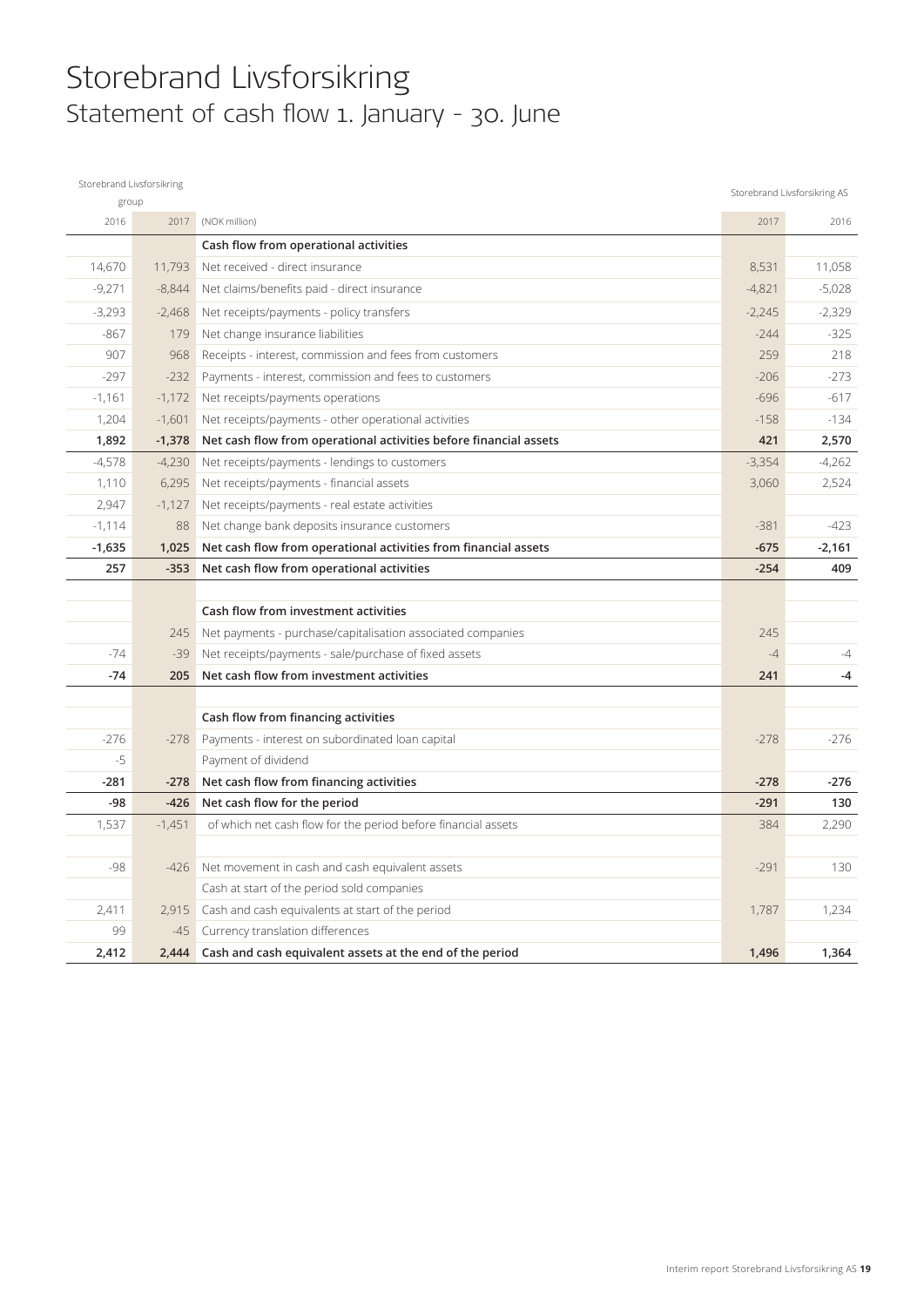## Storebrand Livsforsikring AS Statement of comprehensive income

|                                                                            | 2Q             |          | $01.01 - 30.06$ |          | Full Year |
|----------------------------------------------------------------------------|----------------|----------|-----------------|----------|-----------|
| (NOK million)                                                              | 2017           | 2016     | 2017            | 2016     | 2016      |
| <b>Technical account</b>                                                   |                |          |                 |          |           |
| Gross premiums written                                                     | 3,862          | 3,695    | 8,921           | 9,474    | 16,589    |
| Reinsurance premiums ceded                                                 | $-22$          | $-23$    | $-28$           | $-28$    | $-30$     |
| Premium reserves transferred from other companies                          | 407            | 25       | 733             | 317      | 806       |
| Premiums for own account                                                   | 4,247          | 3,697    | 9,626           | 9,763    | 17,365    |
|                                                                            |                |          |                 |          |           |
| Income from investments in subsidiaries, associated companies              |                |          |                 |          |           |
| and joint-controlled companies                                             | 770            | 545      | 1,262           | 1,040    | 1,948     |
| of which from investment in real estate companies                          | 737            | 557      | 1,215           | 1,041    | 1,965     |
| Interest income and dividends etc. from financial assets                   | 993            | 1,042    | 1,487           | 2,251    | 5,942     |
| Changes in investment value                                                | 371            | 852      | 1,407           | 1,073    | $-1,597$  |
| Realised gains and losses on investments                                   | 257            | 134      | 1,001           | 781      | 2,209     |
| Total net income from investments in the collective portfolio              | 2,391          | 2,574    | 5,157           | 5,145    | 8,502     |
| Income from investments in subsidiaries, associated companies              |                |          |                 |          |           |
| and joint-controlled companies                                             | 112            | 69       | 189             | 124      | 249       |
| of which from investment in real estate companies                          | 112            | 69       | 189             | 124      | 249       |
| Interest income and dividends etc. from financial assets                   | 9              | 212      | 3               | 205      | 615       |
| Changes in investment value                                                | 249            | 306      | 1,902           | $-763$   | 1,999     |
| Realised gains and losses on investments                                   | 930            | 229      | 1,435           | 575      | 1,039     |
| Total net income from investments in the investment selection portfolio    | 1,300          | 816      | 3,528           | 140      | 3,902     |
|                                                                            |                |          |                 |          |           |
| Other insurance related income                                             | 132            | 107      | 259             | 218      | 454       |
|                                                                            |                |          |                 |          |           |
| Gross claims paid                                                          | $-2,604$       | $-2,481$ | $-5,169$        | $-5,007$ | $-9,962$  |
| Claims paid - reinsurance                                                  | $\overline{2}$ | 3        | 5               | 6        | 12        |
| Premium reserves etc. transferred to other companies                       | $-434$         | $-204$   | $-2,978$        | $-2,646$ | $-4,170$  |
| Claims for own account                                                     | $-3,035$       | $-2,682$ | $-8,143$        | $-7,648$ | $-14,119$ |
|                                                                            |                |          |                 |          |           |
| To (from) premium reserve, gross                                           | $-105$         | $-55$    | $-722$          | $-136$   | $-1,739$  |
| To/from additional statutory reserves                                      | 28             | -46      | 61              | 142      | $-1,490$  |
| Change in value adjustment fund                                            | 163            | $-531$   | 525             | $-724$   | 1,836     |
| Change in premium fund, deposit fund and the pension surplus fund          | $\mathsf 3$    |          | $-15$           | $-4$     | $-11$     |
| To/from technical reserves for non-life insurance business                 | 25             | 2        | -1              | $-27$    | $-34$     |
| Transfer of additional statutory reserves and value adjustment fund from   |                |          |                 |          |           |
| other insurance companies/pension funds                                    | $-6$           | -9       | $-8$            | -9       | 2         |
| Changes in insurance obligations recognised in the Profit and Loss Account |                |          |                 |          |           |
| - contractual obligations                                                  | 108            | $-639$   | $-157$          | -758     | $-1,437$  |
| Change in pension capital                                                  | $-3,458$       | $-2,804$ | $-6,166$        | $-4,204$ | $-11,256$ |
| Changes in insurance obligations recognised in the Profit and Loss Account |                |          |                 |          |           |
| - investment portfolio separately                                          | $-3,458$       | $-2,804$ | $-6,166$        | $-4,204$ | $-11,256$ |
| Profit on investment result                                                |                |          |                 |          | -501      |
| Other allocation of profit                                                 |                |          |                 |          | $-259$    |
| Uanallocated profit                                                        | $-1,056$       | $-517$   | $-2,642$        | $-1,482$ |           |
| Funds allocated to insurance contracts                                     | $-1,056$       | $-517$   | $-2,642$        | $-1,482$ | -761      |
|                                                                            |                |          |                 |          |           |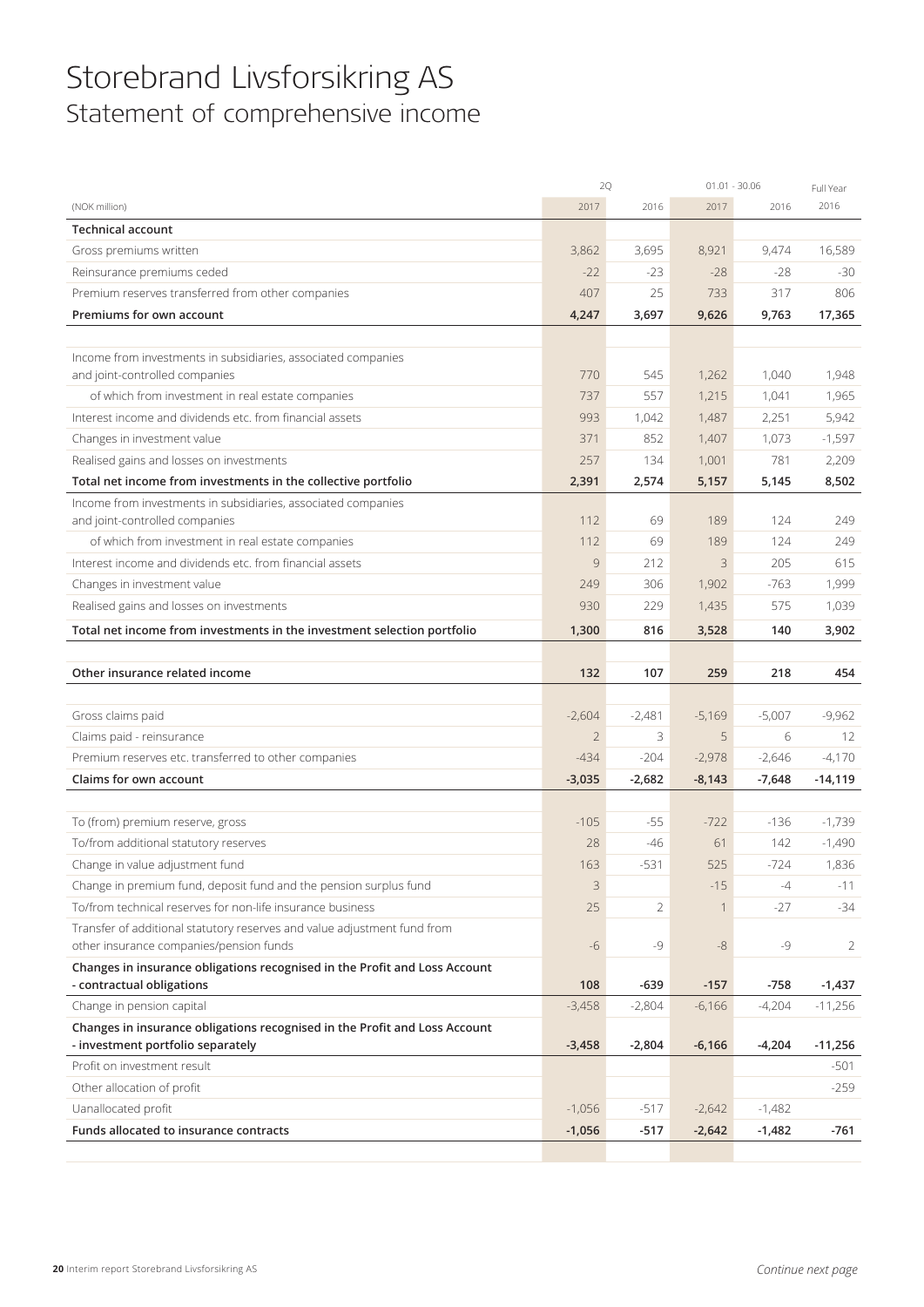## Storebrand Livsforsikring AS Statement of comprehensive income continue

|                                                                                        |        | 2Q     |        | $01.01 - 30.06$ | Full Year |
|----------------------------------------------------------------------------------------|--------|--------|--------|-----------------|-----------|
| (NOK million)                                                                          | 2017   | 2016   | 2017   | 2016            | 2016      |
| Management expenses                                                                    | $-47$  | $-41$  | $-93$  | $-83$           | $-171$    |
| Selling expenses                                                                       | $-79$  | $-59$  | $-142$ | $-137$          | $-278$    |
| Insurance-related administration expenses (incl. commissions for reinsurance received) | $-228$ | $-172$ | $-465$ | $-401$          | $-918$    |
| Insurance-related operating expenses                                                   | $-354$ | $-272$ | $-700$ | $-622$          | $-1,368$  |
| Other insurance related expenses after reinsurance share                               | 24     | $-49$  | $-190$ | -93             | $-182$    |
| Technical insurance profit                                                             | 300    | 229    | 572    | 460             | 1,100     |
|                                                                                        |        |        |        |                 |           |
| Non-technical account                                                                  |        |        |        |                 |           |
| Income from investments in subsidiaries, associated companies                          |        |        |        |                 |           |
| and joint-controlled companies                                                         | 295    | $-159$ | 385    | $-360$          | $-536$    |
| Interest income and dividends etc. from financial assets                               | 89     | 79     | 178    | 156             | 319       |
| Changes in investment value                                                            | 6      | 74     | 57     | 124             | 203       |
| Realised gains and losses on investments                                               | $-119$ | 243    | $-139$ | 444             | 736       |
| Net income from investments in company portfolio                                       | 272    | 238    | 480    | 363             | 722       |
|                                                                                        |        |        |        |                 |           |
| Other income                                                                           | 6      | 6      | 12     | 13              | 24        |
|                                                                                        |        |        |        |                 |           |
| Management expenses                                                                    | $-4$   | $-4$   | $-9$   | $-7$            | $-15$     |
| Other costs                                                                            | $-127$ | $-94$  | $-243$ | $-158$          | $-373$    |
| Total management expenses and other costs linked to the company portfolio              | $-131$ | $-97$  | $-252$ | $-165$          | $-388$    |
| Profit or loss on non-technical account                                                | 146    | 146    | 240    | 210             | 359       |
|                                                                                        |        |        |        |                 |           |
| Profit before tax                                                                      | 446    | 375    | 812    | 670             | 1,459     |
|                                                                                        |        |        |        |                 |           |
| Tax costs                                                                              | 19     | 80     | $-56$  | $\overline{7}$  | $-205$    |
| Profit before other comprehensive income                                               | 465    | 456    | 756    | 677             | 1,254     |
|                                                                                        |        |        |        |                 |           |
| Change in actuarial assumptions                                                        |        |        |        |                 | $-18$     |
| Profit/loss cash flow hedging                                                          | 24     | $-9$   | 18     | $-18$           | -60       |
| Tax on other profit elements not to be classified to profit/loss                       |        |        |        |                 | 19        |
| Total other profit elements not to be classified to profit/loss                        | 24     | -9     | 18     | $-18$           | $-58$     |
| Total other profit elements                                                            | 24     | -9     | 18     | $-18$           | $-58$     |
|                                                                                        |        |        |        |                 |           |
| Total comprehensive income                                                             | 489    | 447    | 774    | 659             | 1,195     |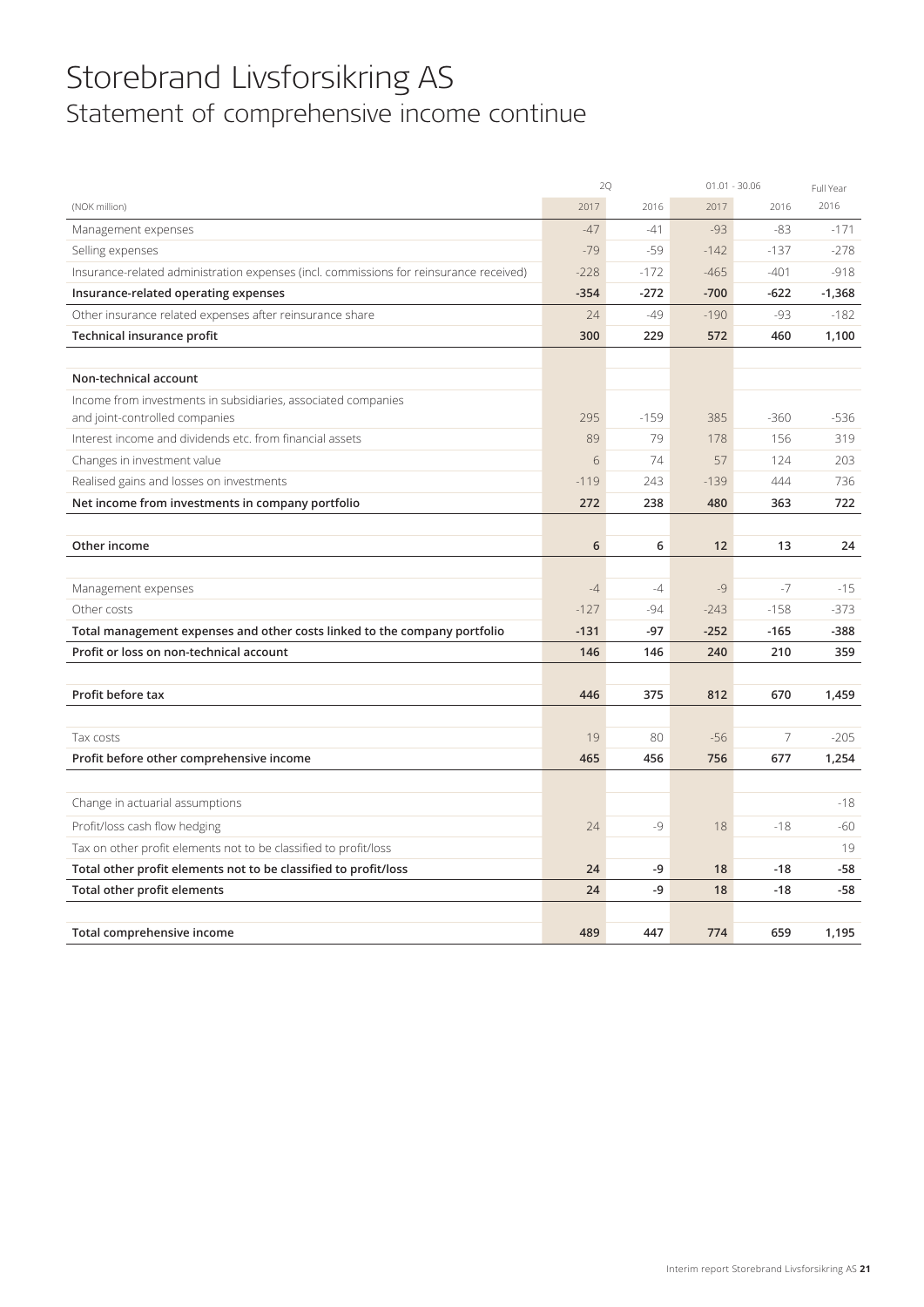## Storebrand Livsforsikring AS Statement of financial position

| (NOK million)                                                                                | 30.06.2017    | 30.06.2016    | 31.12.2016   |
|----------------------------------------------------------------------------------------------|---------------|---------------|--------------|
| Assets                                                                                       |               |               |              |
| Assets in company portfolio                                                                  |               |               |              |
| Other intangible assets                                                                      | 114           | 191           | 133          |
| <b>Total intangible assets</b>                                                               | 114           | 191           | 133          |
| Equities and units in subsidiaries, associated companies and joint-controlled companies      | 13,138        | 13,694        | 13,434       |
| Lendings at amoritsed cost                                                                   |               | 1             |              |
| Bonds at amortised cost                                                                      | 3,147         | 2,766         | 2,868        |
| Deposits at amoritsed cost                                                                   | 474           | 517           | 143          |
| Equities and other units at fair value                                                       | 75            | 71            | 83           |
| Bonds and other fixed-income securities at fair value                                        | 14,588        | 11,956        | 13,529       |
| Derivatives at fair value                                                                    | 959           | 1,095         | 932          |
| <b>Total investments</b>                                                                     | 32,382        | 30,100        | 30,989       |
| Receivables in connection with direct business transactions                                  | 779           | 868           | 419          |
| Receivables in connection with reinsurance transactions                                      | 10            |               | 9            |
| Receivables with group company                                                               | 51            | 60            | 66           |
| Other receivables                                                                            | 78            | 545           | 410          |
| <b>Total receivables</b>                                                                     | 918           | 1,473         | 903          |
| Tangible fixed assets                                                                        | 10            | 14            | 11           |
| Cash, bank                                                                                   | 1,022         | 847           | 1,644        |
| Tax assets                                                                                   | 119           | 367           | 175          |
| <b>Total other assets</b>                                                                    | 1,151         | 1,227         | 1,830        |
| Other pre-paid costs and income earned and not received                                      | 39            | 18            | 14           |
|                                                                                              |               |               |              |
| Total pre-paid costs and income earned and not received                                      | 39            | 18            | 14           |
| Total assets in company portfolio                                                            | 34,605        | 33,010        | 33,870       |
|                                                                                              |               |               |              |
| Assets in customer portfolios                                                                |               |               |              |
| Equities and units in subsidiaries, associated companies and joint-controlled companies      | 21,849        | 20,528        | 20,884       |
| of which investment in real estate companies                                                 | 21,022        | 19,732        | 20,104       |
| Bonds held to maturity                                                                       | 15,615        | 15,620        | 15,644       |
| Bonds at amortised cost                                                                      | 83,643        | 74,145        | 79,378       |
| Lendings at amoritsed cost                                                                   | 19,191        | 10,280        | 16,628       |
| Deposits at amoritsed cost                                                                   | 2,462         | 2,434         | 2,133        |
| Equities and other units at fair value                                                       | 11,317        | 10,164        | 10,501       |
| Bonds and other fixed-income securities at fair value                                        | 32,384        | 49,333        | 38,444       |
| Financial derivatives at fair value                                                          | 369           | 553           | 128          |
| Total investments in collective portfolio                                                    | 186,830       | 183,056       | 183,739      |
|                                                                                              |               |               |              |
| Reinsurance share of insurance obligations                                                   | 68            | 106           | 106          |
|                                                                                              |               |               |              |
| Equities and units in subsidiaries, associated companies and joint-controlled companies      | 3,278         | 2,643         | 2,974        |
| of which investment in real estate companies                                                 | 3,278         | 2,643         | 2,974        |
| Lendings at amoritsed cost                                                                   | 890           |               | 100          |
| Deposits at amoritsed cost                                                                   | 235           | 170           | 183          |
| Equities and other units at fair value                                                       | 43,117        | 33,943        | 39,626       |
| Bonds and other fixed-income securities at fair value<br>Financial derivatives at fair value | 23,458<br>253 | 21,276<br>177 | 21,807<br>73 |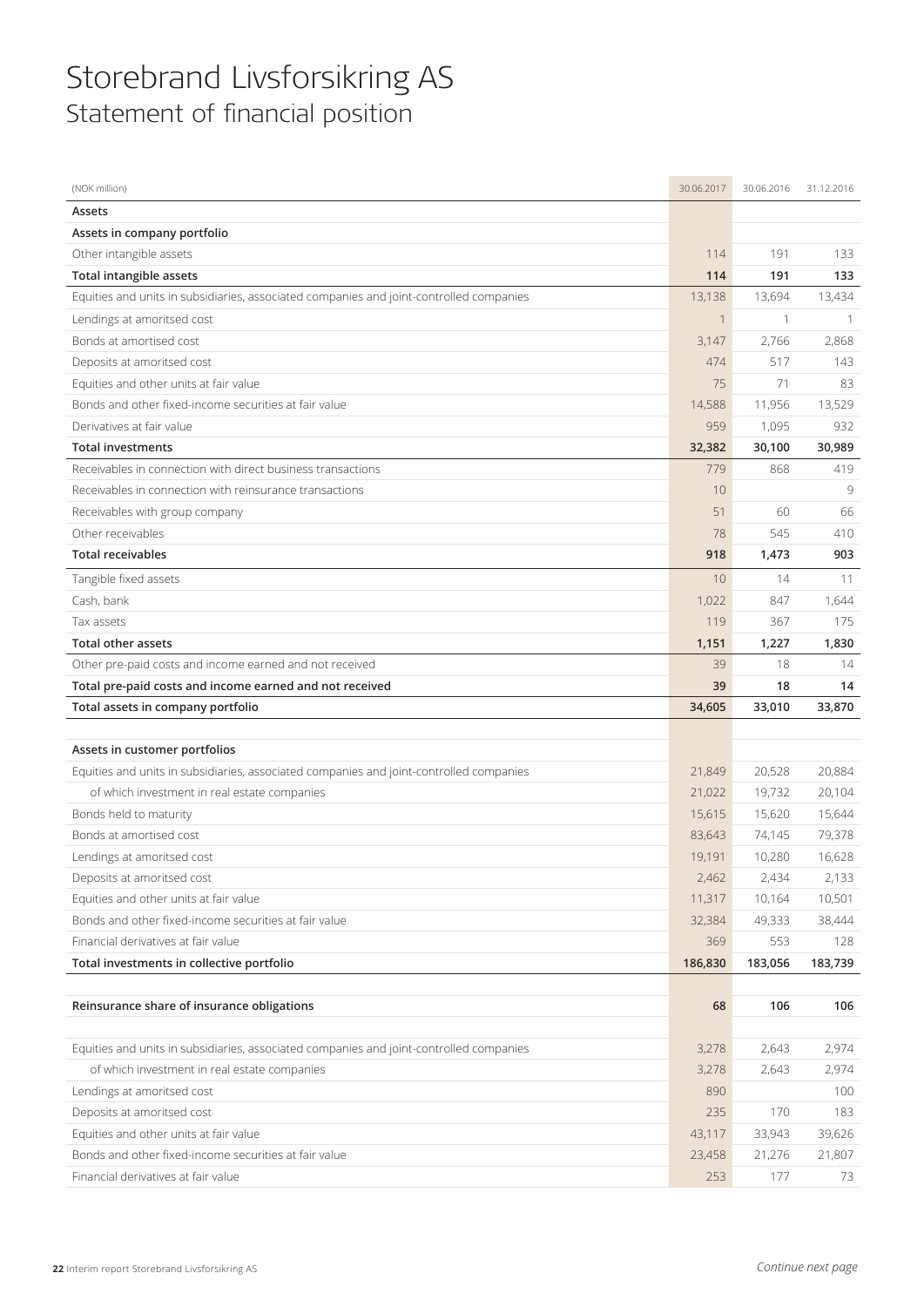## Storebrand Livsforsikring AS Statement of financial position continue

| (NOK million)                                                                   | 30.06.2017 | 30.06.2016 | 31.12.2016 |
|---------------------------------------------------------------------------------|------------|------------|------------|
| Total investments in investment selection portfolio                             | 71,231     | 58,208     | 64,763     |
| Total assets in customer portfolios                                             | 258,129    | 241,370    | 248,609    |
| <b>Total assets</b>                                                             | 292,733    | 274,379    | 282,478    |
|                                                                                 |            |            |            |
| <b>Equity and liabilities</b>                                                   |            |            |            |
| Share capital                                                                   | 3,540      | 3,540      | 3,540      |
| Share premium                                                                   | 9,711      | 9,711      | 9,711      |
| Total paid in equity                                                            | 13,251     | 13,251     | 13,251     |
| Risk equalisation fund                                                          | 144        | 136        | 140        |
| Other earned equity                                                             | 11,816     | 10,509     | 11,042     |
| Total earned equity                                                             | 11,960     | 10,646     | 11,182     |
| Perpetual subordinated loan capital                                             | 2,099      | 2,097      | 2,098      |
| Dated subordinated loan capital                                                 | 3,803      | 3,045      | 3,742      |
| Hybrid tier 1 capital                                                           | 1,504      | 1,503      | 1,504      |
| Total subordinated loan capital and hybrid tier 1 capital                       | 7,405      | 6,645      | 7,344      |
| Premium reserves                                                                | 169,649    | 166,897    | 168,884    |
| Additional statutory reserves                                                   | 6,736      | 5,198      | 6,794      |
| Market value adjustment reserve                                                 | 2,158      | 5,244      | 2,684      |
| Premium fund, deposit fund and the pension surplus fund                         | 2,424      | 2,422      | 2,671      |
| Unallocated profit to insurance contracts                                       | 2,642      | 1,482      |            |
| Other technical reserve                                                         | 644        | 676        | 684        |
| Total insurance obligations in life insurance - contractual obligations         | 184,253    | 181,919    | 181,716    |
| Pension capital                                                                 | 71,312     | 58,094     | 65,144     |
| Total insurance obligations in life insurance - investment portfolio separately | 71,312     | 58,094     | 65,144     |
| Pension liabilities etc.                                                        | 59         | 123        | 59         |
| <b>Total provisions for liabilities</b>                                         | 59         | 123        | 59         |
| Liabilities in connection with direct insurance                                 | 1,184      | 871        | 898        |
| Liabilities in connection with reinsurance                                      | 18         | 13         |            |
| Financial derivatives                                                           | 581        | 600        | 1,047      |
| Liabilities to group companies                                                  | 23         | 24         | 199        |
| Other liabilities                                                               | 2,504      | 1,976      | 1,415      |
| <b>Total liabilities</b>                                                        | 4,312      | 3,484      | 3,559      |
| Other accrued expenses and received, unearned income                            | 183        | 217        | 224        |
| Total accrued expenses and received, unearned income                            | 183        | 217        | 224        |
| <b>Total equity and liabilities</b>                                             | 292,733    | 274,379    | 282,478    |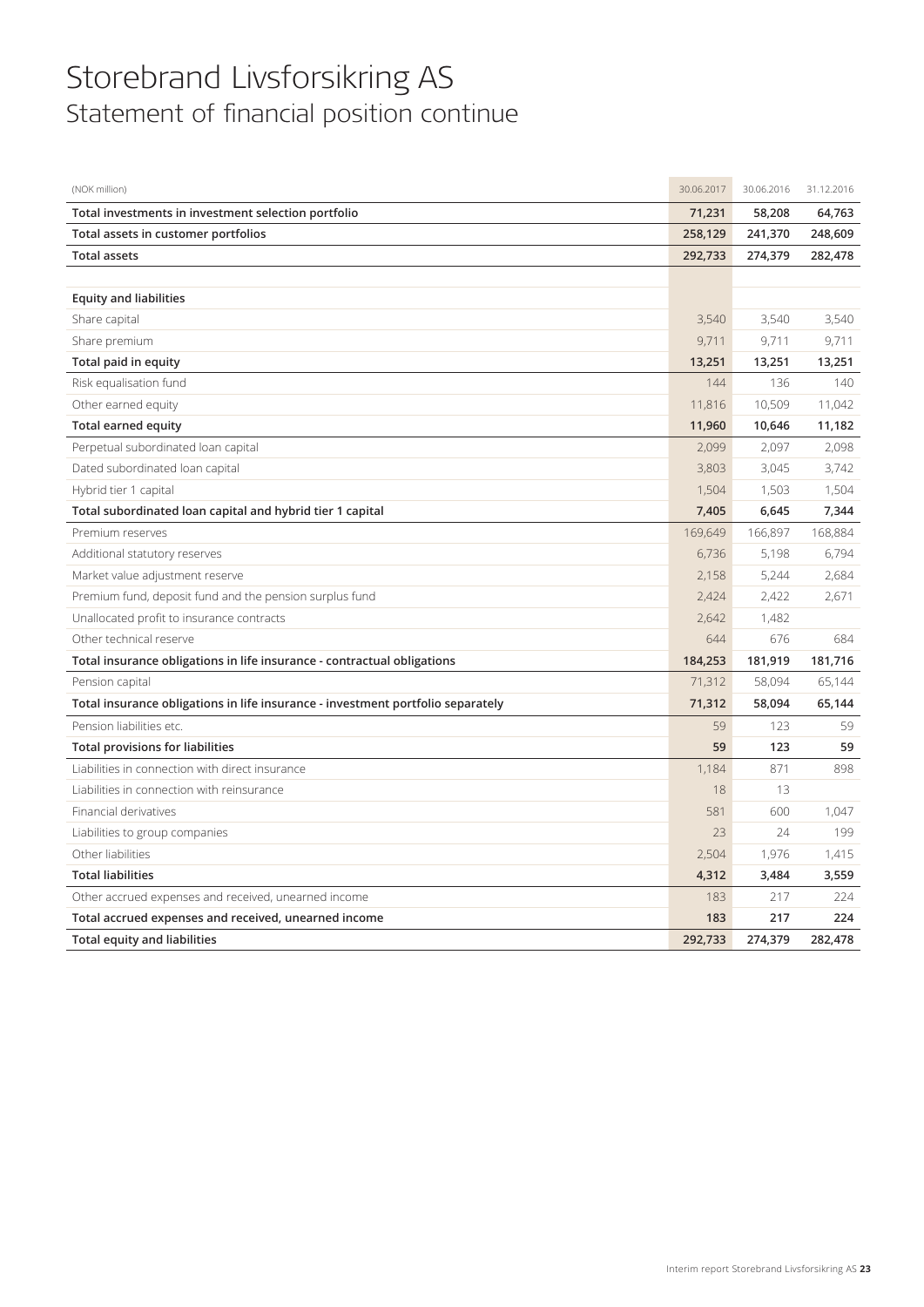## Storebrand Livsforsikring AS Statement of change in equity

| Total equity<br>23,238<br>677 |
|-------------------------------|
|                               |
|                               |
|                               |
| $-18$                         |
| 659                           |
|                               |
| 23,897                        |
| 1,254                         |
| $-58$                         |
| 1,195                         |
|                               |
| 24,433                        |
| 756                           |
| 18                            |
| 774                           |
|                               |
|                               |
| 3                             |
| 25,211                        |
|                               |

1) 35 404 200 shares of NOK 100 par value.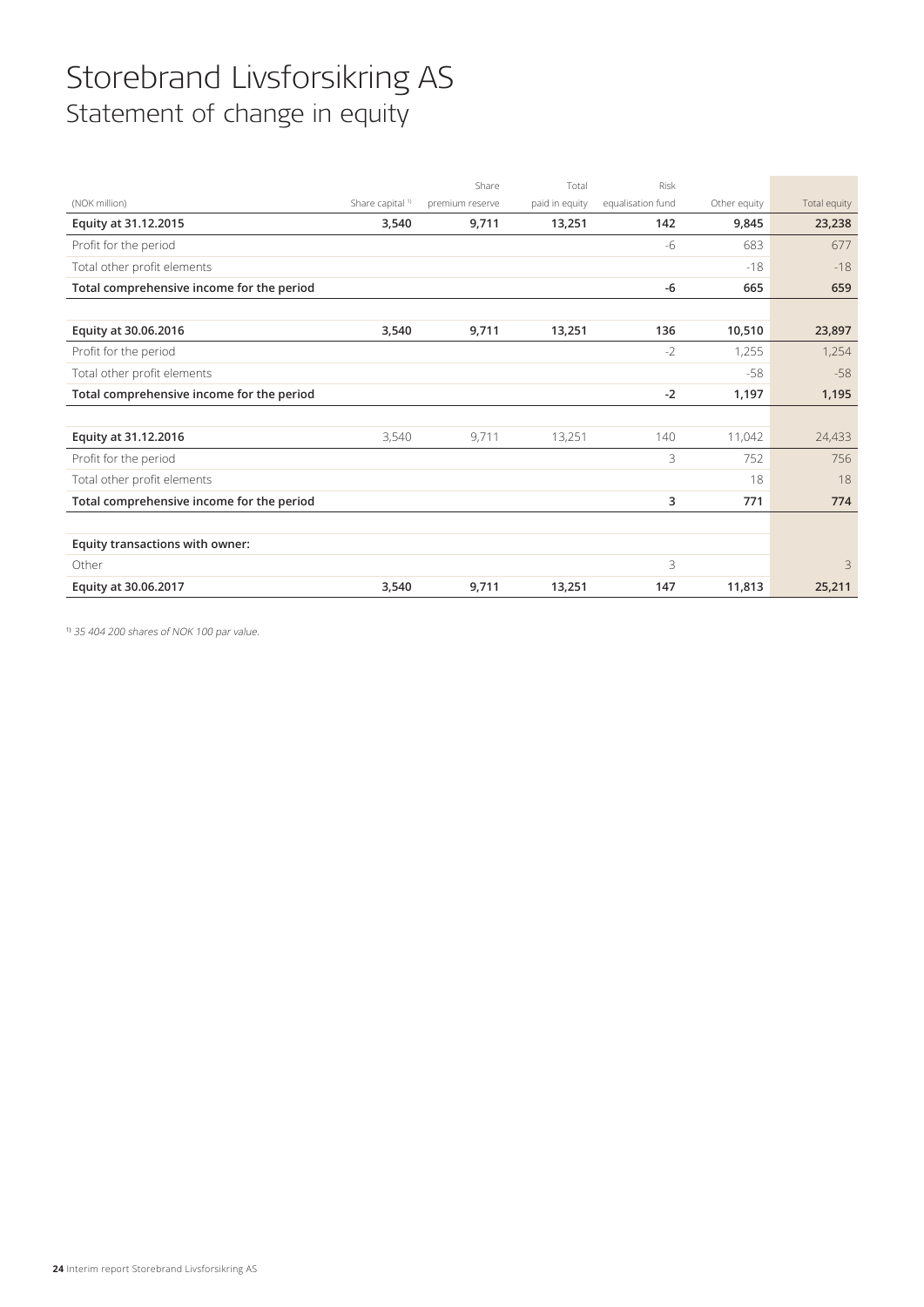## Notes Storebrand Livsforsikring group

### **Note**  $\Omega$

## Accounting policies

The Group's interim financial statements include Storebrand Livsforsikring AS, subsidiaries and associated companies. The financial statements are prepared in accordance with the "Regulation on the annual accounts etc. of lifeinsurance companies" for the parent

company and the consolidated financial statements in accordance with IAS 34 Interim Financial Reporting. The interim financial statements do not contain all the information that is required in full annual financial statements.

A description of the accounting policies applied in the preparation of the financial statements is provided in the 2016 annual report, and the interim financial statements are prepared with respect to these accounting policies.

There is none new or amended accounting standards that entered into effect as at 1 January 2017 that have caused significant effects on Storebrand's interim financial statements.

### Storebrand Livsforsikring AS - the company's financial statements

The financial statements have been prepared in accordance with the accounting principles that were used in the annual financial statements for 2016.

### Classification

During the quarter, changes were made to the classification of certain types of transactions in the income statement, and comparable figures have been restated. This has resulted in some minor changes between lines in the income statement, but has no effect on the Group result or the classification in the segment note. Below are the most significant result lines that are included in the changes:

- interest income and dividend etc. on financial instruments the collective portfolio
- realised gains and losses on investments the collective portfolio
- other insurance related income
- gross claims paid
- to (from) premium reserve, gross
- management expenses
- insurance-related administration expenses
- realised gains and losses on investments the company portfolio
- other income
- other costs

## **Note**  $\Omega$

Note 03

## Estimates

In preparing the Group's financial statements the management are required to make estimates, judgements and assumptions of uncertain amounts. The estimates and underlying assumptions are reviewed on an ongoing basis and are based on historical experience and expectations of future events and represent the management's best judgement at the time the financial statements were prepared.

Actual results may differ from these estimates.

A description of the most critical estimates and judgements that can affect recognised amounts appears in the 2016 annual financial statements in note 2, strengthening longevity reserves for Storebrand Life Insurance, in note 3, insurance risk, in note 8 and valuation of financial instruments and real estate at fair value is described in note 13 and in the interim financial statements note 9 Solvency II.

## Segments – result by business area

## **SAVINGS**

Consists of products that include long-term saving for retirement with no explicit long-term interest rate guarantees. The area includes fundbased insurance (Unit Linked and defined contribution pensions) to individuals and companies in Norway and Sweden. In addition also includes certain other subsidiaries.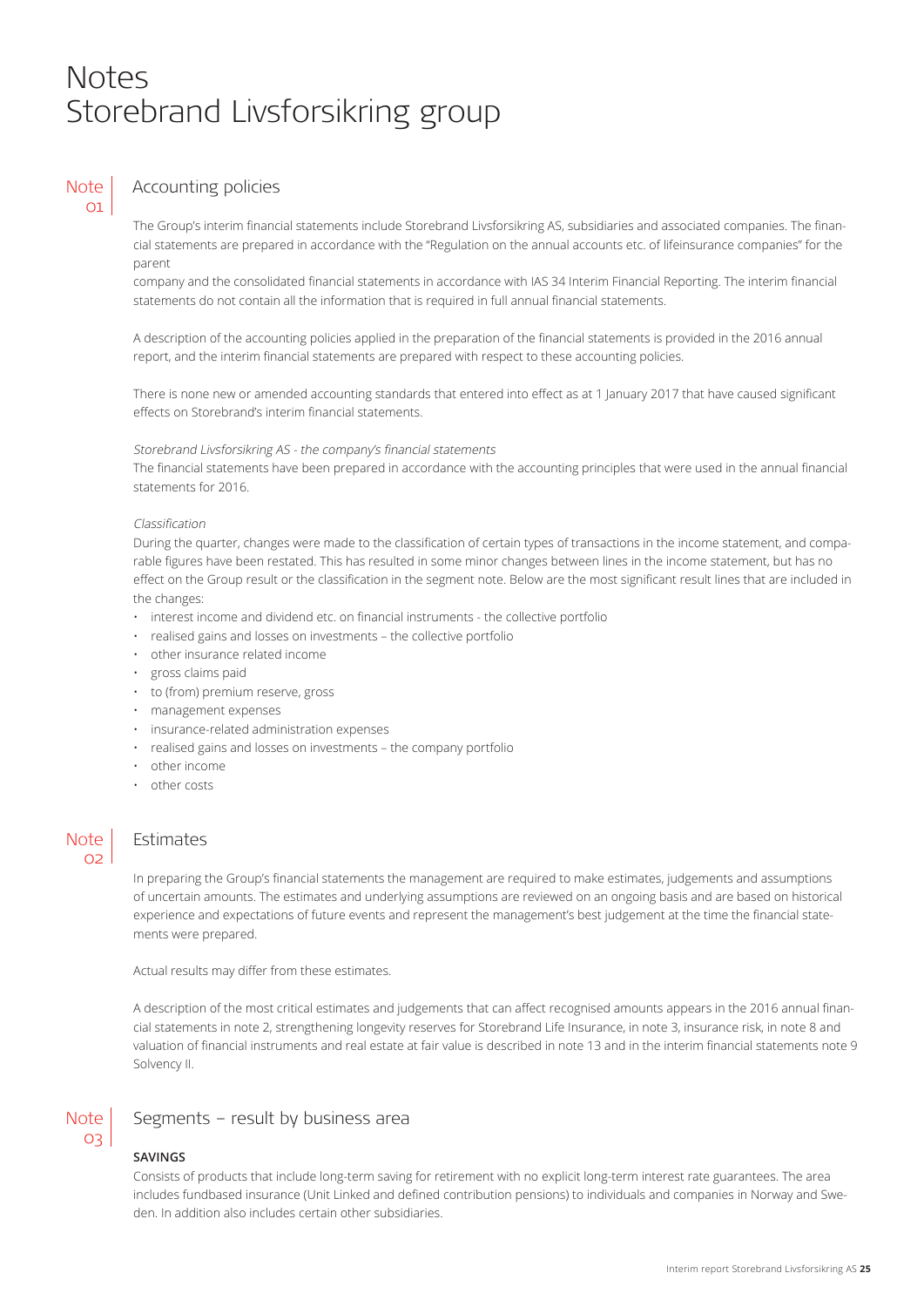### **INSURANCE**

Insurance is responsible for the group's insurance risk products. The unit provides personal risk products in the Norwegian and Swedish retail market and employee- and pension-related insurances in the Norwegian and Swedish corporate market

## **GUARANTEED PENSION**

Guaranteed pension consists of products that include long-term saving for retirement, where customers have a guaranteed return or performance of savings funds. The area includes defined contribution pensions in Norway and Sweden, paid-up policies and individual capital and pension insurances.

#### **OTHER**

Under the category 'Other', the performance of the company's portfolios in Storebrand Livsforsikring and SPP are reported. It also includes results related to operations in subsidiaries including BenCo, which through Nordben and Euroben offer pension products to multi-national companies.

### **RECONCILIATION WITH THE OFFICIAL PROFIT AND LOSS ACCOUNTING**

Results in the segments are reconciled with the corporate results before amortization and write-downs of intangible assets. The corporate profit and loss account includes gross income and gross costs linked to both the insurance customers and owners. In addition are the savings element in premium income and in costs related to insurance. The various segments are to a large extent followed up in the follow-up of net profit margins, including follow-up of risk and administration results. The result lines that are used in segment reporting will therefore not be identical with the result lines in the corporate profit and loss account.

### **RESULT BY BUSINESS AREA**

|                                | 2Q    |        |        | $01.01 - 30.06$ | Full Year |
|--------------------------------|-------|--------|--------|-----------------|-----------|
| (NOK million)                  | 2017  | 2016   | 2017   | 2016            | 2016      |
| Savings                        | 152   | 87     | 267    | 199             | 418       |
| Insurance                      | 149   | 97     | 275    | 168             | 429       |
| Guaranteed pension             | 290   | 237    | 491    | 252             | 870       |
| Other                          | 117   | 146    | 194    | 246             | 377       |
| Profit before amortisation     | 707   | 567    | 1,228  | 865             | 2,093     |
| Amortisation intangible assets | $-98$ | $-102$ | $-193$ | $-205$          | $-396$    |
| Profit before tax              | 610   | 465    | 1,035  | 659             | 1,697     |

## **SEGMENTINFORMATION 2Q**

|                                                |        | Savings |        | Insurance |        | Guaranteed pension |
|------------------------------------------------|--------|---------|--------|-----------|--------|--------------------|
| (NOK million)                                  | 2017   | 2016    | 2017   | 2016      | 2017   | 2016               |
| Fee and administration income                  | 385    | 323     |        |           | 369    | 383                |
| Insurance result                               |        |         | 224    | 153       |        |                    |
| - Insurance premiums f.o.a.                    |        |         | 705    | 693       |        |                    |
| - Claims f.o.a.                                |        |         | $-480$ | $-540$    |        |                    |
| Operational cost                               | $-243$ | $-244$  | $-119$ | -90       | $-216$ | $-192$             |
| Operating profit                               | 141    | 79      | 106    | 63        | 153    | 191                |
| Financial items and risk result life & pension | 10     | 9       | 43     | 34        | 137    | 46                 |
| - Risk result life & pensions                  | 10     | 8       |        |           | 6      | $-10$              |
| - Financial result                             |        |         | 43     | 34        |        |                    |
| - Net profit sharing                           |        |         |        |           | 131    | 57                 |
| Profit before amortisation                     | 152    | 87      | 149    | 97        | 290    | 237                |
| Amortisation of intangible assets              |        |         |        |           |        |                    |
| Profit before tax                              | 152    | 87      | 149    | 97        | 290    | 237                |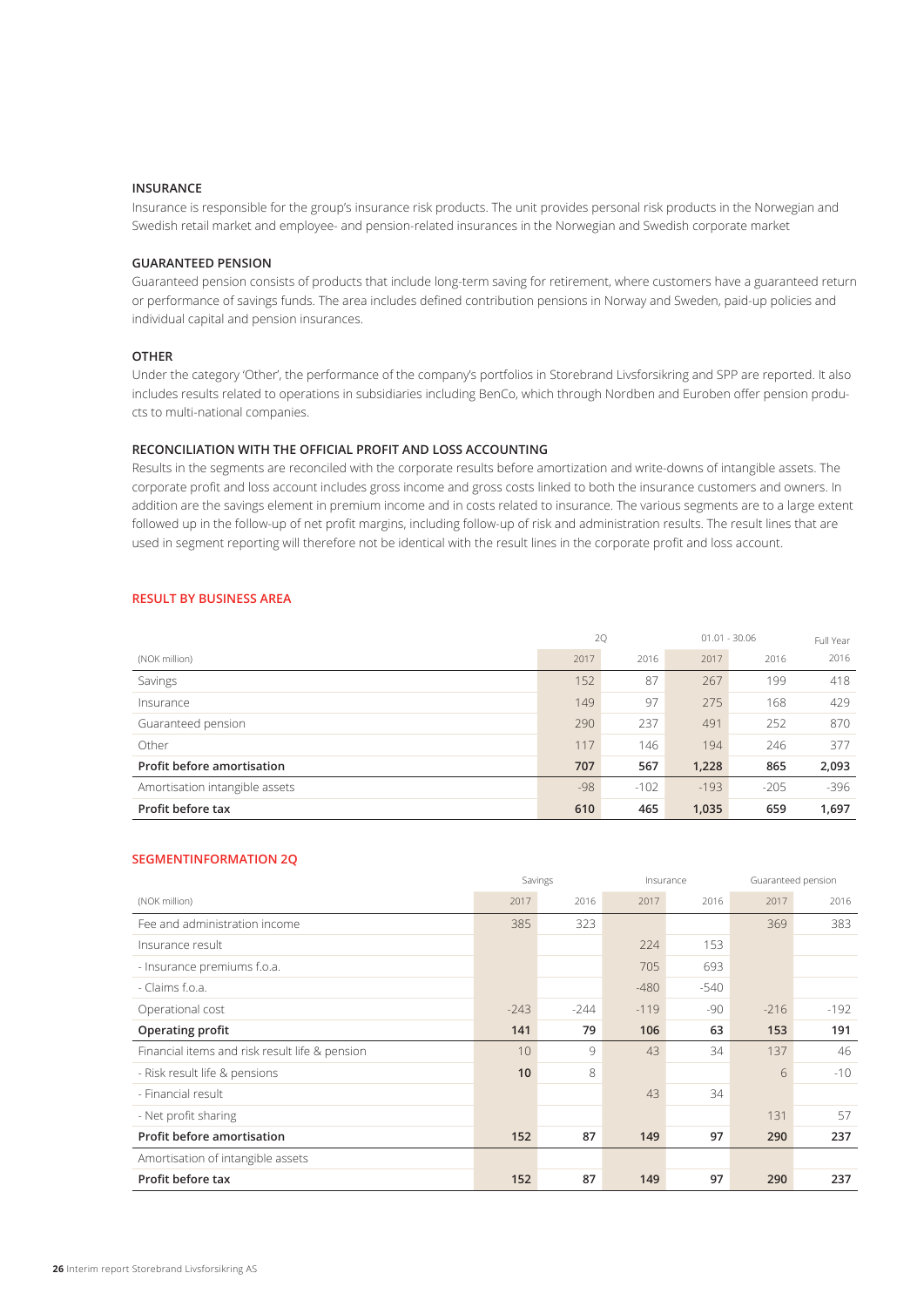|                                                |       |       |        | Storebrand Livsforsikring |
|------------------------------------------------|-------|-------|--------|---------------------------|
|                                                |       | Other |        | group                     |
| (NOK million)                                  | 2017  | 2016  | 2017   | 2016                      |
| Fee and administration income                  | 22    | 22    | 776    | 728                       |
| Insurance result                               |       |       | 224    | 153                       |
| - Insurance premiums f.o.a.                    |       |       | 705    | 693                       |
| - Claims f.o.a.                                |       |       | $-480$ | $-540$                    |
| Operational cost                               | $-12$ | $-10$ | $-590$ | $-537$                    |
| Operating profit                               | 10    | 12    | 411    | 344                       |
| Financial items and risk result life & pension | 106   | 134   | 297    | 223                       |
| - Risk result life & pensions                  | $-5$  | $-4$  | 11     | -6                        |
| - Financial result                             | 111   | 140   | 154    | 174                       |
| - Net profit sharing                           |       | $-2$  | 131    | 55                        |
| Profit before amortisation                     | 117   | 146   | 707    | 567                       |
| Amortisation of intangible assets              |       |       | $-98$  | $-102$                    |
| Profit before tax                              | 117   | 146   | 610    | 465                       |

## **SEGMENT INFORMATION AS AT 30.06**

|                                                |        | Savings |        | Insurance |        | Guaranteed pension |
|------------------------------------------------|--------|---------|--------|-----------|--------|--------------------|
| (NOK million)                                  | 2017   | 2016    | 2017   | 2016      | 2017   | 2016               |
| Fee and administration income                  | 754    | 678     |        |           | 727    | 787                |
| Insurance result                               |        |         | 415    | 300       |        |                    |
| - Insurance premiums f.o.a.                    |        |         | 1,378  | 1,381     |        |                    |
| - Claims f.o.a.                                |        |         | $-963$ | $-1,080$  |        |                    |
| Operational cost                               | $-497$ | -486    | $-236$ | $-197$    | $-437$ | -464               |
| <b>Operating profit</b>                        | 257    | 192     | 179    | 103       | 290    | 323                |
| Financial items and risk result life & pension | 9      | 7       | 96     | 65        | 201    | $-71$              |
| - Risk result life & pensions                  | 9      | 6       |        |           | 40     | -6                 |
| - Financial result                             |        |         | 96     | 65        |        |                    |
| - Net profit sharing                           |        |         |        |           | 161    | -65                |
| Profit before amortisation                     | 267    | 199     | 275    | 168       | 491    | 252                |
| Amortisation of intangible assets              |        |         |        |           |        |                    |
| Profit before tax                              | 267    | 199     | 275    | 168       | 491    | 252                |

|                                                |       |       |          | Storebrand Livsforsikring |
|------------------------------------------------|-------|-------|----------|---------------------------|
|                                                |       | Other |          | group                     |
| (NOK million)                                  | 2017  | 2016  | 2017     | 2016                      |
| Fee and administration income                  | 37    | 44    | 1,518    | 1,509                     |
| Insurance result                               |       |       | 415      | 300                       |
| - Insurance premiums f.o.a.                    |       |       | 1,378    | 1,381                     |
| - Claims f.o.a.                                |       |       | $-963$   | $-1,080$                  |
| Operational cost                               | $-25$ | $-23$ | $-1,194$ | $-1,171$                  |
| Operating profit                               | 13    | 21    | 740      | 639                       |
| Financial items and risk result life & pension | 182   | 226   | 488      | 226                       |
| - Risk result life & pensions                  | $-2$  | 18    | 47       | 18                        |
| - Financial result                             | 184   | 210   | 280      | 275                       |
| - Net profit sharing                           |       | $-2$  | 161      | $-67$                     |
| Profit before amortisation                     | 194   | 246   | 1,228    | 865                       |
| Amortisation of intangible assets              |       |       | $-193$   | $-205$                    |
| Profit before tax                              | 194   | 246   | 1,035    | 659                       |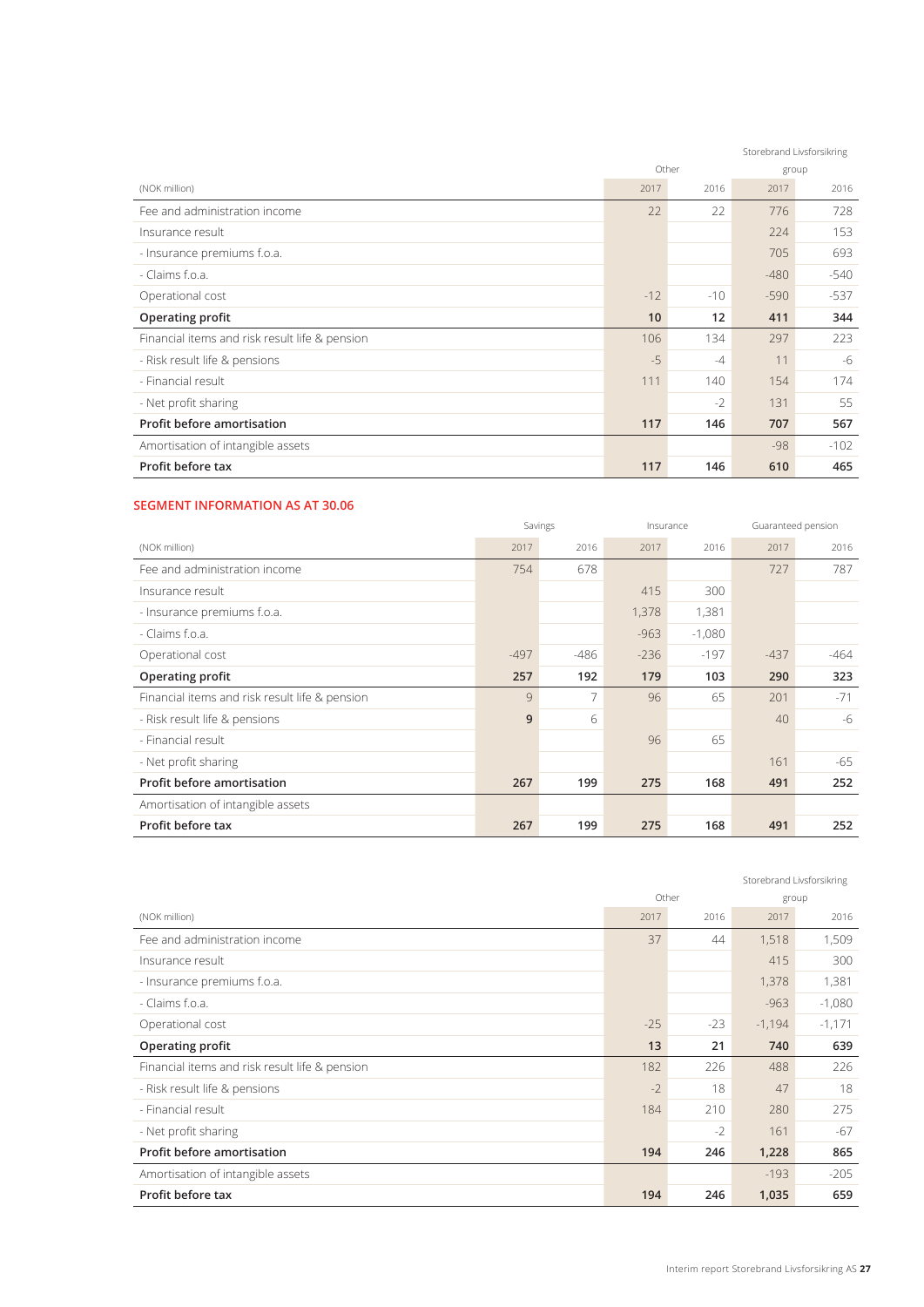

## Financial market risk and insurance risk

Risks are described in the annual report for 2016 in note 8 (Insurance risk), note 9 (Financial market risk), note 10 (Liquidity risk), note 11 (Credit exposure), note 12 (Concentration of risk).

Market risk means changes in the value of assets as a result of unexpected volatility or changes in prices on the financial markets. It also refers to the risk that the value of the insurance liability develops differently to that of the assets.

The most significant market risks for Storebrand are share market risk, credit risk, property price risk, interest rate risk and exchange rate risk. For the life insurance companies, the financial assets are invested in a variety of sub-portfolios. Market risk affects Storebrand's income and profit differently in the different portfolios. There are three main types of sub-portfolio: company portfolios, customer portfolios without a guarantee and customer portfolios with a guarantee.

The market risk in the company portfolios and the subsidiaries that are not life insurance companies or included in the customer portfolios has a direct impact on Storebrand's profit.

The market risk in customer portfolios without a guarantee is at the customers' risk and expense, meaning Storebrand is not directly affected by changes in value. Nevertheless, changes in value do affect Storebrand's profit indirectly. Income is based largely on the size of the reserves, while the costs tend to be fixed. Lower returns on the financial market than expected will therefore have a negative effect on Storebrand's income and profit.

For customer portfolios with a guarantee, the net risk for Storebrand will be lower than the gross market risk. The extent of measures to reduce risk depends on several factors, the most important being the size and flexibility of the customer buffers and level and duration of the return guarantee. If the investment return is not sufficiently high to meet the guaranteed interest rate, the shortfall will be met by using customer buffers in the form of risk capital built up from previous years' surpluses. Risk capital primarily consists of unrealised gains, additional statutory reserves and conditional bonuses. The owner is responsible for meeting any shortfall that cannot be covered. For guaranteed customer portfolios, the risk is affected by changes in the interest rate level. Falling interest rates are positive for the investment return in the short term due to price appreciation for bonds, but negative in the long term because it reduces the probability of achieving a return higher than the guarantee.

The stock market was good in both the second quarter and the first-half year as a whole. The global index increased 8% during the first half-year, including a 3% rise during the second quarter. The Norwegian stock market increased by 2% in the first half-year. Most of this increase was in the second quarter. The market for corporate bonds has also been good and there has been a reduction in credit spreads in both the second quarter and the first half-year as a whole. During the second quarter there was a particularly large reduction in credit spreads for the financial sector. Property returns were good in both the first and second quarters. Interest rates increased slightly in the second quarter, however the Norwegian 10-year interest swap rate remained largely unchanged from the level at the start of the year. The Swedish 10-year interest swap rate has increased by 0.2 percentage points since the start of the year. Due to the majority of the interest rate investments in the Norwegian customer portfolios being held at amortised cost, the changes in interest rates have a limited effect on expected returns in the short term. However, with the present interest rates, new bond investments provide a lower return than the average interest rate guarantee. Higher interest rates are a positive factor for the solvency position. The Norwegian krone has strengthened against the American dollar since the start of the year, but has weakened against the Euro and Swedish krone. A high degree of currency hedging in the portfolio means that the exchange rate fluctuations have a modest effect on results and risk.

There were minor changes in investment allocations in the first half year.

Guaranteed portfolios in Norway provided returns that were better than the average accumulated guarantee during the first half-year. Based on the current strategy, any returns that exceed the guarantee in Norway will be primarily used for strengthening reserves or for additional statutory reserves, and the return therefore has little impact on the result. The return has provided a basis for covering expected remaining required strengthening of reserves. The market value adjustment reserve fell during the first halfyear, while excess values of portfolios at amortised cost remained largely unchanged. Guaranteed portfolios in Sweden gave returns that were higher than the increase in value of insurance liabilities. This gave a positive financial result and an increase in the buffer (conditional bonus) during the first half-year.

On average, unit linked insurance customers had good returns in the first half-year, which were driven by good equity markets.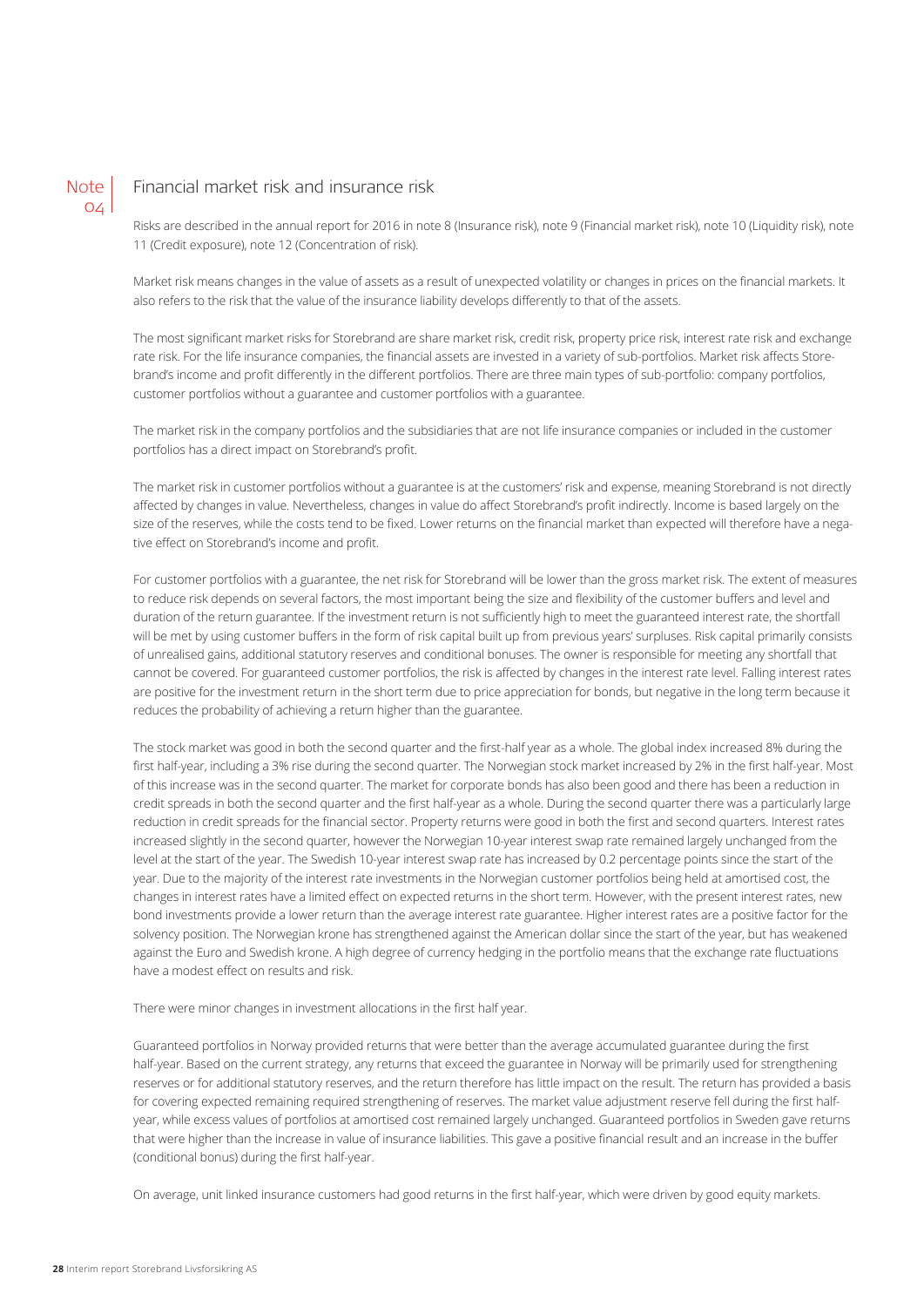Insurance risk is the risk of higher than expected payments and/or an unfavourable change in the value of an insurance liability due to actual developments deviating from what was expected when premiums or provisions were calculated. Most of the insurance risk for the group is related to life insurance. Long life expectancy is the greatest risk because increased longevity means that the guaranteed benefits must be paid over a longer period. There are also risks related to disability and death.

The insurance risk is almost unchanged during the year.

#### Liquidty risk Note 05

### **SPECIFICATION OF SUBORDINATED LOAN CAPITAL**

| (NOK million)                                             | Nominal value | Currency   | Interest rate | Call date | Book value |
|-----------------------------------------------------------|---------------|------------|---------------|-----------|------------|
| Issuer                                                    |               |            |               |           |            |
| Hybrid tier 1 capital                                     |               |            |               |           |            |
| Storebrand Livsforsikring AS                              | 1,500         | <b>NOK</b> | Variable      | 2,018     | 1,504      |
|                                                           |               |            |               |           |            |
| Perpetual subordinated loan capital                       |               |            |               |           |            |
| Storebrand Livsforsikring AS                              | 1 0 0 0       | <b>NOK</b> | Variable      | 2020      | 999        |
| Storebrand Livsforsikring AS                              | 1,100         | <b>NOK</b> | Variable      | 2,024     | 1,099      |
|                                                           |               |            |               |           |            |
| Dated subordinated loan capital                           |               |            |               |           |            |
| Storebrand Livsforsikring AS                              | 300           | <b>EUR</b> | Fixed         | 2,023     | 3,051      |
| Storebrand Livsforsikring AS                              | 750           | <b>SEK</b> | Variable      | 2,021     | 751        |
| Total subordinated loan capital and hybrid tier 1 capital |               |            |               |           |            |
| 30.06.2017                                                |               |            |               |           | 7,405      |
| Total subordinated loan capital and hybrid tier 1 capital |               |            |               |           |            |
| 31.12.2016                                                |               |            |               |           | 7,344      |

### **Note** 06

## Valuation of financial instruments and real estate

The Group categorises financial instruments valued at fair value on three different levels. Criteria for the categorisation and processes associated with valuing are described in more detail in note 13 in the financial statements for 2016.

The levels express the differing degrees of liquidity and different measurement methods used. The company has established valuation models to gather information from a wide range of well-informed sources with a view to minimising the uncertainty of valuations.

### **FAIR VALUE OF FINANCIAL ASSETS AND LIABILITIES AT AMORTISED COST**

|                                           | Fair value | Fair value | Book value | Book value |
|-------------------------------------------|------------|------------|------------|------------|
| (NOK million                              | 30.06.17   | 31.12.16   | 30.06.17   | 31.12.16   |
| <b>Financial assets</b>                   |            |            |            |            |
| Lending to customers - corporate          | 7.124      | 6.997      | 7.135      | 7.004      |
| Lending to customers - retail             | 12,947     | 9.724      | 12,947     | 9.724      |
| Bonds held to maturity                    | 17.529     | 17,537     | 15.615     | 15.644     |
| Bonds classified as loans and receivables | 93,708     | 89.144     | 86.790     | 82.246     |
| <b>Financial liabilities</b>              |            |            |            |            |
| Subordinated loan capital                 | 7.931      | 7.443      | 7.405      | 7.344      |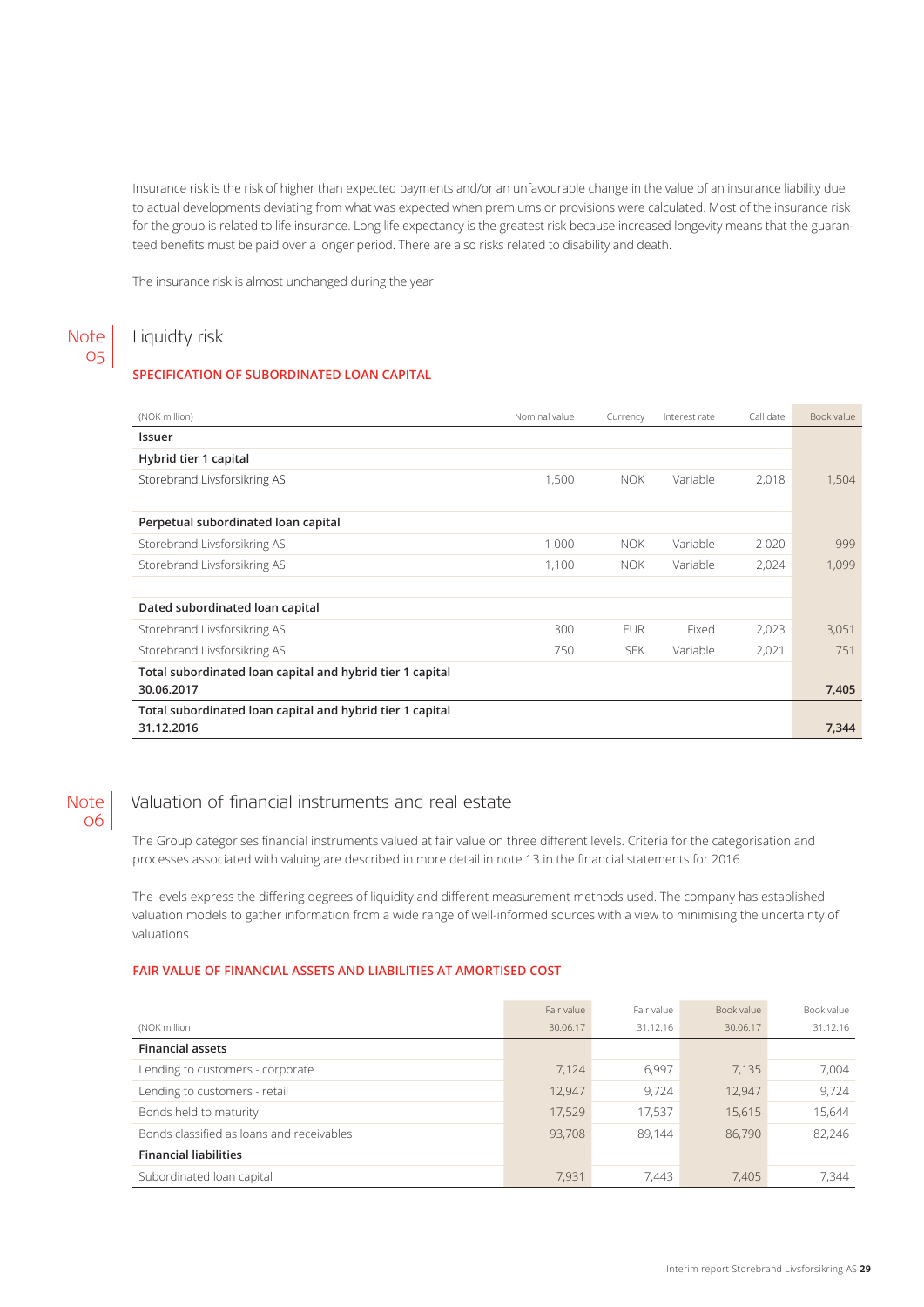## **VALUATION OF FINANCIAL INSTRUMENTS AND REAL ESTATE AT FAIR VALUE**

## **STOREBRAND LIVSFORSIKRING GROUP**

|                                                        | Level 1       | Level 2     | Level 3        |            |            |
|--------------------------------------------------------|---------------|-------------|----------------|------------|------------|
|                                                        |               | Observable  | Non-observable | Total      | Total      |
| (NOK million)                                          | Quoted prices | assumptions | assumptions    | 30.06.2017 | 31.12.2016 |
| Assets                                                 |               |             |                |            |            |
| <b>Equities and units</b>                              |               |             |                |            |            |
| - Equities                                             | 18,781        | 582         | 830            | 20,193     | 21,935     |
| - Units                                                | 187           | 114,085     | 7,780          | 122,052    | 107,584    |
| Total equities and units                               | 18,967        | 114,668     | 8,610          | 142,245    |            |
| Total equities and units 31.12.16                      |               |             |                |            | 129,518    |
| Lending to customers                                   |               |             |                |            |            |
| - Lending to customers - corporate                     |               |             | 4,125          | 4,125      | 2,346      |
| Bonds and other fixed income securities                |               |             |                |            |            |
| - Government bonds                                     | 25,451        | 24,105      |                | 49,556     | 46,095     |
| - Corporate bonds                                      | 161           | 32,429      | 175            | 32,765     | 31,632     |
| - Structured notes                                     |               | 54          |                | 54         | 29         |
| - Collateralised securities                            |               | 25,399      |                | 25,399     | 29,145     |
| - Bond funds                                           | 552           | 53,327      |                | 53,878     | 57,604     |
| Total bonds and other fixed income securities          | 26,164        | 135,315     | 175            | 161,654    |            |
| Total bonds and other fixed income securities 31.12.16 |               |             |                |            | 164,506    |
| Derivatives:                                           |               |             |                |            |            |
| - Interest derivatives                                 |               | 2,637       |                | 2,637      | 3,225      |
| - Currency derivatives                                 |               | 263         |                | 263        | $-657$     |
| <b>Total derivatives</b>                               |               | 2,900       |                | 2,900      |            |
| - derivatives with a positive market value             |               | 4,417       |                | 4,417      |            |
| - derivatives with a negative market value             |               | $-1,518$    |                | $-1,518$   |            |
| Total derivatives 31.12.16                             |               | 1,232       |                |            | 2,568      |
| Real estate:                                           |               |             |                |            |            |
| - Investment properties                                |               |             | 25,608         | 25,608     | 24,161     |
| - Owner-occupied properties                            |               |             | 3,359          | 3,359      | 2,863      |
| <b>Total real estate</b>                               |               |             | 28,968         | 28,968     |            |
| Total real estate 31.12.16                             |               |             | 27,024         |            | 27,024     |

There are no significant movement between level 1 and level 2 in the second quarter and year to date 2017.

## **MOVEMENT LEVEL 3**

|                          |          |          | Lending to | Corporate | Investment | Owner-occupied |
|--------------------------|----------|----------|------------|-----------|------------|----------------|
| (NOK million)            | Equities | Units    | customers  | bonds     | properties | properties     |
| Book value 01.01         | 1.052    | 8,050    | 2,346      | 249       | 24,163     | 2,863          |
| Net profit/loss          | $-33$    | 564      | $-1,571$   | $-3,677$  | 146        | 17             |
| Supply/disposal          | $-191$   | 272      | 3,426      | 3,664     | 526        | 94             |
| Sales/overdue/settlement | $-18$    | $-1,221$ | $-188$     | $-70$     |            |                |
| Translation differences  | 21       | 114      | 113        | 10        | 232        | -61            |
| Other                    |          |          |            |           | 541        | 325            |
| Book value 30.06.17      | 830      | 7,780    | 4,125      | 175       | 25,608     | 3,359          |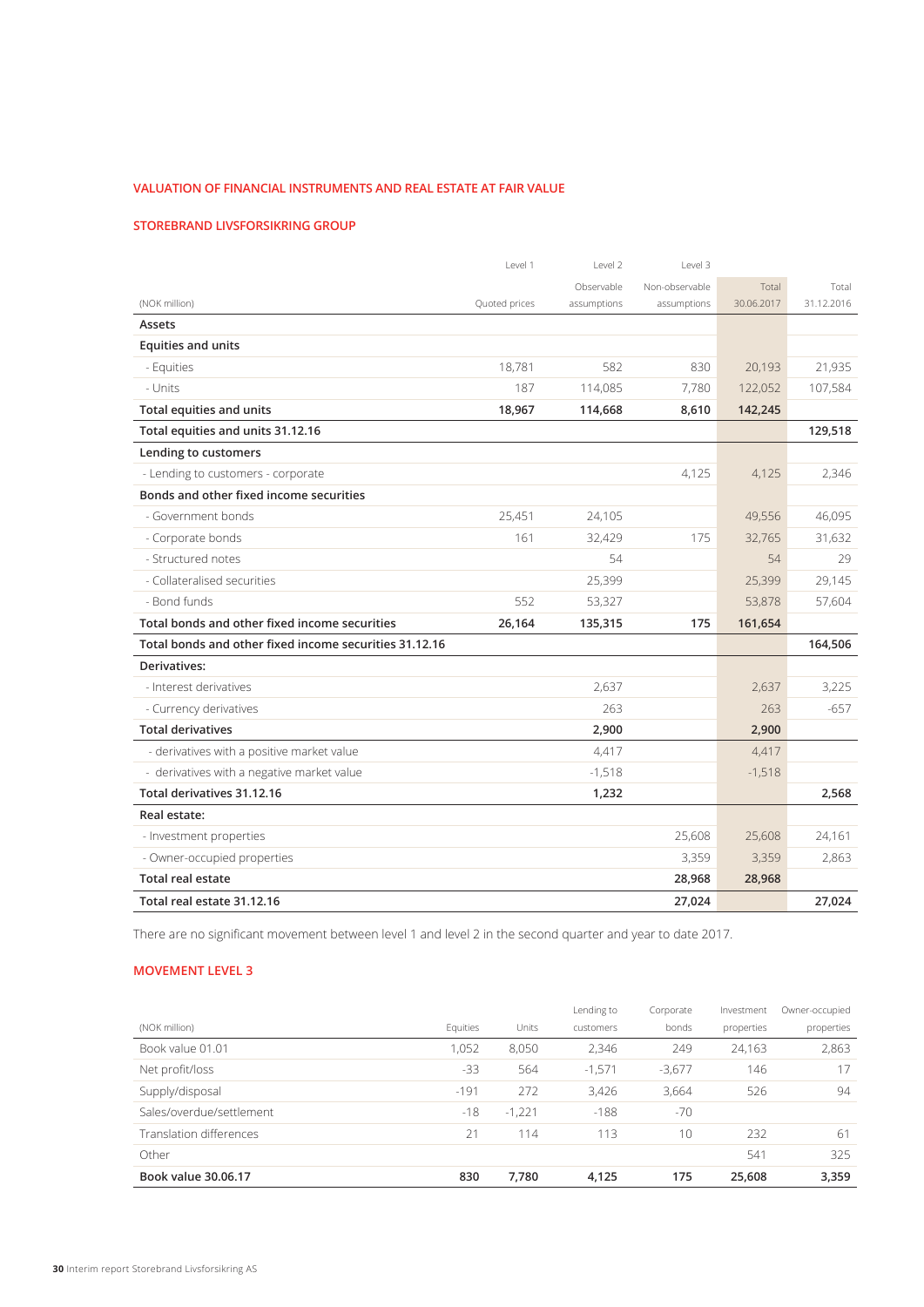As of 30.6.17, Storebrand Livsforsikring had NOK 1 856 million invested in Storebrand Eiendomsfond Norge KS. The investment is classified as "Investment in Associated Companies" in the Consolidated Financial Statements. Storebrand Eiendomsfond Norge KS invests exclusively in real estate at fair value.

## **SENSITIVITY ASSESSMENTS**

Sensitivity assessments of investments on level 3 are described in note 13 in the 2016 annual financial statements. There are no significant change in sensitivity in this quarter 2017.

## **STOREBRAND LIVSFORSIKRING AS**

|                                                        | Level 1       | Level 2     | Level 3        |            |            |
|--------------------------------------------------------|---------------|-------------|----------------|------------|------------|
|                                                        |               | Observable  | Non-observable | Total      | Total      |
| (NOK million)                                          | Quoted prices | assumptions | assumptions    | 30.06.2017 | 31.12.2016 |
| Assets                                                 |               |             |                |            |            |
| <b>Equities and units</b>                              |               |             |                |            |            |
| - Equities                                             | 15,816        | 187         | 570            | 16,573     | 17,879     |
| - Units                                                |               | 32,552      | 5,385          | 37,936     | 32,330     |
| Total equities and units                               | 15,816        | 32,739      | 5,955          | 54,509     |            |
| Total equities and units 31.12.16                      |               |             |                |            | 50,210     |
| Bonds and other fixed income securities                |               |             |                |            |            |
| - Government bonds                                     | 11,762        |             |                | 11,762     | 11,512     |
| - Corporate bonds                                      |               | 9.967       | 49             | 10,016     | 10,457     |
| - Collateralised securities                            |               | 6,434       |                | 6,434      | 5,907      |
| - Bond funds                                           |               | 42,219      |                | 42,219     | 45,905     |
| Total bonds and other fixed income securities          | 11,762        | 58,619      | 49             | 70,431     |            |
| Total bonds and other fixed income securities 31.12.16 | 13,215        | 64,356      | 77             |            | 73,780     |
| Derivates:                                             |               |             |                |            |            |
| - Interest derivatives                                 |               | 966         |                | 966        | 803        |
| - Currency derivatives                                 |               | 33          |                | 33         | $-716$     |
| <b>Total derivatives</b>                               |               | 999         |                | 999        |            |
| - derivatives with a positive market value             |               | 1,580       |                | 1,580      |            |
| - derivatives with a negative market value             |               | $-581$      |                | $-581$     |            |
| Total derivatives 31.12.16                             |               | 86          |                |            | 86         |

## **MOVEMENT LEVEL 3**

| (NOK million)            | Equities | Units  | Corporate bonds |
|--------------------------|----------|--------|-----------------|
| Book value 01.01         | 621      | 5.683  | 51              |
| Net profit/loss          | -33      | 372    | $-3,665$        |
| Supply/disposal          |          | 229    | 3,664           |
| Sales/overdue/settlement | $-18$    | $-900$ |                 |
| Book value 30.06.17      | 570      | 5,385  | 49              |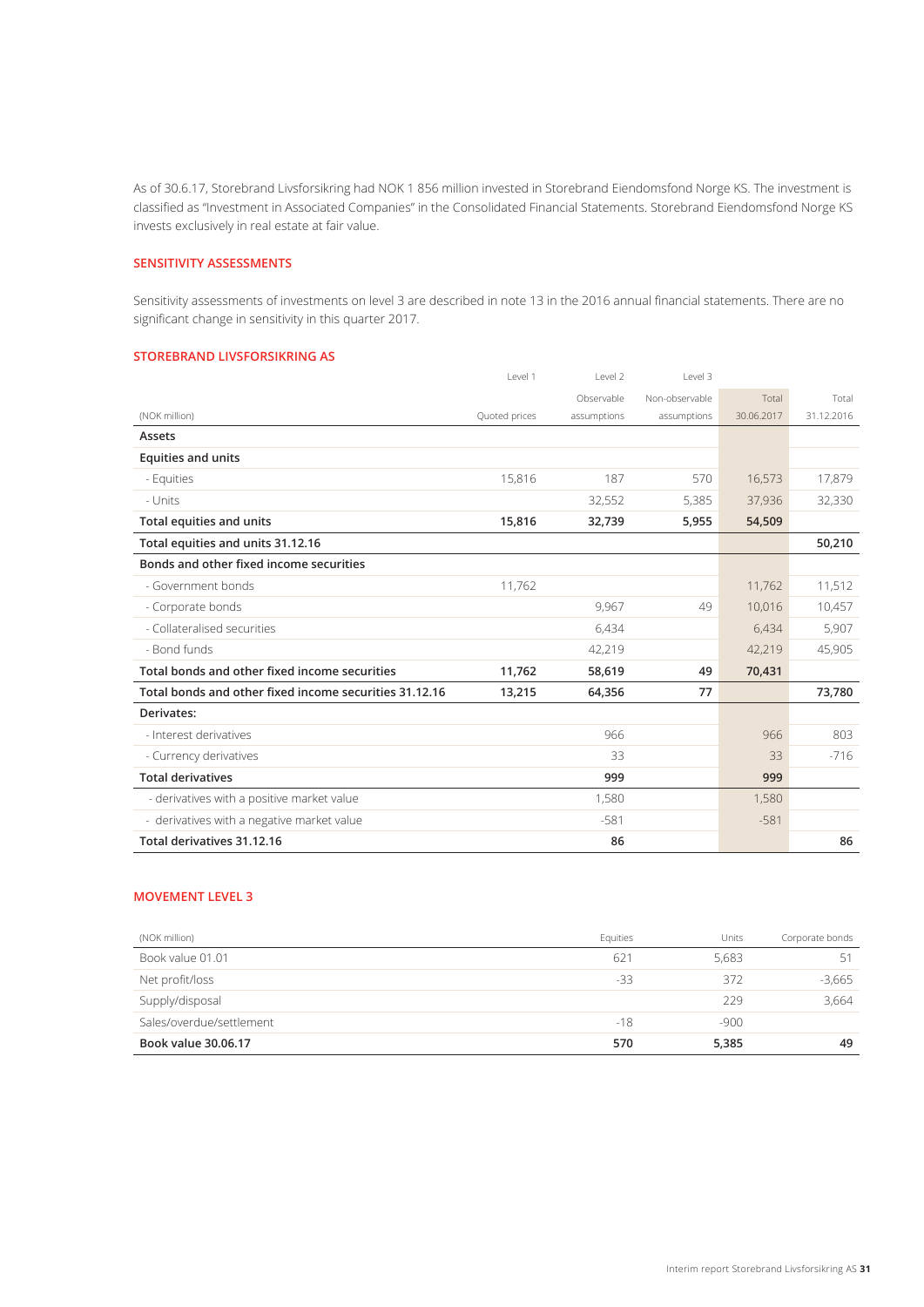## Note 07

## Tax

The income tax expense has been estimated based on an expected effective tax rate per legal entity for 2017. There will be uncertainty associated with these estimates. The effective tax rate is affected by the fact that the Group has operations in countries with tax rates that are different from Norway, and will vary from quarter to quarter depending on the individual legal entities' contribution to earnings. The net income tax expense for the quarter and year to date reflects effects that each give a higher or lower effective tax rate.

Since the balance sheet date, tax-free sales of investment properties have been carried out where previously allocations have been made for deferred tax. Reversal of this deferred tax will be taken into account in the tax expense for the third quarter of 2017.

## **Note** 08

## Contingent liabilities

|                                                       | Storebrand Livsforsikring |          | Storebrand        |          |
|-------------------------------------------------------|---------------------------|----------|-------------------|----------|
|                                                       | group                     |          | Livsforsikring AS |          |
| (NOK million)                                         | 30.06.17                  | 31.12.16 | 30.06.17          | 31.12.16 |
| Uncalled residual liabilities re limitied partnership | 4.199                     | 2.971    | 3.506             | 2.249    |
| <b>Total contingent liabilities</b>                   | 4.199                     | 2.971    | 3.506             | 2,249    |

Storebrand Group companies are engaged in extensive activities in Norway and abroad and may become a party in legal disputes.

## Note  $0<sup>0</sup>$

## Solvency II

Storebrand Livsforsikring is an insurance company with capital requirements in accordance with Solvency II.

Solvency II entered into force on 1 January 2016. In accordance with the Solvency II regulations, the first complete Solvency II annual report for 2016 will be reported to the financial markets in the first 6 months of 2017.

The calculations below are for Storebrand Livsforsikring AS when Storebrand Livsforsikring Group no longer entitled to report solvency. The requirement on consolidated level only applies to Storebrand Group.

The solvency capital requirement and minimum capital requirement are calculated in accordance with Section 8 and 22 of the Solvency II Regulations using the standard method and include the effect of the transitional arrangement for shares pursuant to Section 58 of the Solvency II Regulations.

The models used as a basis for the calculation of capital requirements and solvency capital are based on a number of requirements and assumptions that are partly specified in the regulations and partly interpreted by Storebrand based on the regulations. The most important assumptions and estimates in the calculation relate to the risk-reducing capacity of deferred tax, future margins and reserve developments, as well as the value of the customers guarantees and options. The assumptions and estimates are reviewed on an ongoing basis and are based on historical experience and expectations of future events and represent the management's best judgment at the time the financial statement were prepared. Changes to the regulations, methods and interpretations may be made that could affect the Solvency II margin in the future.

The solvency capital largely appears as net assets in the Solvency II balance sheet with the addition of eligible subordinated loans and deducted for own shares and ineligible minority interests. The solvency capital is therefore significantly different to book equity in the financial statements. Technical insurance reserves are calculated in accordance with the standard method and include the effect of the transitional arrangement pursuant to Section 56 (1) - (6) of the Solvency II Regulations. The transitional arrangement entails that the increase in the value of the technical insurance reserves is phased in gradually over a period of 16 years. The composition of solvency capital appears in the table below.

The solvency capital is divided into three capital groups in accordance with Section 6 of the Solvency II Regulations. Group 1 capital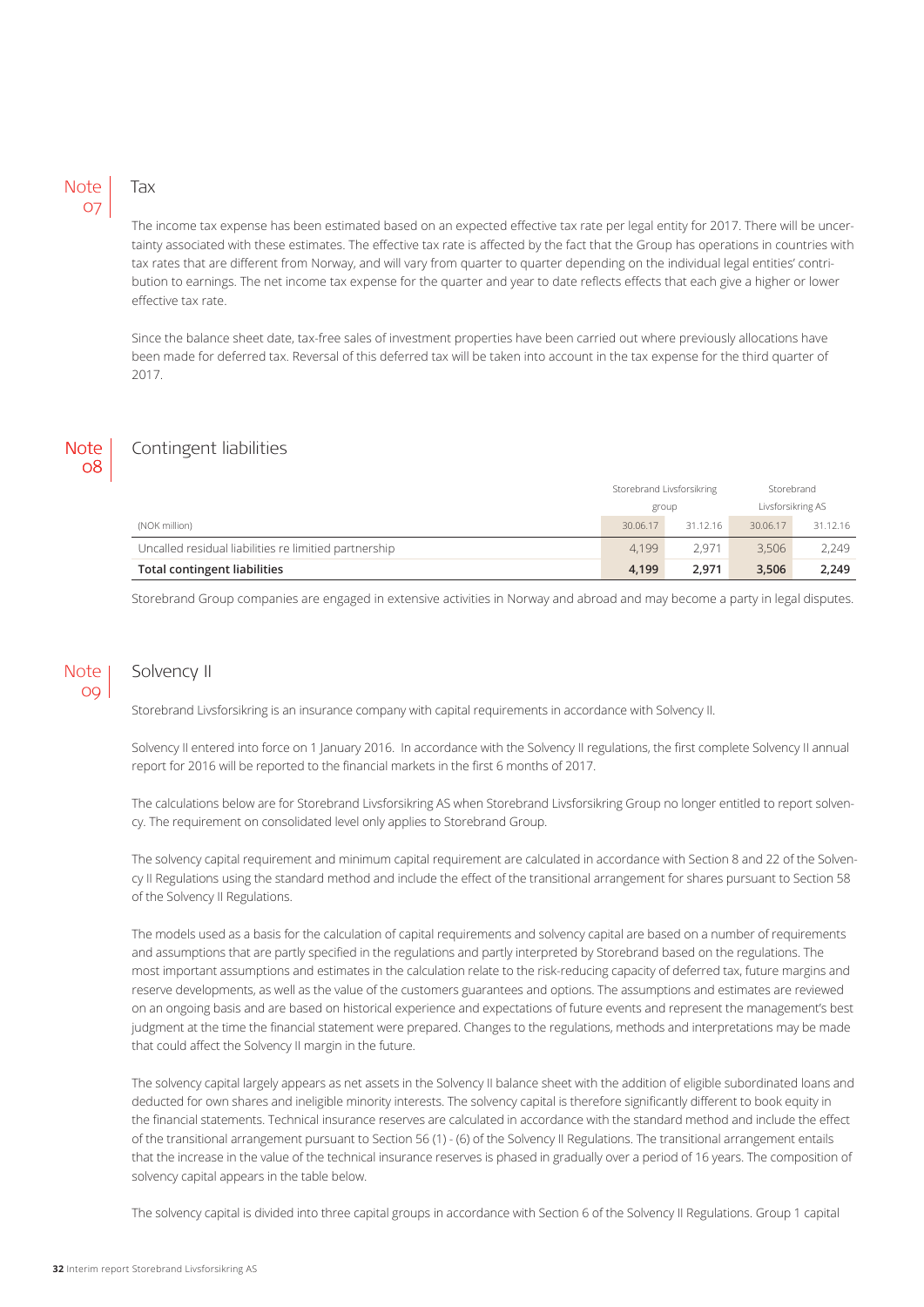consists of paid-in capital and reconciliation reserve<sup>2</sup>. It also includes perpetual subordinated loans (perpetual hybrid Tier 1 capital) with up to 20 per cent of Group 1 capital.

Other subordinated loans (time limited) and risk equalisation reserve are categorised as Group 2 capital. Group 2 capital can cover up to 50 per cent of the solvency capital requirement and up to 20 per cent of the minimum capital requirement. Eligible minority interests and deferred tax assets are categorised as Group 3 capital. Group 3 capital can cover up to 15 per cent of the solvency capital requirement. Group 3 capital cannot be used to cover the minimum capital requirement.

Subordinated loans issued prior to 17 January 2015 are covered by a transitional arrangement that will continue until 2026 and during this period these loans will qualify as Group 1 capital despite them not fully satisfying the requirements for viable capital in the Solvency II regulations.

### **SOLVENCY CAPITAL**

|                                           |        |           | 30.06.17 |         |         | 31.12.16 |
|-------------------------------------------|--------|-----------|----------|---------|---------|----------|
|                                           |        | Group 1   | Group 1  |         |         |          |
| (NOK million)                             | Total  | unlimited | limited  | Group 2 | Group 3 | Total    |
| Share capital                             | 3,540  | 3,540     |          |         |         | 3,540    |
| Share premium                             | 9,711  | 9,711     |          |         |         | 9,711    |
| Reconciliation reserve                    | 20,931 | 20,931    |          |         |         | 183,723  |
| Including the effect of the transitional  |        |           |          |         |         |          |
| arrangement                               | 3,126  | 3,126     |          |         |         | 3,073    |
| Subordinated loans                        | 7,426  |           | 2,618    | 4,808   |         | 7,198    |
| Risk equalisation reserve                 | 144    |           |          | 144     |         | 140      |
| <b>Total solvency capital</b>             | 41,753 | 34,182    | 2,618    | 4,952   |         | 38,962   |
|                                           |        |           |          |         |         |          |
| Total solvency capital available to cover |        |           |          |         |         |          |
| the minimum capital requirement           | 38,024 | 34,182    | 2,618    | 1,223   |         | 35,529   |

The capital requirement in Solvency II appears as the total of changes in solvency capital calculated under different types of stress, less diversification. The largest part of the capital requirement appears from financial market stress and particularly relates to changes in interest rates and falls in the equity markets, as well as increased credit spreads. There is also the insurance risk, for which the most important capital requirement comes from stress relating to the transfer of existing customers within defined contribution pensions. The solvency capital requirement appears in the table below.

## **SOLVENCY CAPITAL REQUIREMENT AND - MARGIN**

| (NOK million)                     | 30.06.17 | 31.12.16 |
|-----------------------------------|----------|----------|
| Market                            | 21,304   | 21,791   |
| Counterparty                      | 413      | 423      |
| Life                              | 5,681    | 5,180    |
| Health                            | 525      | 524      |
| Operational                       | 969      | 953      |
| Diversification                   | $-4,261$ | $-4,012$ |
| Loss-absorbing tax effect         | $-5,148$ | $-5,401$ |
| <b>Total solvency requirement</b> | 19,482   | 19,457   |
| Solvency margin                   | 214.3%   | 200.2 %  |
| Minimum capital requirement       | 6,117    | 6,651    |
| Minimum margin                    | 621.6%   | 534.2 %  |

<sup>2)</sup> Profit earned that is included as equity in the financial statements must be replaced by the reconciliation reserve in the solvency balance. The reconciliation reserve also includes profit earned, but based on the valuation of assets and liabilities in the solvency balance. The reconciliation reserve will also include the present value of future profits. The value of future profits is implicitly included as a consequence of the valuation of the insurance liability.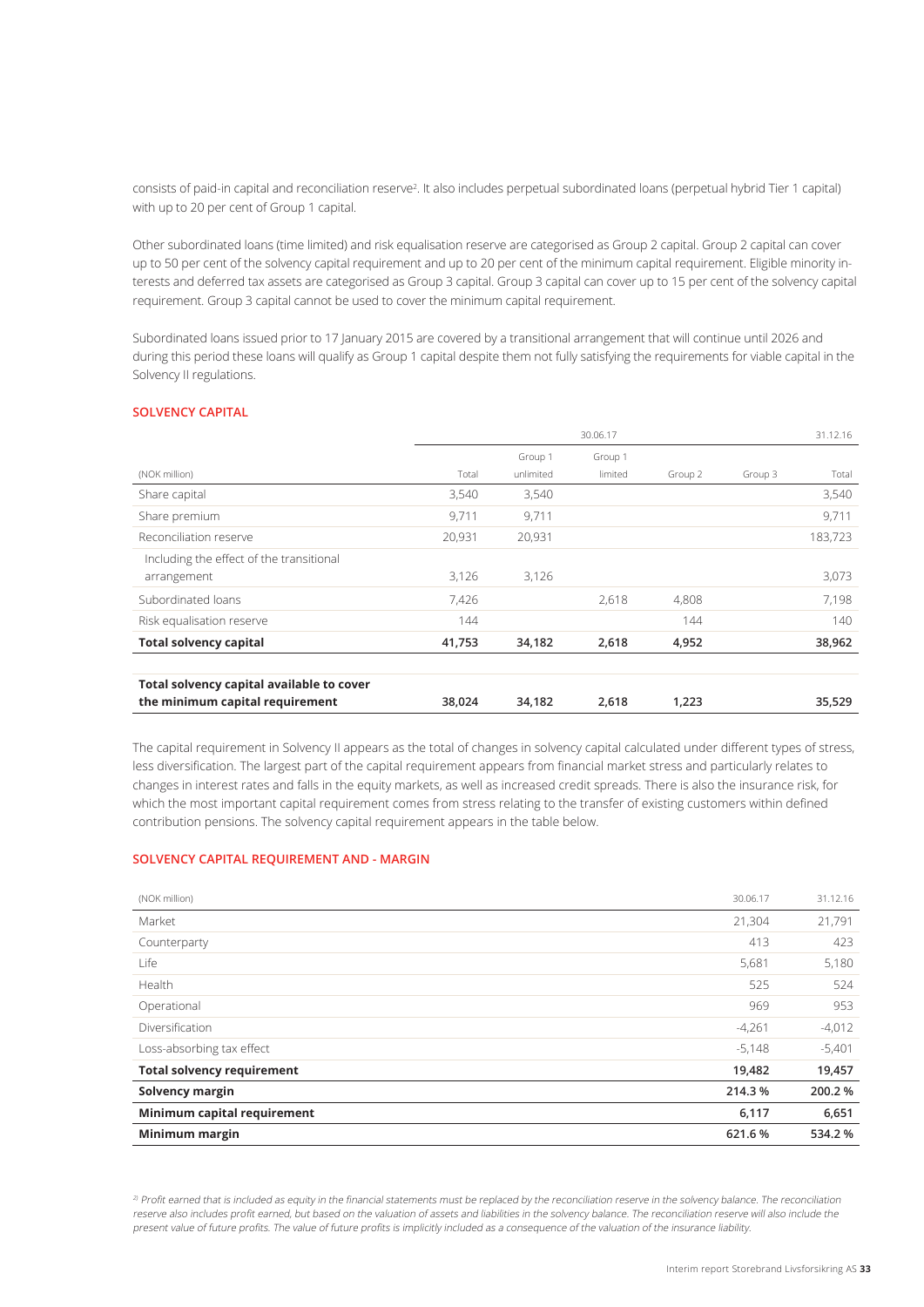

## Information about related parties

company accounts.

Storebrand conducts transactions with related parties as part of its normal business activities. These transactions take place on commercial terms. The terms for transactions with management and related parties are stipulated in notes 24 and 45 in the 2016 annual report.

Storebrand Life Insurance has not carried out any material transactions other than normal business transactions with related parties at the close of the 2<sup>nd</sup> quarter, other than Storebrand Livsforsikring AS having acquired mortgages from the sister company Storebrand Bank ASA. The mortgages were transferred on commercial terms. The portfolio of loans that have been transferred in 2<sup>nd</sup> quarter 2017 totaled NOK 5.2 billion, of which NOK 2.1 billion in 2nd quarter.

#### Dividends from subsidiaries and gains on sale of associated company **Note** 11

During the 2nd quarter Storebrand Livsforsikring AS received dividends from Storebrand Holding AB of SEK 430 million. Storebrand Livsforsikring has received SEK 18 million from BenCo. The equity values of Storebrand Holding and BenCo Holding is correspondingly written down in the financial statements of Storebrand Livsforsikring AS. These items are presented on a net basis on the line for income from investments in subsidiaries. The equties in Formuesforvaltning AS were sold in the 2<sup>nd</sup> quarter, giving a gain of NOK 118 million in the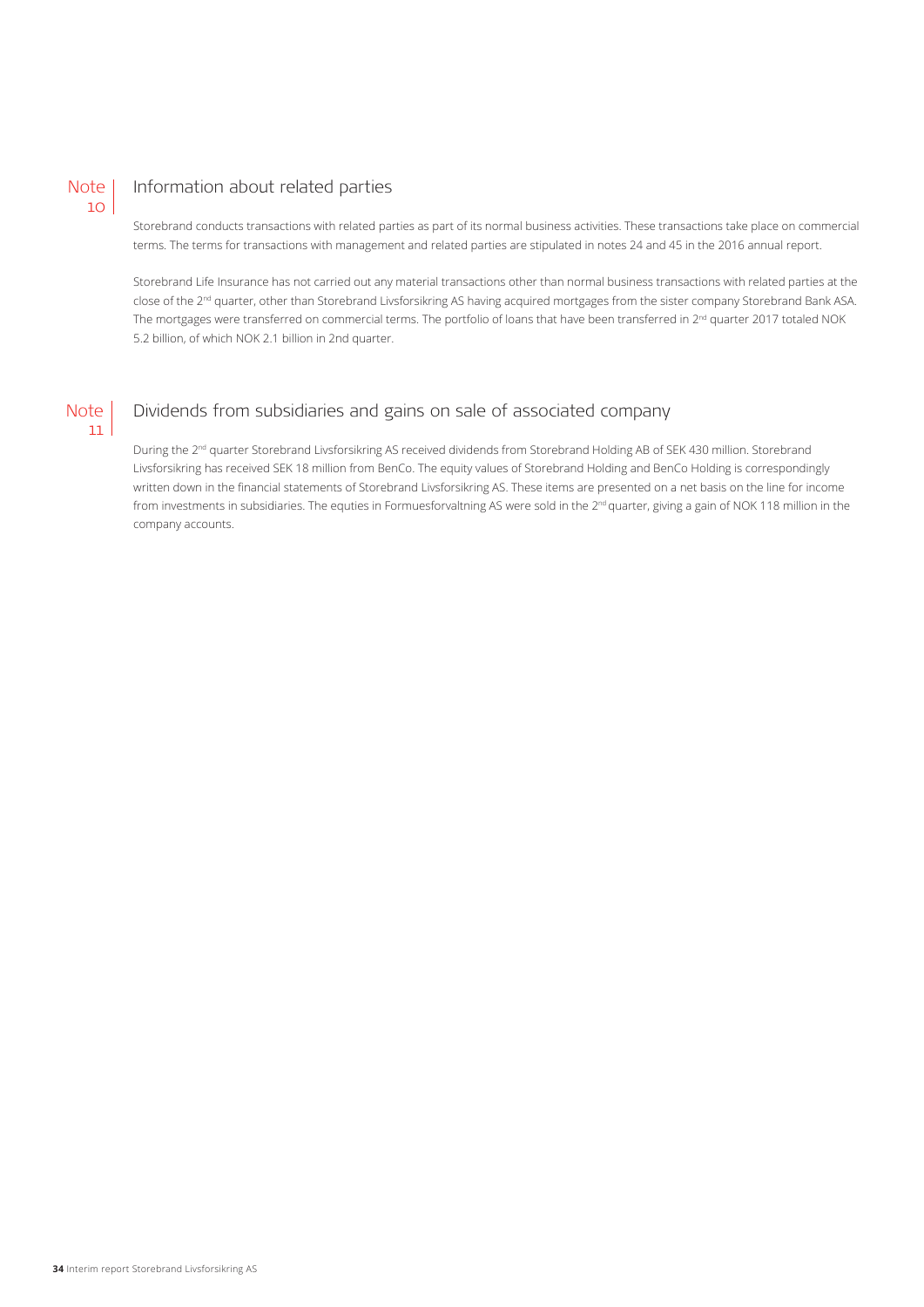## Storebrand Livsforsikring AS and Storebrand Livsforsikring Group - Declaration by the Members of the Board and the CEO

On this date, the Board and CEO have discussed and approved the annual report and annual financial statements for Storebrand Livsforsikring AS and Storebrand Livsforsikring Group for the first six months of 2017 (Report for the first six months, 2017).

The financial statements are prepared in accordance with the "Regulation on the annual accounts etc. of insurance companies" for the parent company and the consolidated financial statements are presented using EU-approved International Financial Reporting Standards (IFRS) and the additional requirements of the Securities Trading Act.

In the best judgment of the Board and CEO the financial statements and consolidated financial statements for the first six months of 2017 have been prepared in accordance with applicable accounting standards, and the information in the financial statements provides a fair and true picture of the assets, liabilities, financial standing and results as a whole of the parent company and the group as at 30 June 2017. In the best judgment of the Board and CEO the annual report provides a fair and true overview of important events during the accounting period and their effects on the financial statements and consolidated financial statements for the first six months. In the best judgment of the Board and CEO the descriptions of the most important risk and uncertainty factors the group faces in the next accounting period, as well as the descriptions of related parties' significant transactions, also provide a fair and true view.

> Lysaker, 12 July 2017 The Board of Directors of Storebrand Livsforsikring AS

> > Translation – not to be signed

Odd Arild Grefstad Chairman of the Board

Hans Henrik Klouman Vibeke Hammer Madsen Peik Norenberg

Jan Otto Risebrobakken Bodil Cathrine Valvik Sigurd Nilsen Ribu

Geir Holmgren Chief Executive Officer